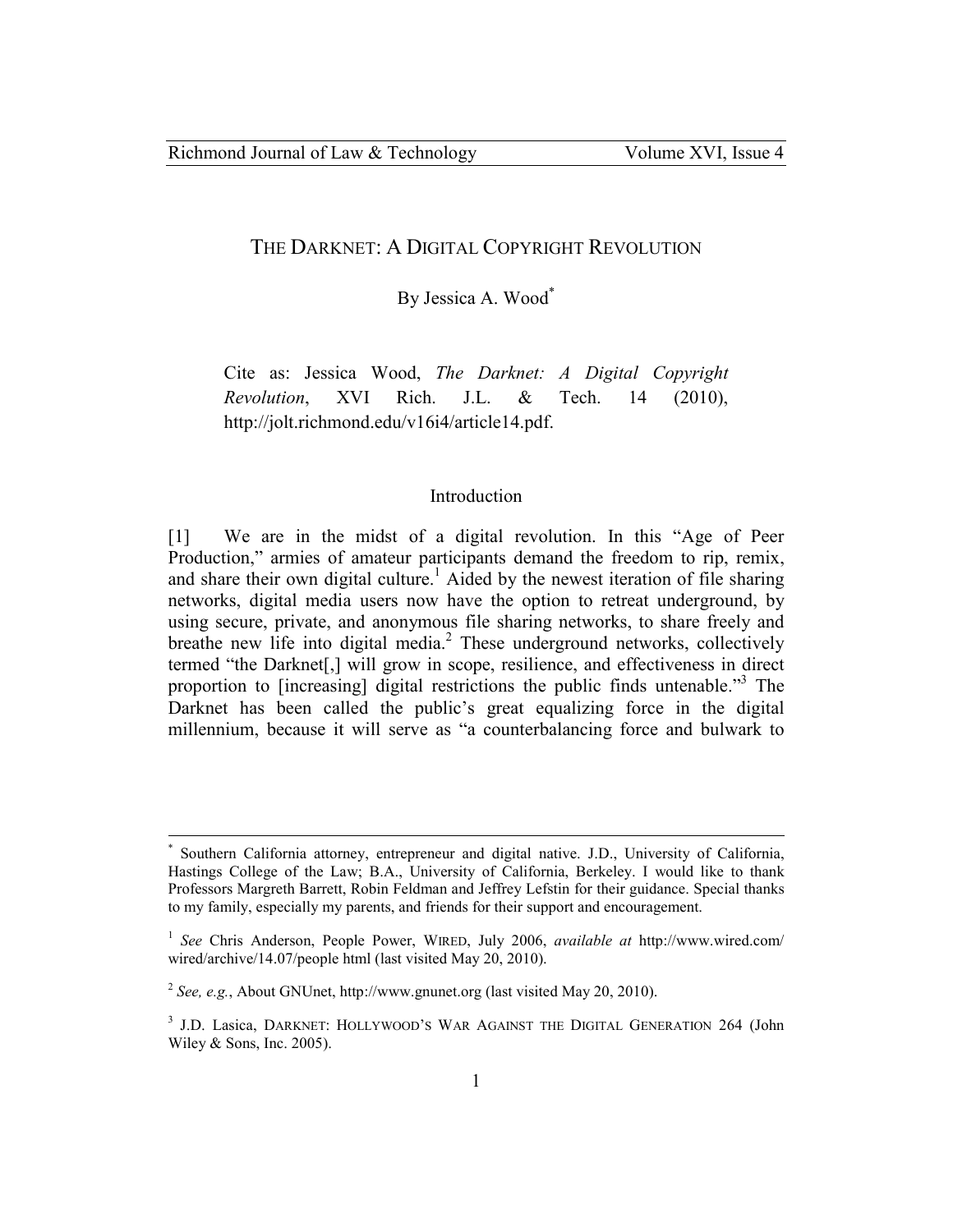|  | Richmond Journal of Law & Technology | Volume XVI, Issue 4 |
|--|--------------------------------------|---------------------|
|--|--------------------------------------|---------------------|

defend digital liberties" against forces lobbying for stronger copyrights and increased technological controls.<sup>4</sup>

[2] This article proposes a digital use exception to existing copyright law to provide adequate compensation to authors while promoting technological innovation, and the creation and dissemination of new works. Although seemingly counterintuitive, content producers, publishers, and distributors wishing to profit from their creations must relinquish their control over digital media in order to survive the Darknet era. Absent a government-granted monopoly, free market forces will provide adequate incentives to producers to create quality works, and an efficient dissemination infrastructure will evolve.

[3] Part I examines the prospect that, due to the Darknet, it is virtually impossible to control digital copying. Peer production is increasing and darknets are becoming more prevalent. Liability rules, stringent copyrights, and technological protection measures stifle innovation, smother creation, and force consumers further underground into darknets. The Darknet poses a particular threat because it is impossible to track or proscribe user behavior. Further, the presence of the Darknet will render technological protection measures unenforceable, or at least impracticable, as a solution for digital copyright management. Part II introduces a digital use exception for copyright to deter development of the Darknet. The proposed copyright shelter is the solution most closely aligned with the goals of copyright, and a monopoly is no longer necessary or practical to accomplish those goals in the digital realm. Part III explores methods by which content creators, publishers, and distributors can profit under this new rule. Absent copyrights for digital works, service providers will capitalize on alternative business methods and data mining. Driven by necessity, they will commission the production of new works.

# I. THE RISE OF THE DARKNET CHALLENGES DIGITAL COPYRIGHT ENFORCEMENT

# A. Peer Production and Distributed Networking

1. Digital Content Consumers Become Producers

[4] Internet users no longer passively consume media. Today's consumers actively participate, communicate, collaborate, and create a considerable amount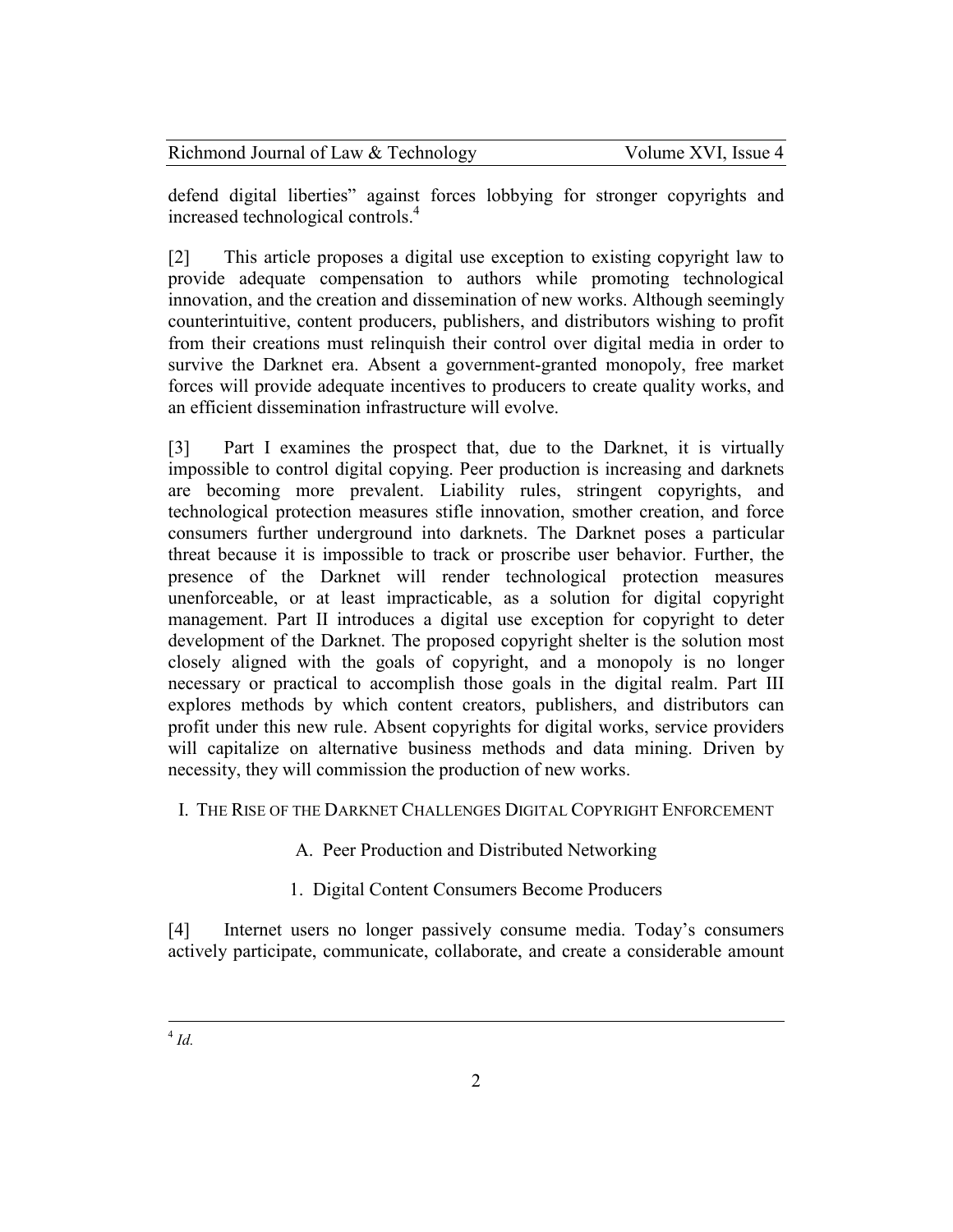| Richmond Journal of Law & Technology | Volume XVI, Issue 4 |
|--------------------------------------|---------------------|
|--------------------------------------|---------------------|

of amateur content (often referred to as user-generated content or  $UGC$ ).<sup>5</sup> This new breed of producer-consumers, sometimes termed "prosumers," embodies democratic culture.<sup>6</sup> The digital revolution promises prosumers freedom to interact with media on their own terms.<sup>7</sup> Not only do they choose what to watch, read, hear, or create, they dictate when, where, how, and with whom they will do  $\mathrm{so.}^8$ 

[5] Amateur production on the Internet is growing in volume and sophistication<sup>9</sup> with prosumers expressing themselves through blogs, videos, photos, music (original scores, mash-ups and remixes), personalized web pages, and software applications.<sup>10</sup> Web 2.0, the newest generation of Internet development, provides the technology that facilitates prosumer participation: wikis, podcasting, news fora, social networking sites, hosting services, and search engines.<sup>11</sup> Peer-to-peer (P2P) networking is arguably the most controversial of these technologies. Peer-to-peer networking is a natural companion to peer production because it provides an efficient distribution vehicle for digital media and allows near-perfect access to content.<sup>12</sup> Since users communicate directly and

7 *See id.*

<sup>5</sup> *See, e.g.*, Press Release, Principles for User Generated Content Services, Internet and Media Industry Leaders Unveil Principles to Foster Online Innovation While Protecting Copyrights (Oct. 18, 2007), *available at* http://www.ugcprinciples.com/press\_release html (last visited May 20, 2010).

 $6$  ALVIN TOFFLER, THE THIRD WAVE 283 (William Morrow & Company 1980) (coining the term "prosumers").

<sup>8</sup> *See* LAWRENCE LESSIG, REMIX: MAKING ART AND COMMERCE THRIVE IN THE HYBRID ECONOMY 44 (Penguin Press 2008).

<sup>9</sup> Johan A. Pouwelse et al., *Pirates and Samaritans: a Decade of Measurements on Peer Production and Their Implications for Net Neutrality and Copyright*, 32 TELECOMMS. POL'Y 701, 711 (2008) (detailing Dutch scientists' findings from research that tracked P2P networking for ten years).

<sup>10</sup> *See, e.g.*, YouTube Home Page, http://www.youtube.com (last visited May 20, 2010); WordPress Home Page, http://wordpress.com (last visited May 20, 2010).

<sup>11</sup> *See* Claudia K. Grinnell, *From Consumer to Prosumer to Produser: Who Keeps Shifting My Paradigm? (We Do!)*, 21 PUB. CULTURE 577, 595 (2009).

<sup>12</sup> Pouwelse et al., *supra* note 9, at 702.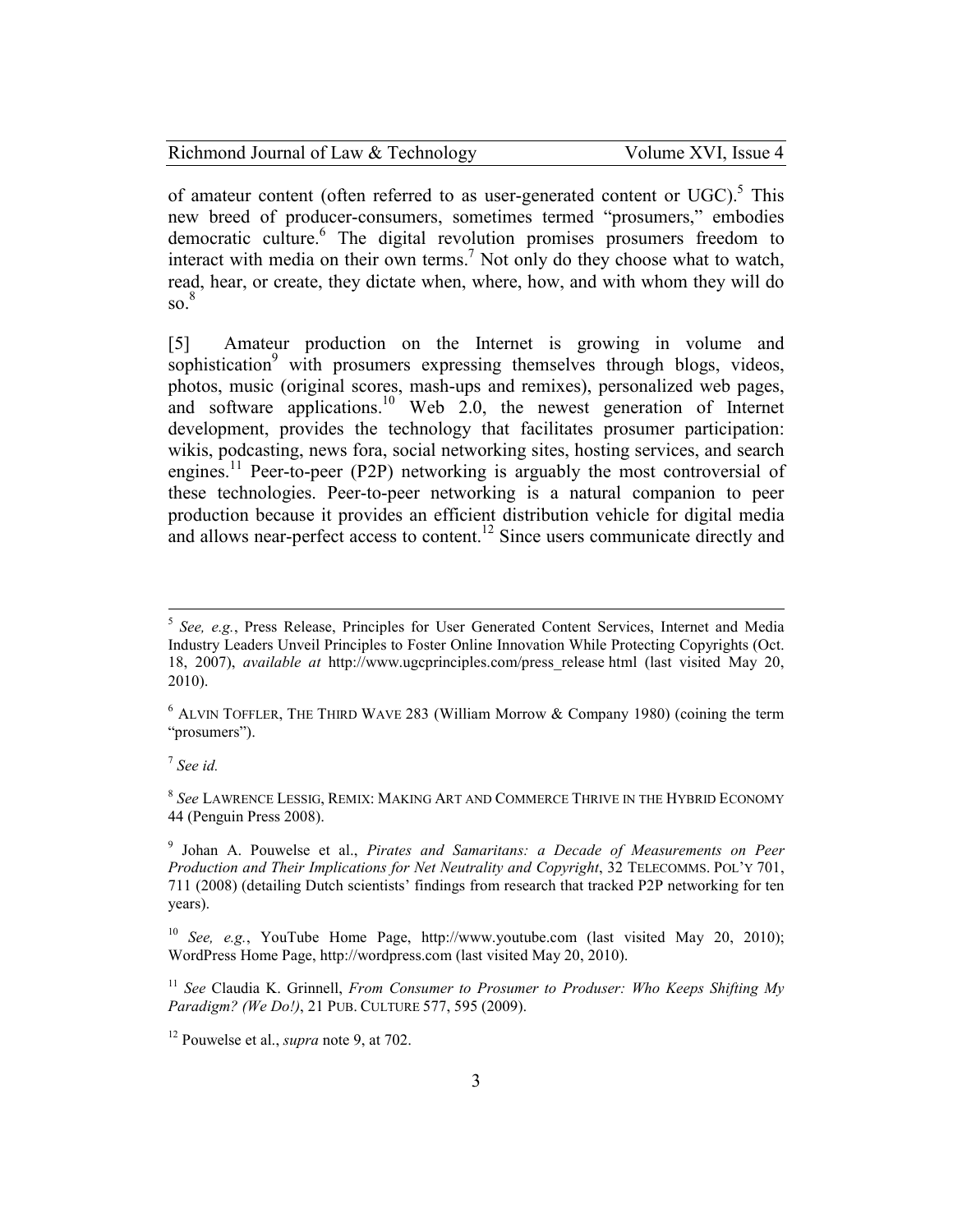| Richmond Journal of Law & Technology | Volume XVI, Issue 4 |
|--------------------------------------|---------------------|
|--------------------------------------|---------------------|

contribute both content and hardware resources, P2P replaces the traditional, central-server Internet model as the primary vehicle for content distribution.<sup>13</sup>

# 2. Distributed Networking Technology

[6] Peer-to-peer distribution technology differs from traditional Internet functioning by permitting computers to share information directly with other computers without the need for a central storage server.<sup>14</sup> Previously, computers connected to the Internet communicated with each other through servers using standard Protocol guidelines.<sup>15</sup> Internet Protocol (IP) addresses that identify each computer on the Internet can be converted to recognizable names (e.g., www.spacebook.com).<sup>16</sup> Typically, media files and other content are stored on central servers (hosts) in a traditional client/server relationship.<sup>17</sup> In that system, client (user) computers can only access information on servers through websites using the Internet, and clients cannot exchange files directly with other client computers.<sup>18</sup> In contrast, a P2P network permits a computer connected to the Internet to identify itself as both a client and a server, thereby enabling the computer to communicate directly with any other computer on the Internet to exchange files.<sup>19</sup> All types of P2P network models fall within the classification of distributed networks because no central server stores the files.<sup>20</sup>

[7] In a distributed network, every computer acts as a host, and each user can introduce content to the network by storing files on their computer and making

<sup>18</sup> *Id.*

<sup>19</sup> *Id.*

 $\overline{a}$ <sup>13</sup> *Id.*

<sup>14</sup> Stephanos Androutsellis-Theotokis & Diomidis Spinellis, *A Survey of Peer-to-Peer Content Distribution Technologies*, 36 ACM COMPUTING SURVEYS 335, 335-36 (2004).

<sup>15</sup> Grinnell, *supra* note 11, at 578.

<sup>&</sup>lt;sup>16</sup> BILL AVERY, SAN LUIS OBISPO PC USERS GROUP: GENERAL MEETING 2 (2002), http://www.slobytes.org/newsletter/nl1202.pdf.

<sup>&</sup>lt;sup>17</sup> David Barkai, *An Introduction to Peer-to-Peer Computing*, INTEL DEVELOPER MAG., Feb. 2000, at 1, 3.

<sup>20</sup> Androutsellis-Theotokis, *supra* note 14, at 337.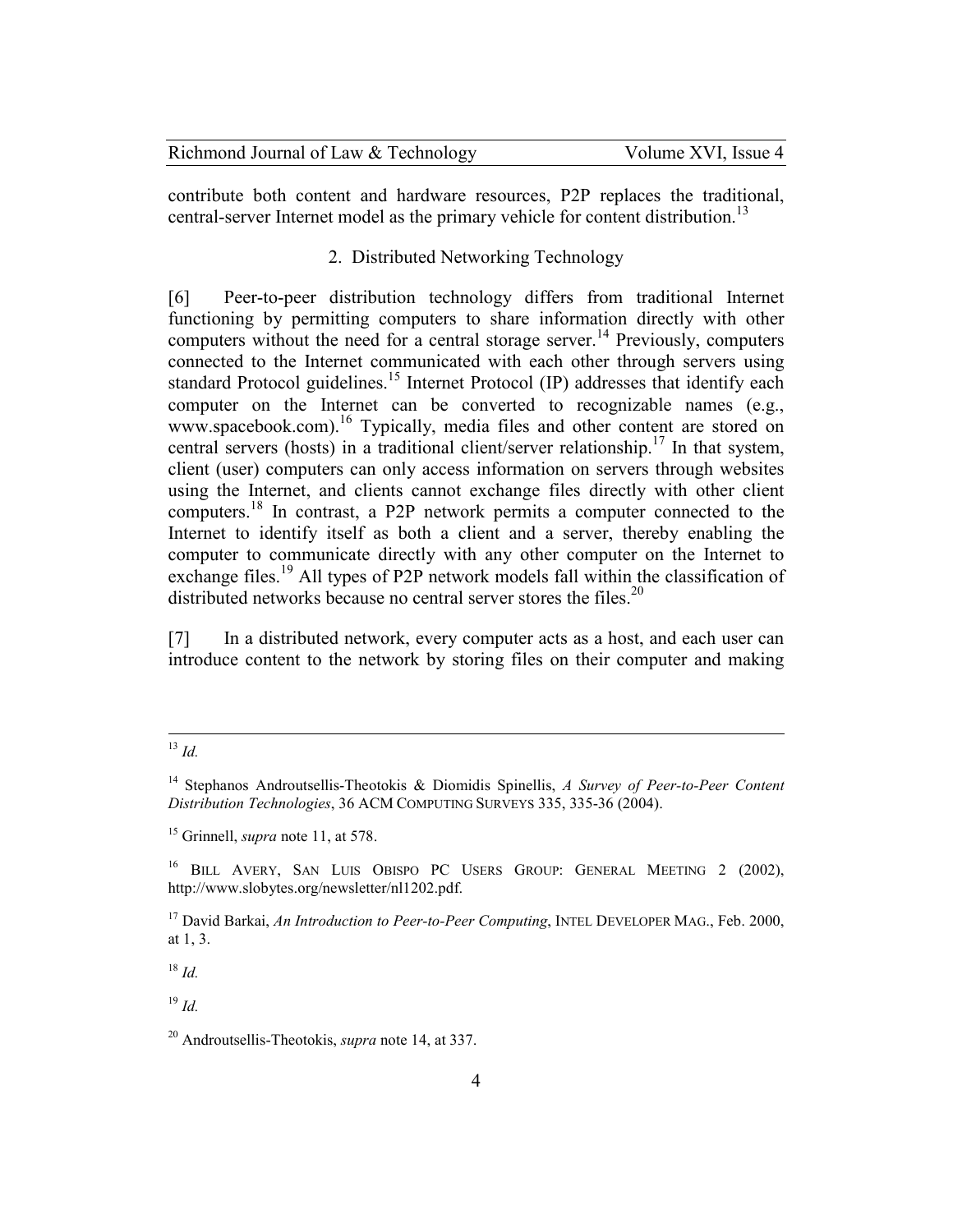| Richmond Journal of Law & Technology | Volume XVI, Issue 4 |
|--------------------------------------|---------------------|
|--------------------------------------|---------------------|

those files available to others on the network.<sup>21</sup> The content available at any given moment depends on the contemporaneous files on the network users' computers.<sup>22</sup> A software application is required to establish a P2P network connection.<sup>23</sup> Instead of locating a website address, as is used on client/server networks, a P2P program retrieves the IP addresses of other available users and establishes a direct connection between two or more computers.<sup>24</sup> The software then allows the users to exchange files, chat, or engage in other activities directly between the networked computers.<sup>25</sup>

[8] Although there are several types of P2P architectural designs, all distributed networks have the same infrastructure requirements:

(1) facilities for injecting new content into the [network] (input); (2) a distribution network that carries copies of content to users (transmission); (3) ubiquitous rendering devices, which allow users to consume [content] (output); (4) a search mechanism to enable users to find objects (database); (5) storage that allows the [network] to retain [content] for extended periods of time. Functionally, this is mostly a caching mechanism that reduces the load and exposure of nodes that inject [objects].<sup>26</sup>

Effective P2P platforms demonstrate the following additional features: "(1) The ability to distinguish between good and bad contributions; (2) A regulation mechanism for computer resources; (3) Effective mechanisms for group

<u>.</u>

<sup>23</sup> See generally Microsoft Support, How to Set Up a TCP/IP Peer-to-Peer Network Connection, http://support.microsoft.com/kb/150575 (last visited May 20, 2010).

<sup>24</sup> *See id.*

<sup>25</sup> Aric Jacover, *Note, I Want My MP3! Creating a Legal and Practical Scheme to Combat Copyright Infringement on Peer-to-Peer Internet Applications*, 90 GEO. L.J. 2207, 2208 (2002).

 $26$  PETER BIDDLE ET AL., THE DARKNET AND THE FUTURE OF CONTENT DISTRIBUTION 2 (2002), http://msl1.mit.edu/ESD10/docs/darknet5.pdf. The aforementioned source is a paper presented by Microsoft computer security experts at a 2002 ACM Workshop on Digital Rights Management. ACMSiggraph Public Policy Program, http://www.siggraph.org/pub-policy/CGColumn-02- 2003.html (last visited May 20, 2010).

<sup>21</sup> *See* James Cope, *QuickStudy: Peer-to-Peer Network*, COMPUTER WORLD, Apr. 8, 2002, http://www.computerworld.com/s/article/69883/Peer\_to\_Peer\_Network.

<sup>22</sup> *See id.*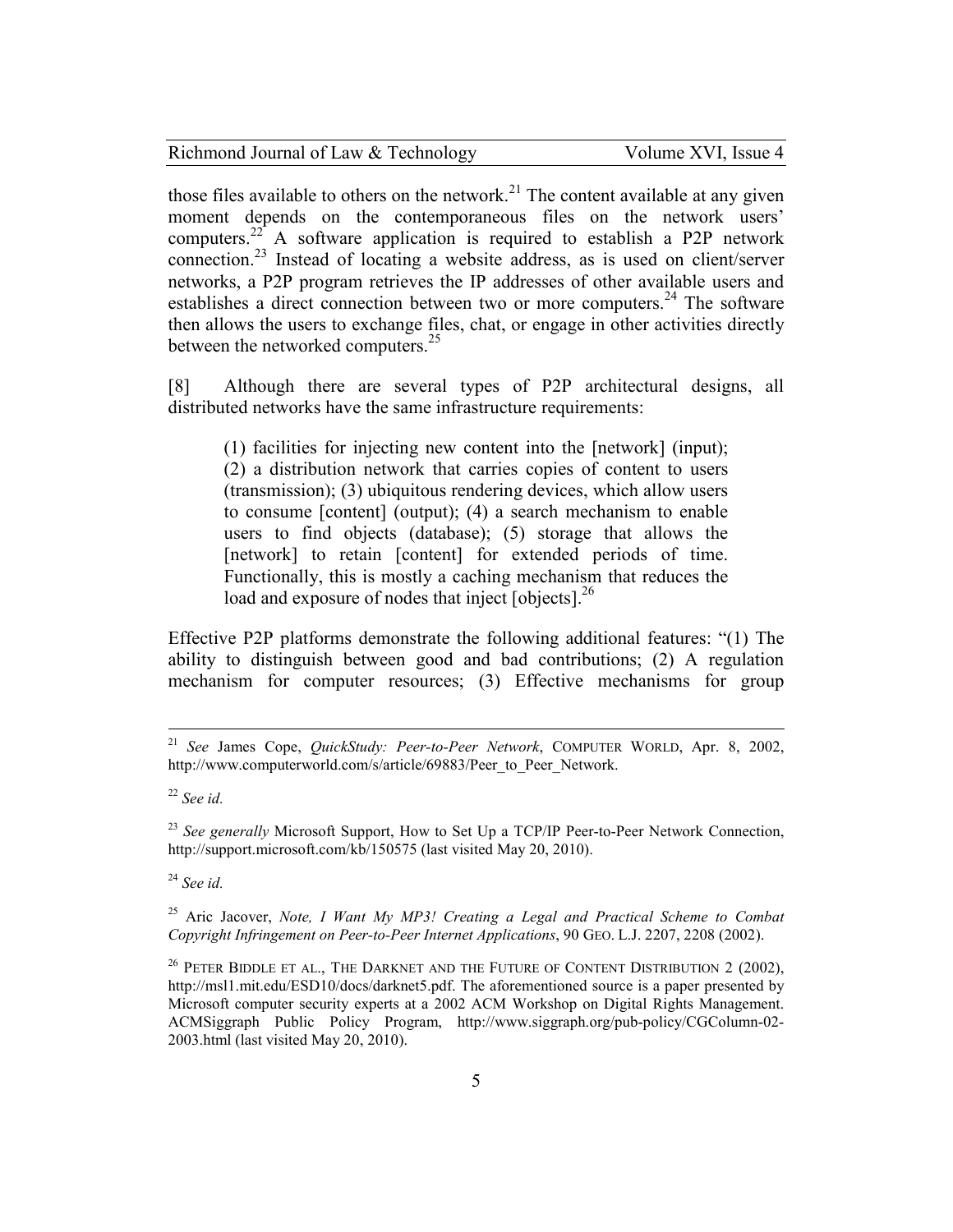|  |  |  |  |  | Richmond Journal of Law & Technology |
|--|--|--|--|--|--------------------------------------|
|--|--|--|--|--|--------------------------------------|

communication; [and] (4) A sense of community.<sup> $27$ </sup> These features act as network regulators to ensure user contribution, resource management, communication, and longevity. $28$ 

# 3. Distributed Networks Promote Progress More Effectively Than Client/Server Networks

a. Optimal Means of Digital Content Distribution

[9] Public distributed networks are an immensely valuable tool for the creation and dissemination of digital creative works. They are the economically and technologically optimal vehicles for digital content distribution. Distributed networks are economically efficient because users donate their own (often idle) computing resources<sup>29</sup> to facilitate distribution, essentially providing free bandwidth, storage space, and computing power.<sup>30</sup> Storage and distribution costs shift to users and are spread amongst all users in the network.<sup>31</sup> Unlike traditional client/server networks, which have fixed capacities, distributed networks are scalable—capable of increasing their performance as they grow in physical size.<sup>32</sup> As users provide the system infrastructure, when demand on the system increases with the addition of new users and content, the total capacity of the system also increases.<sup>33</sup> Distributed networks are less vulnerable to bandwidth constraints than traditional client/server models, where users connect through a single website or server.<sup>34</sup> Sharing resources across a network is more stable and reliable than traditional client/server distribution because a breach or failure in one sector will

 $\overline{a}$ 

<sup>31</sup> *Id.*

<sup>32</sup> *Id.* at 21.

 $33$  *Id.* 

<sup>27</sup> Pouwelse et al., *supra* note 9, at 704.

<sup>28</sup> *Id.*

<sup>29</sup> *See* Mark A. Lemley & R. Anthony Reese, *Reducing Digital Copyright Without Restricting Innovation*, 56 STAN. L. REV. 1345, 1382 (2004).

<sup>30</sup> *See* Niva Elkin-Koren, *Making Technology Visible: Liability of Internet Service Providers for Peer-to-Peer Traffic*, 9 N.Y.U. J. LEGIS. & PUB. POL'Y 15, 22 (2006).

<sup>34</sup> *See* Lemley & Reese, *supra* note 29, at 1381-82.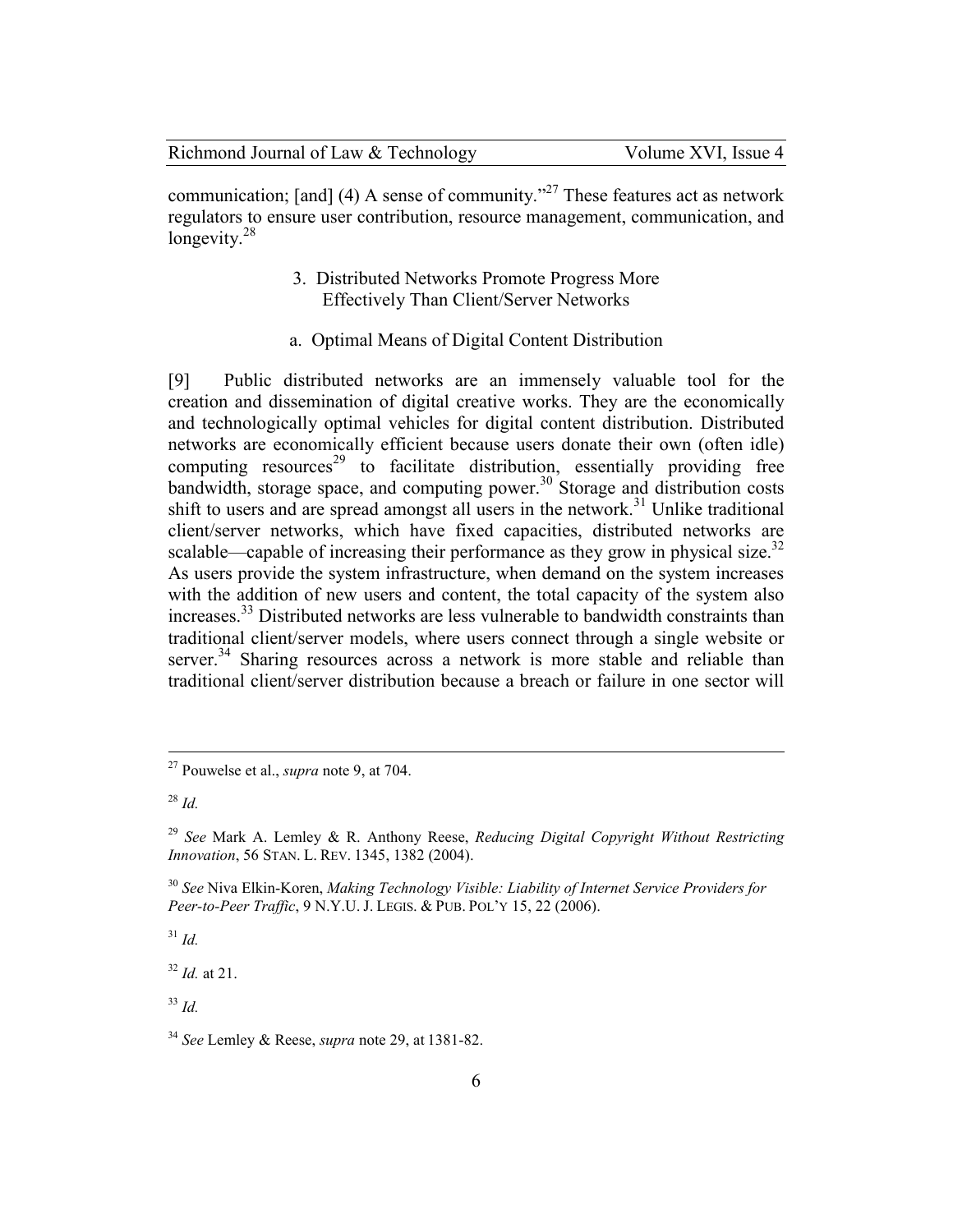not sabotage the whole system.<sup>35</sup> Since connections between users are direct, distributed networks deliver content more quickly and efficiently than traditional models.<sup>36</sup> Additionally, transmitting information directly between users avoids the bottleneck effect of traditional client/server transmission.<sup>37</sup> Peer-to-peer network models equipped with a central index can quickly locate files and comprehensively search through all resources on the network.<sup>38</sup> Furthermore, users benefit from locating and using works for free, and the low cost of distributed networking may increase the public's access to hard-to-find, out of print, or orphaned works that have been made available digitally.<sup>39</sup>

b. Increase the Volume and Quality of Creative Works

[10] In addition to making all works more accessible, P2P networking increases the breadth and depth of the public's collective knowledge by providing a greater volume and variety of new creative works. Just as users donate computing resources on P2P networks, many consumers also volunteer their creative resources. As reproduction, storage, and distribution become cheaper, more prosumers contribute to the collective directory. The blossom of peer production results in an increased output of new works.

[11] Peer-to-peer networks also improve the quality of publicly available goods. Improvements in commercial technology enable prosumers to easily and quickly generate more sophisticated and innovative works.<sup>40</sup> In addition, P2P networks facilitate collaboration, $41$  which leads to better quality. Accordingly, distributed networks are frequently employed on university campuses and in

<u>.</u>

<sup>38</sup> *See id.* at 20.

<sup>35</sup> *See id.*

<sup>36</sup> *See id.*

<sup>37</sup> *See* Elkin-Koren, *supra* note 30, at 17.

<sup>39</sup> *See id.* at 69-70.

<sup>40</sup> Derek E. Baumbauer, *Faulty Math: The Economics of Legalizing the Grey Album*, 59 ALA. L. REV. 345, 352 (2008).

<sup>41</sup> *See* Jamie Oberdick, *Best Uses for LionShare, Penn State's Peer-to-Peer Academic Collaboration Tool*, Nov. 30, 2006, http://www.psu.edu/dept/itscss/news/nlfa06/lionshare.html.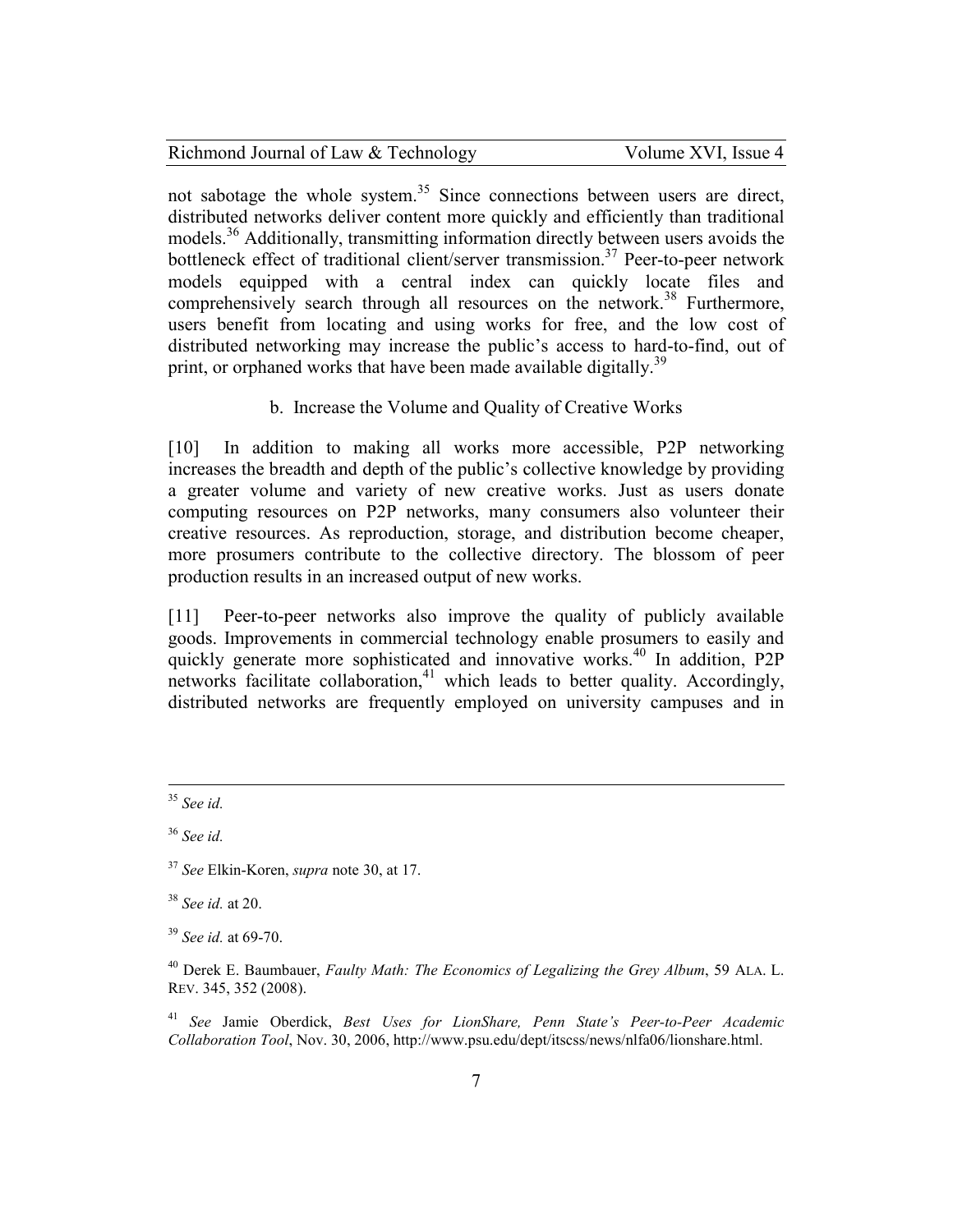| Richmond Journal of Law & Technology | Volume XVI, Issue 4 |
|--------------------------------------|---------------------|
|--------------------------------------|---------------------|

scientific communities to lower research costs, share ideas and information, and collaborate with like-minded peers.<sup>42</sup>

[12] For instance, LionShare is a P2P network designed to support the discovery and reuse of educational content between multiple academic institutions.<sup>43</sup> As media files are increasing in size, LionShare makes it easier for professors and students to transfer those files to one another.<sup>44</sup> The multiuser group chat function facilitates collaboration between several academic players located at various institutions.<sup>45</sup> To deter unauthorized sharing of protected materials, this system was specifically designed such that users are not anonymous.<sup>46</sup>

[13] Peer-to-peer networks provide a low cost alternative to traditional marketing and advertising for creative content.<sup>47</sup> "Making a song available for download to generate hype about a new release takes seconds, and relying on peer-to-peer sharing to disseminate the song costs the music industry very little."<sup>48</sup> This low cost of promotion minimizes financial risks in business planning.<sup>49</sup> Lower risks and reduced distribution costs make it economically feasible to produce and disseminate new types of marginal media that might attract only a small group of fans.<sup>50</sup> Thus, distributed networking provides new opportunities for innovation as many niche markets might flourish with the

<u>.</u>

<sup>43</sup> *See id.*

<sup>49</sup> *See id.*

<sup>42</sup> *See id.*

<sup>44</sup> *See id.*

<sup>45</sup> *See id.*

<sup>46</sup> *See id.*

<sup>47</sup> Baumbauer, *supra* note 40, at 351.

<sup>48</sup> Meghan Douherty, *Note, Voluntary Collective Licensing: The Solution to the Music Industry's File Sharing Crisis?*, 13 J. INTELL. PROP. L. 405, 408 (2006).

<sup>50</sup> Elkin-Koren, *supra* note 30, at 69-70.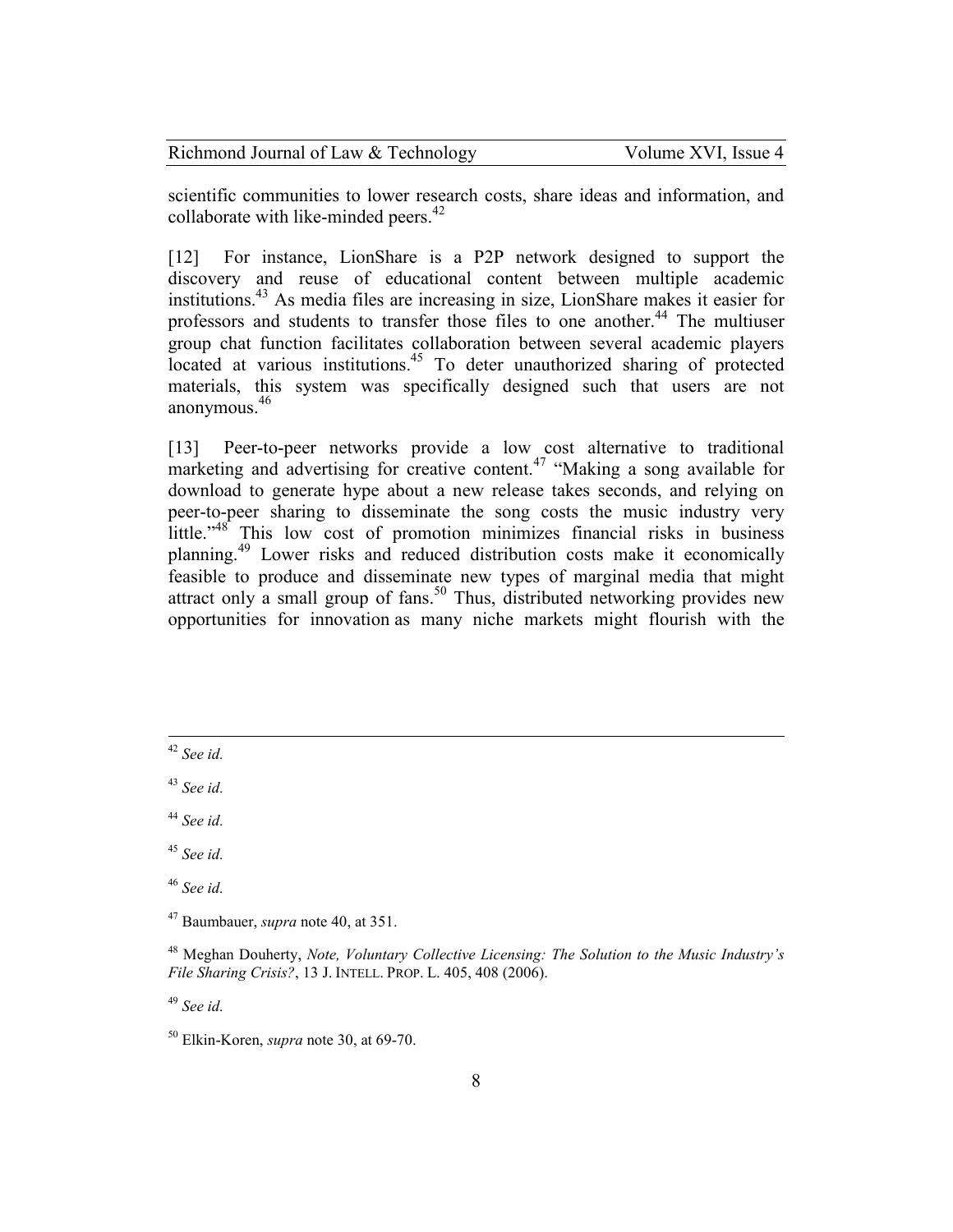| Richmond Journal of Law & Technology | Volume XVI, Issue 4 |
|--------------------------------------|---------------------|
|--------------------------------------|---------------------|

addition of groups previously considered too small or obscure to justify offering them a customized product.<sup>51</sup>

c. Consumer Freedom and Control Protects First Amendment Rights

[14] Peer-to-peer networks facilitate bottom-up participation that enriches the democratic process.<sup>52</sup> Enhanced peer production and increased availability of marginal works protect the interests of minority or unpopular political factions.<sup>53</sup> Users connect directly to each other; removing intermediaries from the communication process.<sup>54</sup> The lack of central control makes distributed networks less vulnerable to censorship and protects citizens' rights to free speech, press, and assembly.<sup>55</sup>

[15] Moreover, distributed networks are inherently responsive to content demands. The fact that consumers are also suppliers means that if a large number of people want to download a particular work, then a large number of people are likely to make that work available for upload as well. Since users are free to make their own choices about what content to consume, P2P networking shifts control to users to decide what content to make available and when to make it available.<sup>56</sup> Peer-to-peer networking also allows this decision-making process to operate on a large scale.<sup>57</sup> There is less risk that unpopular or marginal works will be scarce since digital reproduction costs very little, and digital networking eliminates the need for publishers to print additional copies or make guesses regarding the popularity of works (to divvy up server storage space and marketing dollars).<sup>5</sup>

<sup>53</sup> *Id.*

<u>.</u>

<sup>54</sup> *Id.* at 19-20.

<sup>58</sup> *Id.* at 69-70.

<sup>51</sup> *See* Baumbauer, *supra* note 40, at 352 (arguing that open source software and other applications where "users can tailor works to suit their needs" are particularly beneficial to users who constitute a "group too small or obscure for the original author to see any benefit in offering them a customized product.").

<sup>52</sup> Elkin-Koren, *supra* note 30, at 70.

<sup>55</sup> *Id.* at 23; *see* U.S. CONST. amend. I.

<sup>56</sup> Elkin-Koren, *supra* note 30, at 69.

<sup>57</sup> *Id.*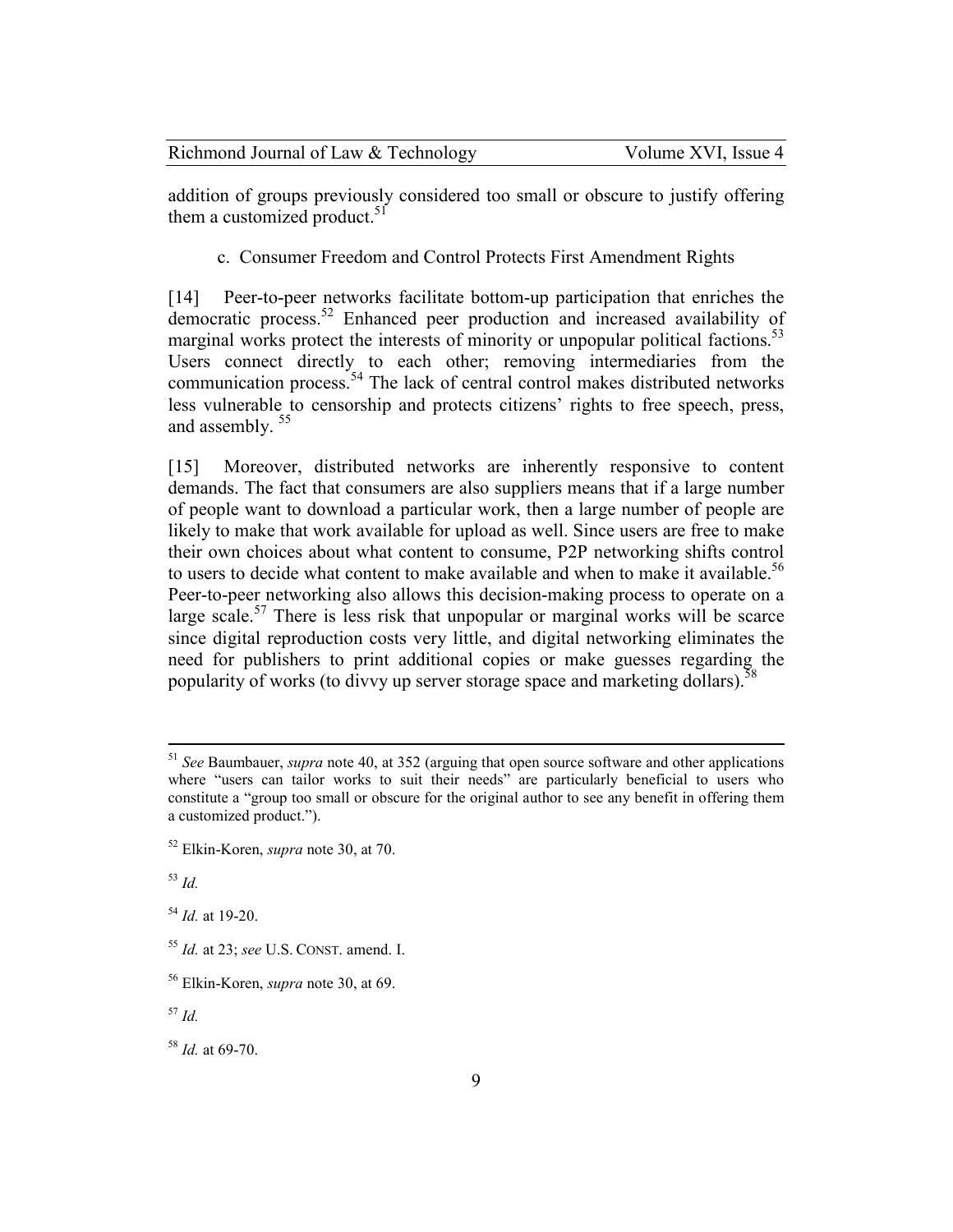| Richmond Journal of Law & Technology | Volume XVI, Issue 4 |
|--------------------------------------|---------------------|
|--------------------------------------|---------------------|

[16] Additionally, many P2P software application systems are written using open source code.<sup>59</sup> Open architecture facilitates innovation by non-industry or fringe players that might have different interests and incentives from the industry standard.<sup>60</sup> This encourages quality through competition by allowing the development of subversive technologies that can challenge the existing technological paradigm.<sup>61</sup>

- B. Liability Rules Inhibit Innovation in the Development of P2P Network Design
- 1. Early P2P Technology: Centralized Networks

[17] Generally, P2P networks are either centralized or decentralized.<sup>62</sup> Centralized models, such as Napster, utilize a central server system that facilitates users' activities in the network. $63$  Files are stored and distributed by means of users' own computers, not on the server.<sup>64</sup> The server's function is to establish connections between users and facilitate user-initiated file searches, using (and storing) a directory of available file names and users' IP addresses.<sup>65</sup> Users can search the directory for files available on all host users' computers.<sup>66</sup> Then, the P2P software establishes a connection between those two users, who transfer the file directly between their computers.<sup>67</sup>

[18] The centralized model is preferred because the directory and central index locate files quickly and efficiently.<sup>68</sup> Since users must access the system through a

- <sup>63</sup> *Id.* at 20.
- <sup>64</sup> *Id.* at 17.
- <sup>65</sup> *Id.* at 19-20.
- <sup>66</sup> *Id.* at 20.

<sup>59</sup> *See* Baumbauer, *supra* note 40, at 382-83.

<sup>60</sup> Elkin-Koren, *supra* note 30, at 70.

<sup>61</sup> *Id.*

<sup>62</sup> *See id.*

<sup>67</sup> *Id.* at 19-20.

<sup>68</sup> *See* Jacover, *supra* note 25, at 2217.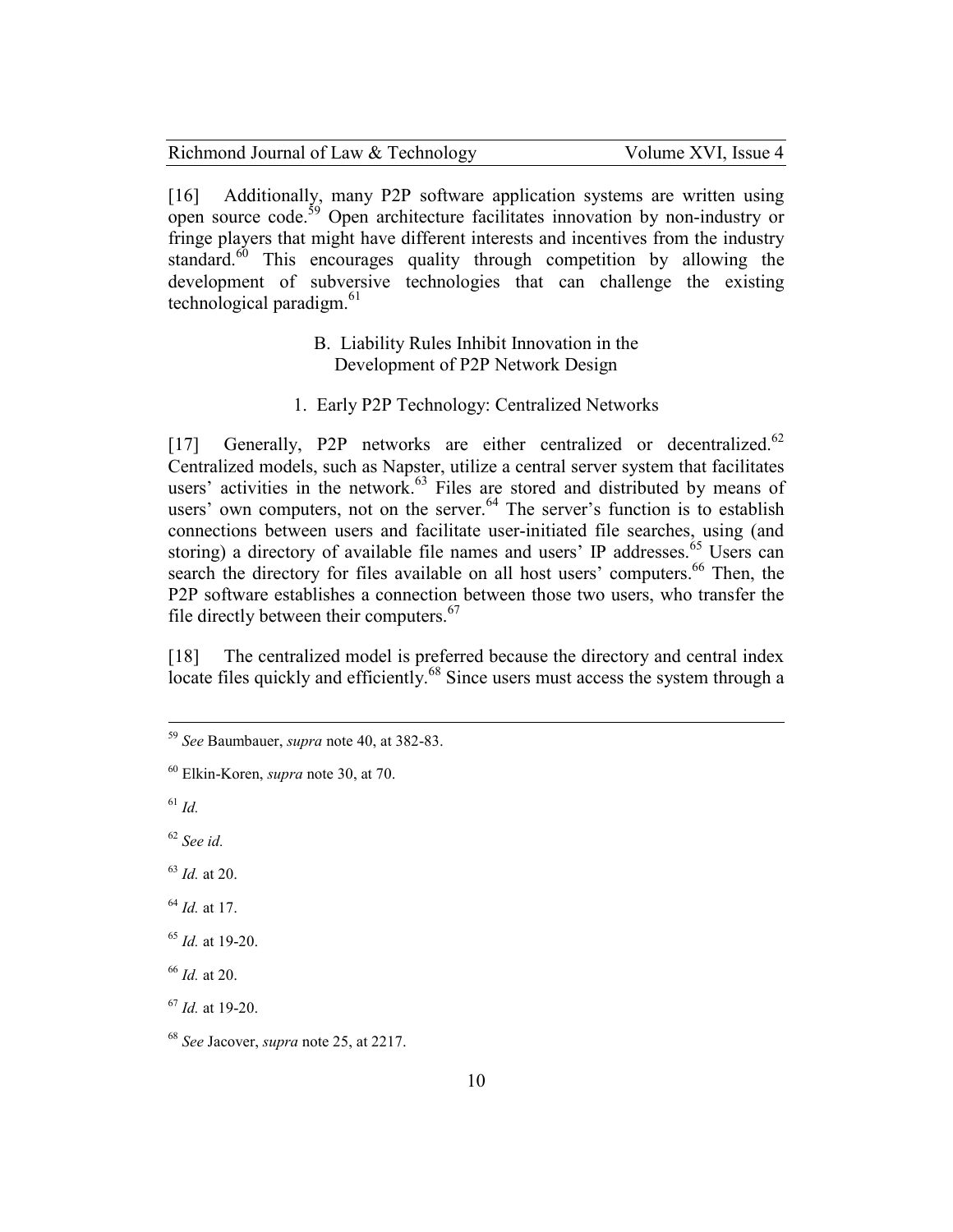| Richmond Journal of Law & Technology | Volume XVI, Issue 4 |
|--------------------------------------|---------------------|
|--------------------------------------|---------------------|

central point, one can disable the entire system by shutting down the server, thus, providing considerable control over users.<sup>69</sup> Most importantly, users must register with the system (to be located and connected), so the service provider knows the identity of each user, as well as what he is downloading.<sup>70</sup>

[19] In the 1990s, the propagation of digital technologies provoked the media content industry to lobby Congress for stronger copyright protection.<sup>71</sup> When it's lobbying proved successful, the media content industry implemented an aggressive litigation strategy designed to enforce the new rules.<sup>72</sup> Initially, the content industry targeted commercial entities for contributory and vicarious infringement because a single lawsuit could shut down the central server and eliminate an entire dissemination mechanism.<sup>73</sup>

[20] Unfortunately, the same features of the centralized model that make it efficient also render its purveyors more susceptible to vicarious liability for users' copyright infringement. In 2001, a Ninth Circuit court held Napster, a P2P service provider, potentially liable for contributory and vicarious copyright infringement.<sup>74</sup> The court cited Napster's ability to control user behavior through their central search index as a primary rationale.<sup>75</sup> Although the court ordered

<sup>69</sup> *See* Metro-Goldwyn-Mayer Studios, Inc. v. Grokster, Ltd., 259 F. Supp. 2d 1029, 1041 (C.D. Cal. 2003).

 $^{70}$  A&M Recs., Inc. v. Napster, Inc., 239 F.3d 1004, 1011 (9th Cir. 2001).

<sup>71</sup> *See* Sonny Bono Copyright Term Extension Act, Pub. L. No. 105-298, 112 Stat. 2827 (1998) (codified as amended in scattered sections of 17 U.S.C.) (extending copyright terms in the United States by 20 years); Digital Millennium Copyright Act, 17 U.S.C. § 1201 (2006) (outlawing the act of circumventing technological measures that effectively control access to a work); No Electronic Theft (NET) Act, Pub. L. No. 105-147, 111 Stat. 2678 (1997) (codified at 17 U.S.C. §§ 101, 506-07, 18 U.S.C. §§ 994, 2319-20, 28 U.S.C. § 1498) (applying criminal penalties to copyright infringement even when no direct financial benefit was received by the infringer).

<sup>72</sup> LESSIG, *supra* note 8, at 39.

<sup>73</sup> Lemley & Reese, *supra* note 29, at 1377.

<sup>74</sup> *A&M Recs.*, 239 F.3d at 1024.

<sup>75</sup> *Id.* at 1022-24. The court found Napster liable for contributory infringement because its services were designed to enable users to locate and download music files. *Id.* at 1024. The court reasoned that Napster materially contributed to its users' infringement since evidence showed Napster had actual knowledge of infringing activity on the network but failed to purge the system. *Id.* at 1022. Additionally, the court found Napster vicariously liable for its users' infringing activities because the central index provided Napster with the right and ability to supervise its users. *Id.* at 1024. The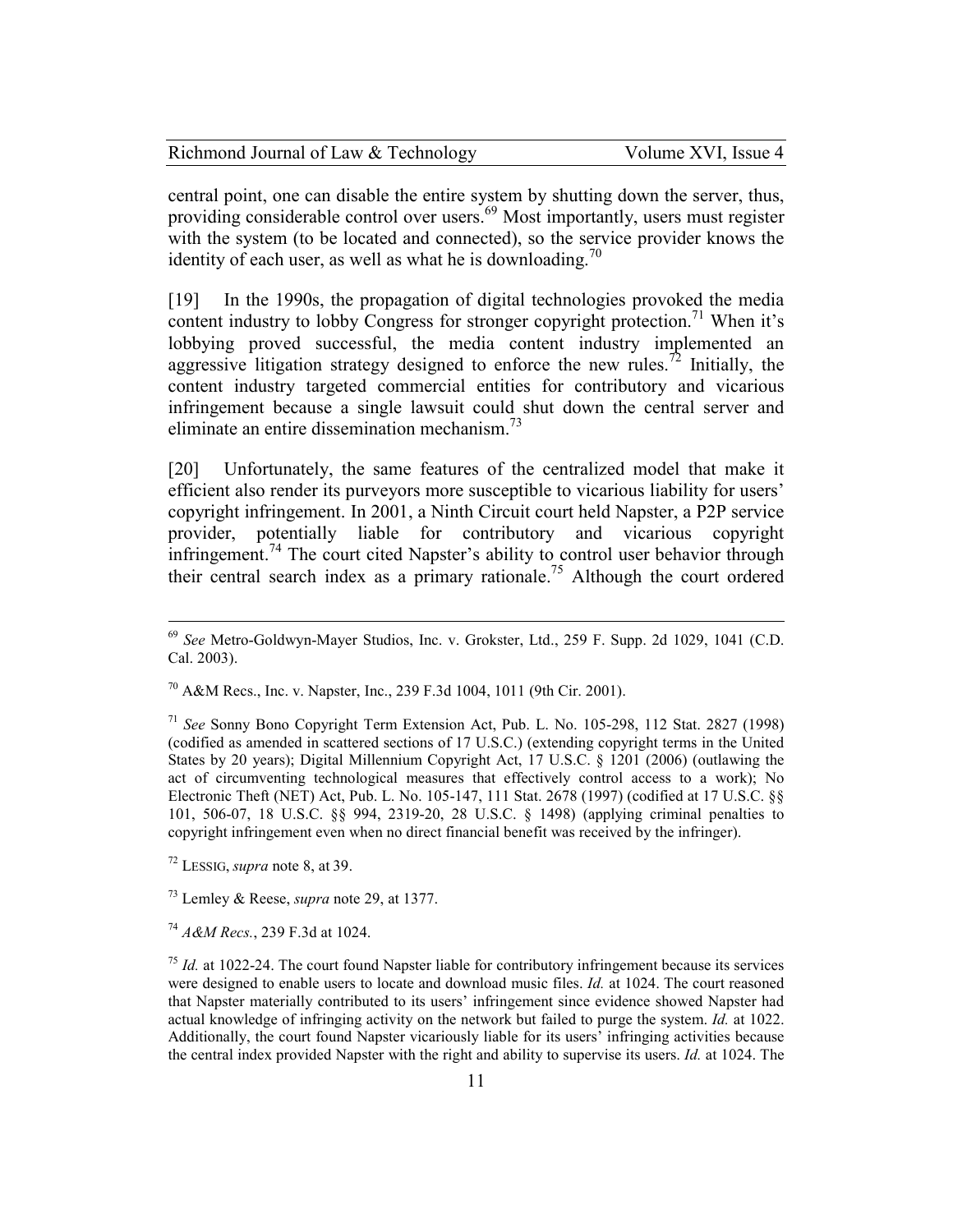| Richmond Journal of Law & Technology | Volume XVI, Issue 4 |
|--------------------------------------|---------------------|
|--------------------------------------|---------------------|

Napster to prevent sharing of particular files on its system and exercise control over users identified as infringers, the company was unable to create a filtering mechanism sufficiently accurate to meet its obligation with the court. Ultimately, Napster filed for bankruptcy.<sup>76</sup> While Napster's demise might have signaled the end of unauthorized file sharing across its network, it cast a shadow on the socially beneficial, legitimate uses for centralized networks.

> 2. Second Generation Technology: Decentralized (Fully Distributed) Networks

[21] The *Napster* ruling signaled the demise of centralized networks and spurred a shift to less efficient, decentralized networks that are detrimental to social welfare.<sup>77</sup> One indication that liability rules influence product design is that architects redesigned networks to minimize the risk of being sued, often at the expense of social welfare.<sup>78</sup> Scholars have noted that P2P networks fall prey to increased legal pressure to redesign their networks to inhibit sharing.<sup>79</sup> This evolution of inferior technology poses significant threats to copyright enforcement on the Internet by making it harder to track and identify infringement.

[22] As a consequence of the *Napster* ruling, subsequent P2P network operators, wanting to avoid liability for user-initiated sharing, sought to decentralize their systems.<sup>80</sup> Second generation technology connects users directly

court believed that Napster could locate infringing material listed on its central search indices and had the right to terminate users' access to the system. *Id.* Although Napster's service was free to users, the unauthorized materials increased traffic and advertising revenue. *Id.* at 1023.

<sup>76</sup> *See* Vickie L. Feeman et al., *Revenge of the Record Industry Association of America: The Rise and Fall of Napster*, 9 VILL. SPORTS & ENT. L.J. 35, 53 (2002); *see also* Evan Hansen & Lisa M. Bowman, *Court: Napster Filters Must Be Foolproof*, CNET NEWS, July 12, 2001, http://news.cnet.com/news/0-1005-200-6549898 html (last visited May 20, 2010).

<sup>77</sup> *See* RAMEEZ RAHMAN ET AL., REVISITING SOCIAL WELFARE IN P2P, DELFT UNIVERSITY OF TECHNOLOGY PARALLEL AND DISTRIBUTED SYSTEMS REPORT SERIES (2009), http://pds.twi.tudelft nl/reports/2009/PDS-2009-003.pdf.

<sup>78</sup> *See* Michael Baram, *Liability and Its Influence on Designing for Product and Process Safety*, 45 SAFETY SCI. 11, 13 (2007) (discussing how tort product liability law influences product design).

<sup>79</sup> Elkin-Koren, *supra* note 30, at 60.

<sup>80</sup> *See* Lemley & Reese, *supra* note 29, at 1355-65.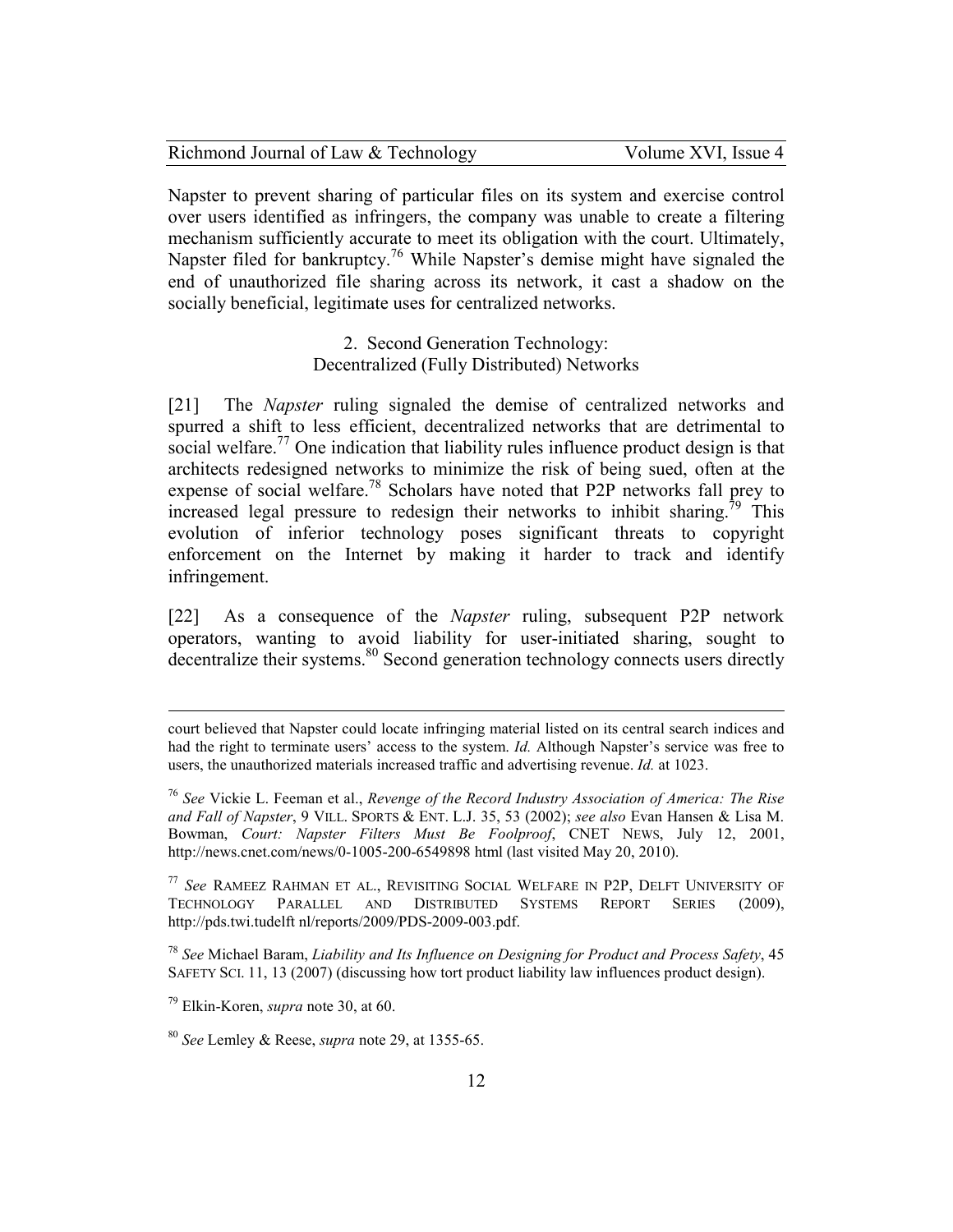| Richmond Journal of Law & Technology | Volume XVI, Issue 4 |
|--------------------------------------|---------------------|
|--------------------------------------|---------------------|

to each other without routing information through a single central server (like centralized models).<sup>81</sup> In contrast to centralized models, the new decentralized models do not employ a directory or centralized index to route searches.<sup>82</sup> Further, they cannot store a search index, identify users, or directly facilitate connections.<sup>83</sup> Semi-distributed hybrid systems, such as the FastTrack protocol used by Grokster, abandon the central index but randomly (and unbeknownst to the user) assign computers in the system to operate as supernodes—centralized connection points that index files and handle search requests.<sup>84</sup> These connections speed searching and processing functions and avoid bottlenecking.

[23] Rather than utilize supernodes, fully decentralized models, such as Gnutella, route searches serially through any available users on the network.<sup>85</sup> Both models create communities by pooling the IP addresses of users connected to the Internet, enabling a branching network that allows users to connect with each other directly.<sup>86</sup> After entering the network, a user can search for files through all the computers to which he is connected, communicate, and trade files with other users, "without using any central servers or intermediaries."<sup>87</sup> Unlike FastTrack, Gnutella further distances itself from liability because "it is an open [source] protocol, and anyone can write a Gnutella client application," meaning there is no single operator to hold liable.<sup>88</sup>

[24] Decentralized systems are generally less efficient than networks with a central index because the branching system design slows searches and file exchanges.<sup>89</sup> Moreover, service providers of decentralized systems have less

<sup>83</sup> *Id.*

<sup>81</sup> BIDDLE ET AL., *supra* note 26, at 6.

<sup>82</sup> Metro-Goldwyn-Mayers Studios, Inc. v. Grokster, Ltd., 545 U.S. 913, 920 (2005).

<sup>84</sup> *Id.* at 921.

<sup>&</sup>lt;sup>85</sup> The original Gnutella software application is no longer in circulation but similar open source versions may be available. See Marshall Brain, How Gnutella Works, versions may be available. See Marshall Brain, How Gnutella Works, http://computer howstuffworks.com/file-sharing2 htm (last visited May 20, 2010).

<sup>86</sup> Jacover, *supra* note 25, at 2216.

<sup>87</sup> *See id.* at 2215–17.

<sup>88</sup> BIDDLE ET AL., *supra* note 26, at 6.

<sup>89</sup> Jacover, *supra* note 25, at 2217.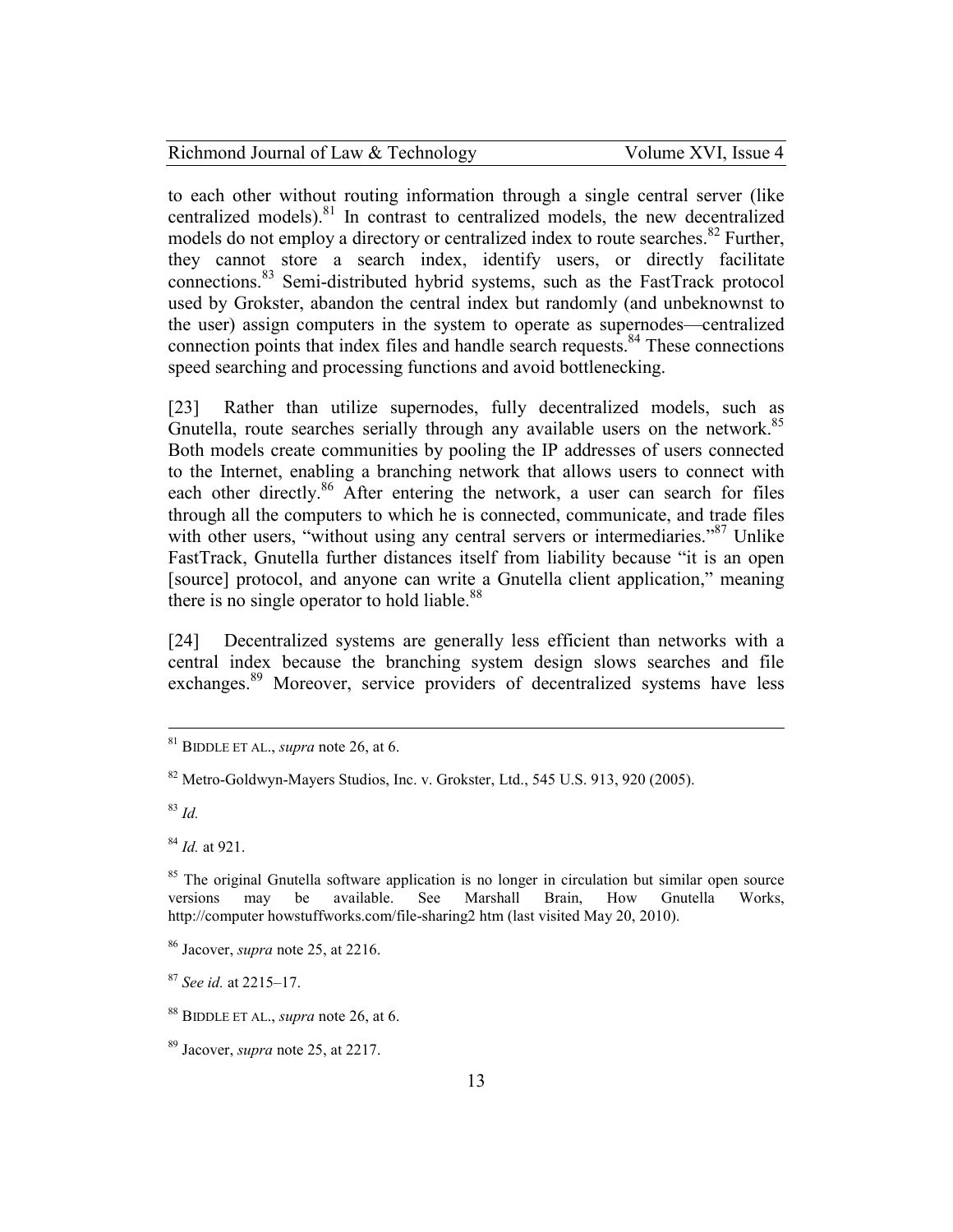| Richmond Journal of Law & Technology | Volume XVI, Issue 4 |
|--------------------------------------|---------------------|
|--------------------------------------|---------------------|

control over users. Without a central server, a provider has little or no ability to supervise infringing activity and cannot remove infringing titles or infringing users from the system.<sup>90</sup> Decentralized systems are also more difficult to shut down because there is no central access point. $91$  Further, as many decentralized systems use open source protocols, shutting down part of the system is ineffective because savvy users can adapt copies of the program's code to keep the system running.<sup>92</sup>

[25] The scattered design of decentralized systems also encourages free riding by users who wish to download without uploading. Such behavior compromises the system's effectiveness because storage costs are not dissipated evenly amongst users. Protocols, such as BitTorrent, were developed to stabilize contribution levels on P2P networks.<sup>93</sup> These services make collaboration mandatory because they restrict users' content download rates based on the value of the users' current contributions.<sup>94</sup>

[26] Early versions of BitTorrent required an intermediary "tracker" service to perform the search function and aggregate torrent files to enable uploading and downloading.<sup>95</sup> The trackers "maintain[ed] a log [detailing] which users  $\ldots$ download[ed] the file and where the file and its fragments reside[d].<sup>"96</sup> The logs were instrumental in lawsuits against trackers by "identifying infringers who downloaded and shared copyrighted material."<sup>97</sup>

[27] After being shut down and redesigned in the face of litigation threats, <sup>98</sup> subsequent versions of BitTorrent eliminated the need for trackers.<sup>99</sup> "With no

 $\overline{a}$ 

<sup>98</sup> SuprNova, once the largest BitTorrent tracker service was forced to shut down following the launch of the Motion Picture Association of America's (MPAA) campaign against unauthorized

<sup>90</sup> *Id.* at 2240.

<sup>91</sup> *See id.* at 2217, 2240.

<sup>92</sup> *See id.* at 2245.

<sup>93</sup> *See* Pouwelse et al., *supra* note 9, at 705.

<sup>94</sup> *Id.*; *see also* BIDDLE ET AL., *supra* note 26, at 6.

<sup>95</sup> Elkin-Koren, *supra* note 30, at 59.

<sup>96</sup> *Id.*

<sup>97</sup> *Id.* at 59-60.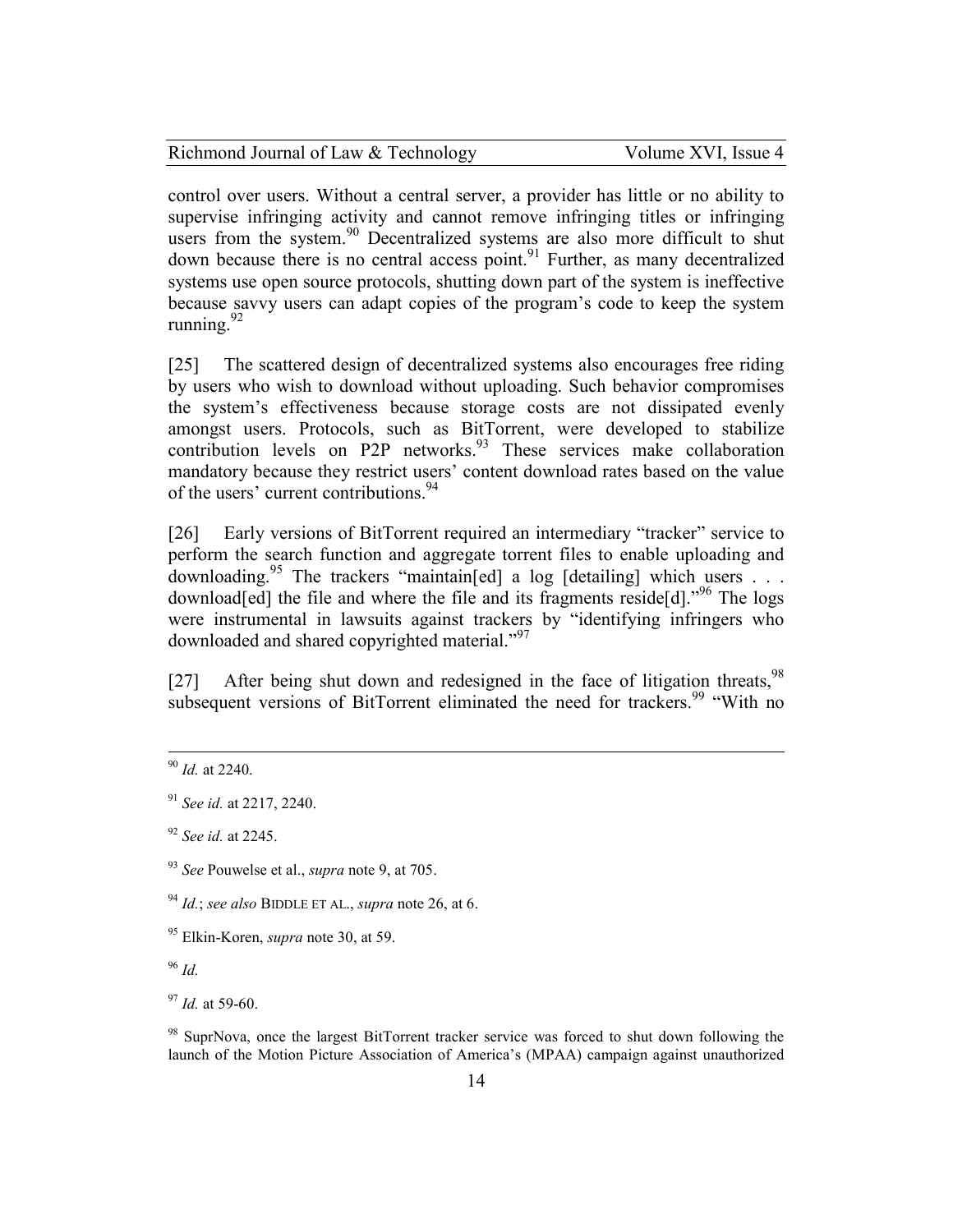| Richmond Journal of Law & Technology | Volume XVI, Issue 4 |
|--------------------------------------|---------------------|
|--------------------------------------|---------------------|

central features, the new design makes it more difficult for copyright holders to track and shut down illegal file sharing."<sup>100</sup> But shutting down efficient distribution services and "forc[ing society] to rely on a less-efficient mechanism for disseminating digital content . . . represents a cost to society."<sup>101</sup>

## 3. The Evolution of the Darknet

[28] Created by developers responding to threats of litigation, decentralized P2P technology shifted control away from the service provider, making it more difficult to track user behavior. Those P2P networks retain one key feature: users of Gnutella and other BitTorrent-type networks "are not anonymous."<sup>102</sup> By permitting the determination of server endpoints, decentralized networks reveal the IP address and affiliation of file sharing peers.<sup>103</sup> Although, activity and users

-

file sharing. John Borland, *BitTorrent File-Swapping Networks Face Crisis*, CNET NEWS, Dec. 20, 2004, http://news.cnet.com/BitTorrent-file-swapping-networks-face-crisis/2100-1025\_3- 5498326.html; *see also* John Borland, *MPAA Targets Core BitTorrent, eDonkey User*, CNET NEWS, Dec. 14, 2004, http://news.cnet.com/MPAA-targets-core-BitTorrent%2C-eDonkeyusers/2100-1025\_3-5490804.html. Many users of the SuprNova BitTorrent service retreated back to the Gnutella protocol on Grokster until the Court forced it to close in 2005. Metro-Goldwyn-Mayers Studios, Inc. v. Grokster, Ltd., 545 U.S. 913, 941 (2005) (holding Grokster liable for users' infringing behavior since they distributed their product with the intention of inducing infringement and then reaped the commercial benefits). Remaining providers of file sharing software seek refuge under the Court's holding in *Sony Corp. of Am. v. Universal City Studios*, Inc., which found that the distribution of copying equipment does not constitute contributory infringement if it is capable of substantial non-infringing uses. 464 U.S. 417, 442 (1984). Organizations that continue to distribute file sharing software actively take steps to avoid Grokster liability. For instance, LimeWire, whose software runs on Gnutella-type protocol, requires that users agree not to infringe copyright. LimeWire, End User License Agreement, http://www.limewire.com/legal/eula (last visited May 20, 2010). LimeWire also makes affirmative efforts to educate users about unauthorized file sharing. LimeWire, Using P2P Software Safely, http://www.limewire.com/legal/safety (last visited May 20, 2010).

<sup>&</sup>lt;sup>99</sup> It has been suggested, however, that BitTorrent files could still be identified without tracker sites since someone still hosts the infringing files. *See* Renai LeMay, BitTorrent Enemies Face New Hurdle, CNET NEWS, May 20, 2005, http://news.cnet.com/BitTorrent-enemies-face-newhurdle/2100-1032\_3-5715093.html?tag=mncol.

<sup>100</sup> Elkin-Koren, *supra* note 30, at 60.

<sup>101</sup> Lemley & Reese, *supra* note 29, at 1383.

<sup>102</sup> BIDDLE ET AL., *supra* note 26, at 7.

<sup>103</sup> *Id.*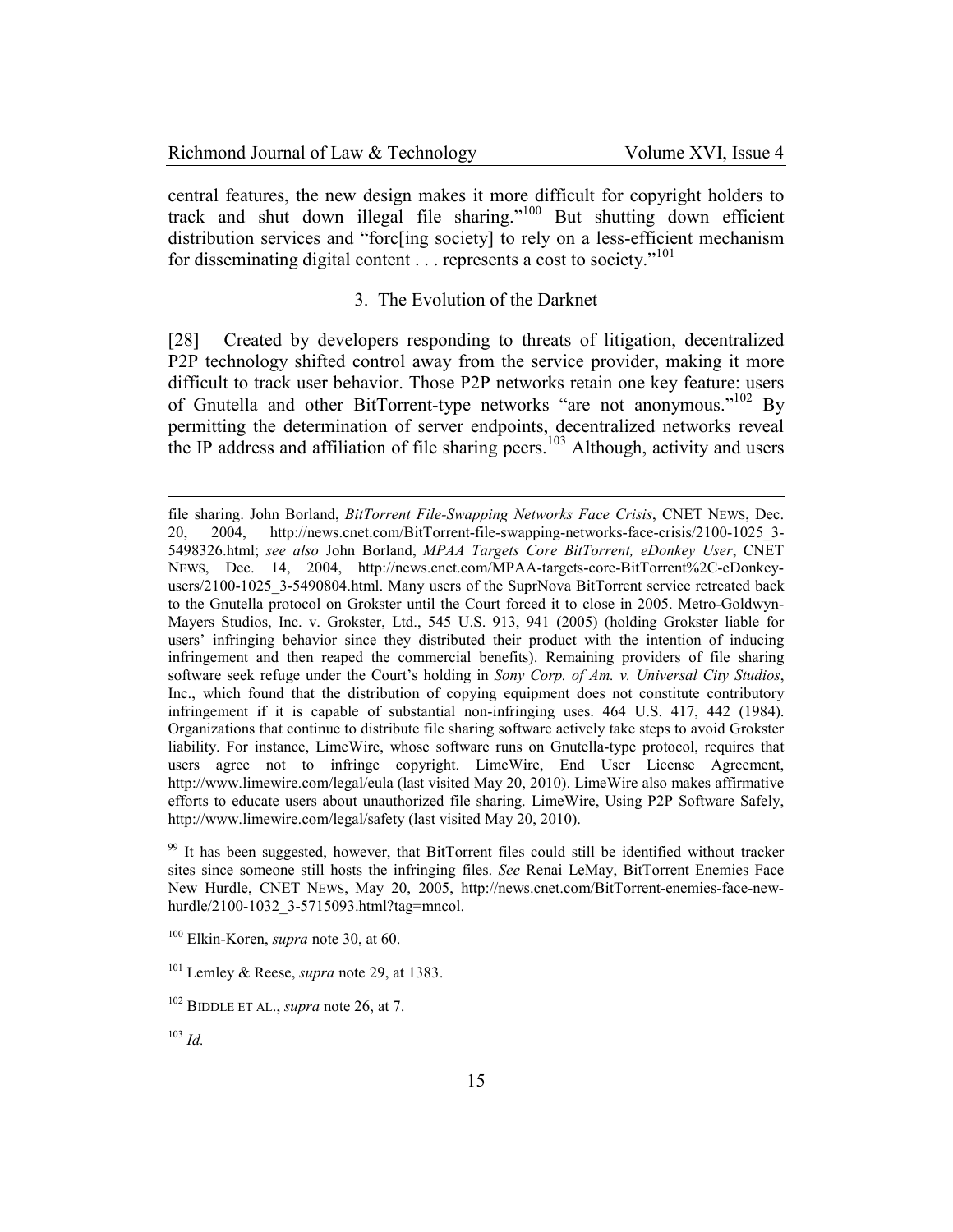| Richmond Journal of Law & Technology | Volume XVI, Issue 4 |
|--------------------------------------|---------------------|
|--------------------------------------|---------------------|

on public P2P networks are difficult to track, it is not impossible.<sup>104</sup> Thus, it is possible to detect infringing behavior and identify defendants for litigation. Further, decentralized networks are not private since peers communicate with everybody on the network. $105$ 

[29] The final steps in the P2P evolution process came when, after targeting commercial entities (such as Napster) with their steadfast litigation, the content industry shifted its attention to ordinary citizens. <sup>106</sup> The Recording Industry Association of America (RIAA) has sued over fifteen thousand individuals alleging copyright infringement.<sup>107</sup> To escape liability, consumers demanded that P2P developers follow their own precedent and improve distributed networks to shield users from liability by providing users with anonymity, privacy, and increased security control.<sup>108</sup> These newest versions of distributed networks, known as darknets, pose a serious threat to copyright enforcement on the Internet by concealing user behavior from detection.

### C. The Darknet

[30] Generally, the Darknet refers to the underground Internet.<sup>109</sup> In November 2002, four senior Microsoft security engineers coined the term "Darknet" in an influential paper entitled *The Darknet and the Future of Content Distribution*. 110 In a post-Napster, pre-Gnutella environment, the engineers defined darknets broadly as "a collection of networks and technologies used to share digital content."<sup>111</sup> Since then, the term has infiltrated the mainstream media and been used to refer to a variety of clandestine Internet activities and technologies. From

<sup>104</sup> *See id.* at 5.

<sup>105</sup> *See* Cope, *supra* note 21.

<sup>106</sup> LESSIG, *supra* note 8, at 39.

<sup>107</sup> Posting of RIAA Watcher to RIAA Watch, http://sharenomore.blogspot.com (June 16, 2006, 14:57 EST) (monitoring the volume of lawsuits filed by the RIAA).

<sup>108</sup> *See* MIKA SUVANTO, PRIVACY IN PEER-TO-PEER NETWORKS, 3 (2010) http://www.tml.tkk.fi/ Publications/C/18/suvanto.pdf.

<sup>109</sup> LASICA, *supra* note 4, at 45.

<sup>110</sup> BIDDLE ET AL., *supra* note 26, at 1.

 $111$  *Id.*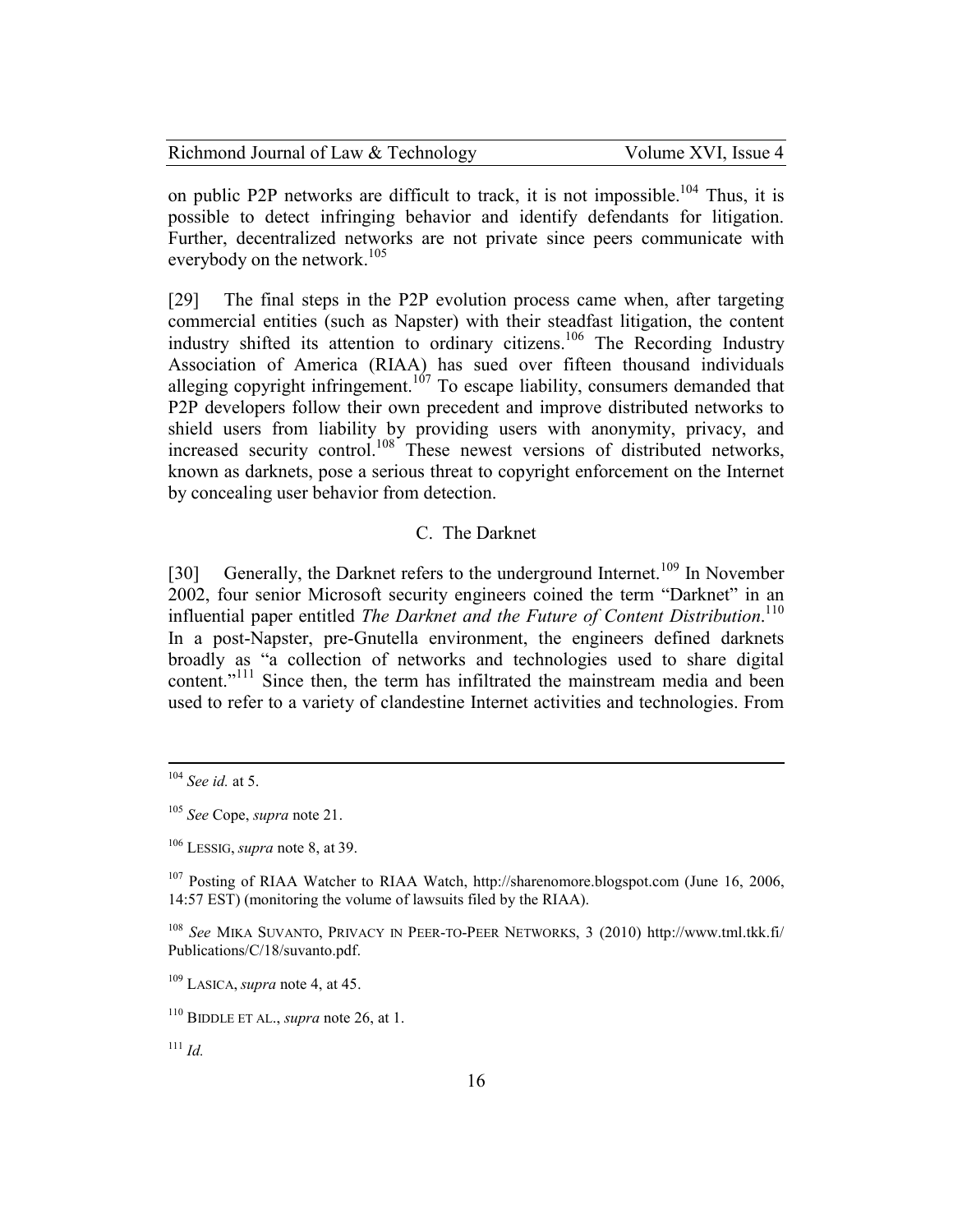| Richmond Journal of Law & Technology | Volume XVI, Issue 4 |
|--------------------------------------|---------------------|
|--------------------------------------|---------------------|

small file sharing networks to elite and exclusive cyber clubs, $112$  to databases unreachable by cyber robots, $113$  to avenues for cybercrime and Internet terrorism,<sup>114</sup> the Darknet evokes increasingly nebulous and threatening activities.

[31] More recently, the term is used to differentiate private, anonymous distributed networks from their public predecessors.<sup>115</sup> In his groundbreaking legal work regarding darknets, Fred von Lohmann incorporated the element of privacy, defining the Darknet as "[t]he collection of networks and other technologies that enable people to illegally share copyrighted digital files with little or no fear of detection."<sup>116</sup> In his 2005 book, *Darknet: Hollywood's War Against the Digital Generation*, Darknet expert J.D. Lasica emphasized that darknets can be used for illegitimate activities.<sup>117</sup> Lascia defined darknets as "networks of people who rely on closed-off social spaces—safe havens in both virtual and real worlds where there is little or no fear of detection—to share copyrighted digital material with others or to escape the restrictions on digital media imposed by entertainment companies."<sup>118</sup> Lasica described the Darknet

<sup>112</sup> Gary Rivlin, *2003: The 3rd Annual Year in Ideas; Darknets*, N.Y. TIMES, Dec. 14, 2003, *available at* http://www nytimes.com/2003/12/14/magazine/2003-the-3rd-annual-year-in-ideasdarknets html?sec=technology&spon= (describing darknets as private, invitation-only cyberclubs or gated communities requiring an access code to enter).

<sup>113</sup> LASICA, *supra* note 4, at 45 (noting that librarians use "the phrases DarkWeb, InvisibleWeb, and DarkNet to refer to the information such as books and periodicals that reside inside walled-off online databases and are off-limits to search engines and indexing software robots.").

<sup>&</sup>lt;sup>114</sup> *Id.* (stating that Darknet can refer to "the world of cybercrime, spammers, terrorists, and other underworld figures who use dark spaces found on Internet networks to avert the law.").

<sup>&</sup>lt;sup>115</sup> The Darknet has its roots in underground physical networks organized around groups of friends that shared music on cassette tapes and computer disks. *See id.* That distribution network, termed the "SneakerNet," consisted of handing off physical media between members of the group. Webopedia.com, Sneakernet, http://www.webopedia.com/TERM/S/sneakernet html (last visited May 20, 2010). As technology evolved, so did the methods by which users sought to share media.

<sup>116</sup> Fred von Lohmann, *Measuring the Digital Millennium Copyright Act Against the Darknet: Implications for the Regulation of Technological Protection Measures*, 24 LOY. L.A. ENT. L. REV. 635, 637 n.15 (2004) (citing The Word Spy, http://www.wordspy.com/words/darknet.asp (last visited May 20, 2010)). Fred von Lohmann is senior staff attorney at the Electronic Frontier Foundation (EFF), a non-profit organization that aims to protect the public interest in digital rights matters. Elec. Frontier Found., http://www.eff.org/about/staff (last visited May 20, 2010).

<sup>117</sup> LASICA, *supra* note 4, at 45

<sup>118</sup> LASICA, *supra* note 4, at 45. Lasica describes many darknets including: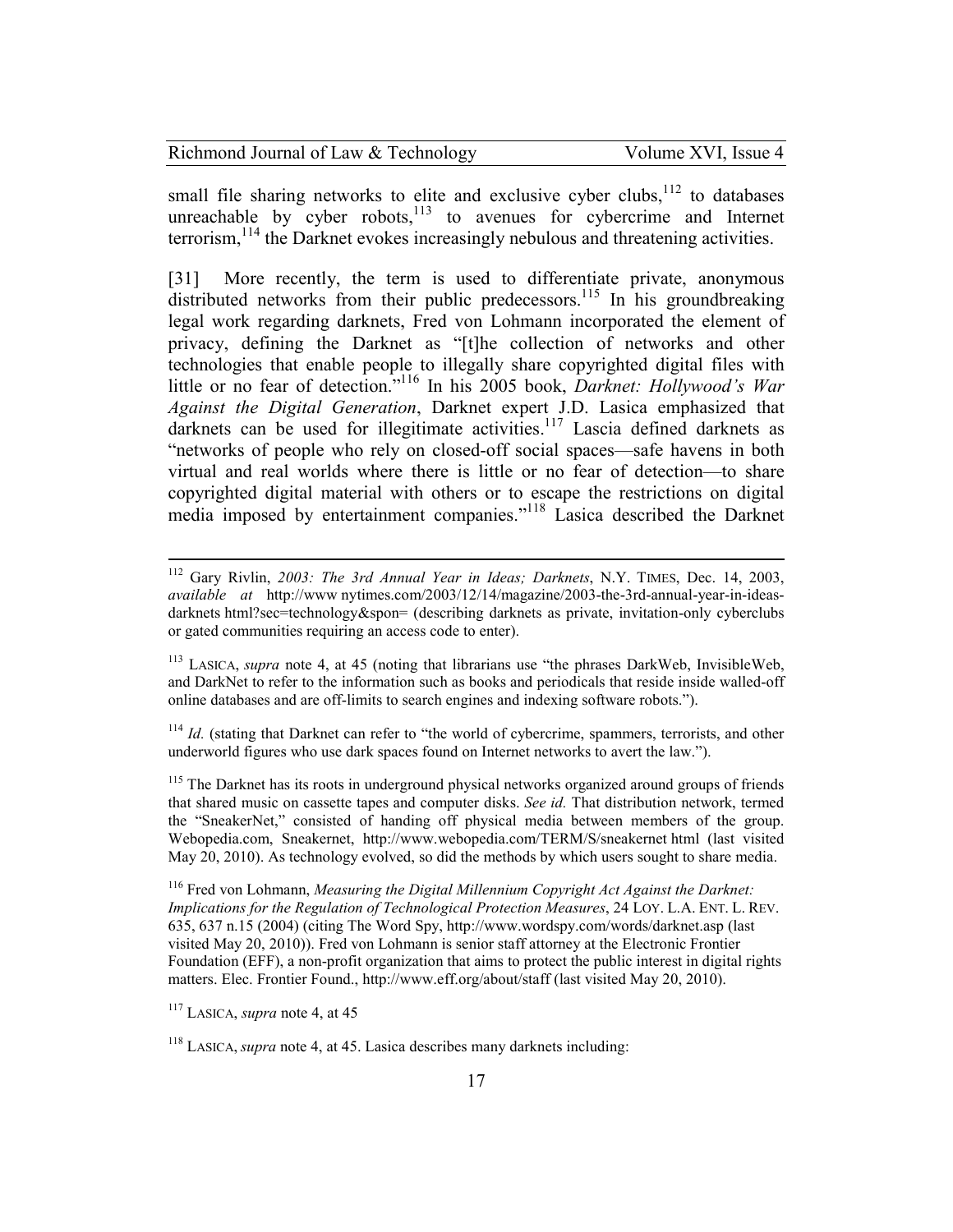| Richmond Journal of Law & Technology | Volume XVI, Issue 4 |
|--------------------------------------|---------------------|
|--------------------------------------|---------------------|

space as a digital media mega-mart with a wild-west mentality, a "vast, gathering, lawless economy of shared music, movies, television shows, games, software, and porn—a one-touch jukebox that would rival the products and services of the entertainment companies."<sup>119</sup>

[32] Users often refer to darknets for file sharing as friend-to-friend (F2F) networks, because direct connections are only established between trusted friends.<sup>120</sup> But the term "Darknet" can also be used to describe any private file sharing network.<sup>121</sup> For the sake of clarity, this article will differentiate between these terms. The term "darknet" will refer to a decentralized distributed network (lacking a central index) that incorporates privacy, security (encryption), and user anonymity features, with the primary purpose of sharing information with trusted members. When capitalized, "Darknet" will refer to those networks collectively.

[33] The goal of darknets is to create a closed network to communicate securely in a manner that defies detection or penetration by governments or corporations.<sup>122</sup> A user can download, upload, and inject content anonymously, meaning an outsider cannot sufficiently identify a user.<sup>123</sup> Improvements in privacy and security permit increased anonymity, and the lack of a public entry

*Id.* 

<u>.</u>

<sup>119</sup> *Id.*

<sup>[</sup>T]he millions of users trading files in the shady regions of Usenet and Internet Relay Chat; students who send songs and TV shows to each other using instant messaging services from AOL, Yahoo, and Microsoft; city streets and college campuses where people copy, burn, and share physical media like CDs; and the new breed of encrypted dark networks like Freenet . . . .

<sup>120</sup> *See* MICHAEL ROGERS & SALEEM BHATTI, HOW TO DISAPPEAR COMPLETELY: A SURVEY OF PRIVATE PEER-TO-PEER NETWORKS 2 (2007), available at http://www.cs.st-andrews.ac.uk/ ~saleem/papers/2007/space2007/space2007-rb2007.pdf.

<sup>121</sup> *See* Bradley Mitchell, About.com: Wireless/Networking, http://compnetworking.about.com/od/ p2ppeertopeer/g/bldef\_darknet.htm?p=1 (last visited May 20, 2010).

<sup>122</sup> *See* John Markoff, *File Sharers Anonymous: Building a Net That's Private*, N.Y. TIMES, Aug. 1, 2005, available at http://query nytimes.com/gst/fullpage html?res=9503E4DE1E3FF932A3575 BC0A9639C8B63 (last visited May 20, 2010).

<sup>123</sup> Pouwelse et al., *supra* note 9, at 709.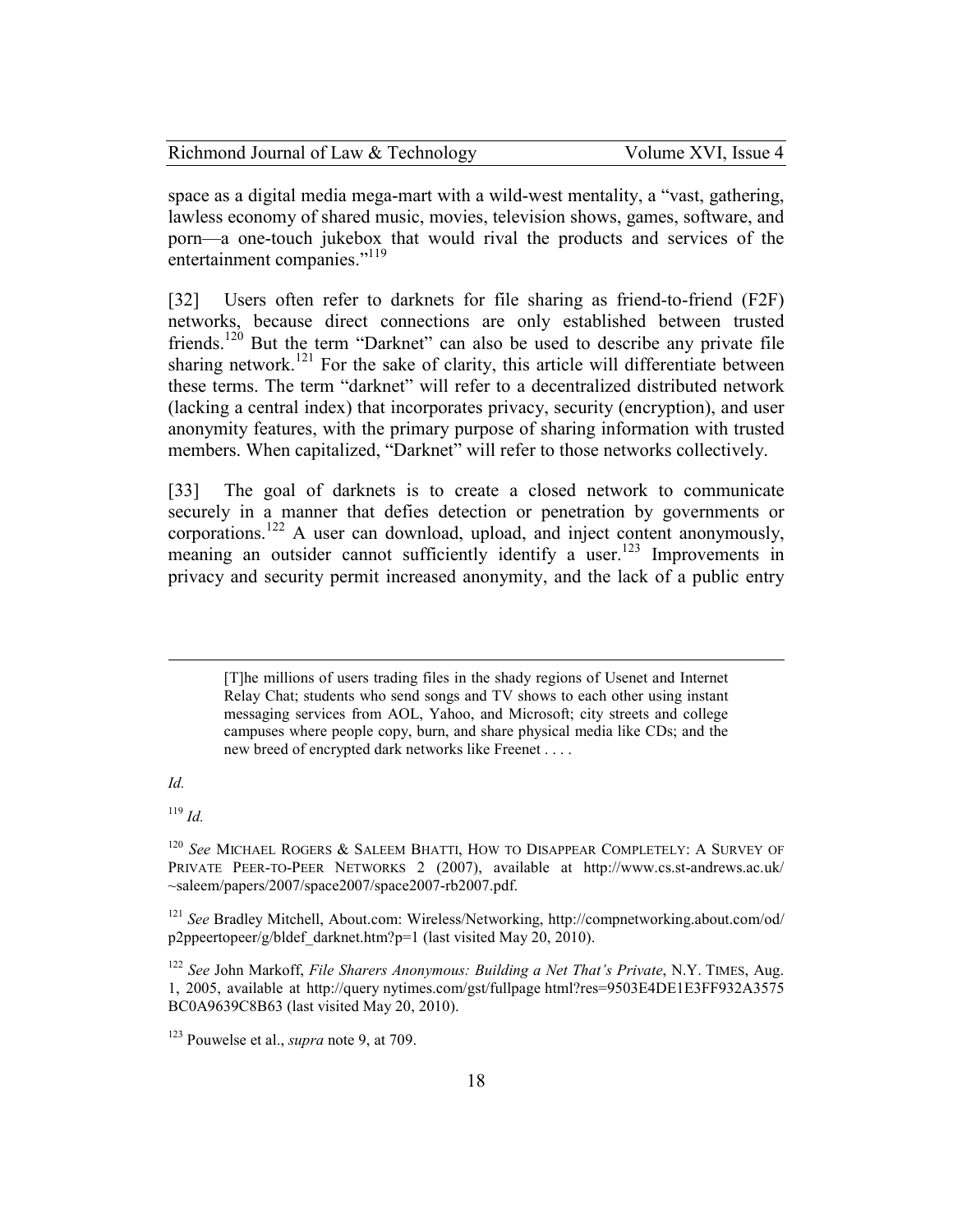| Richmond Journal of Law & Technology | Volume XVI, Issue 4 |
|--------------------------------------|---------------------|
|--------------------------------------|---------------------|

point to the network makes it difficult or impossible for outsiders to discover what users share on darknets  $124$ 

## 1. The Immediate Future of the Darknet

[34] Darknet technology has been in development for several years and is currently on the verge of becoming a commercially feasible alternative to traditional P2P networks.<sup>125</sup> Although early darknets faced some technological challenges that made them inefficient and difficult to use, recent improvements have propelled darknets into the general marketplace.<sup>126</sup> Viable darknet models were recently released for commercial use, and scholars have predicted that darknets will be ready for mass usage in 2010.<sup>127</sup> Widespread use of darknets will frustrate efforts to detect and track illegal file sharing, making enforcement of copyrights on the Internet difficult or impossible.

### a. Improvements in Security and Privacy

[35] Freenet is one of the earliest examples of a darknet.<sup>128</sup> The Freenet Project produced a darknet in 2000, but it was slow, difficult to use, and offered little content.<sup>129</sup> Full anonymity posed a challenge as it cost extra bandwidth and was difficult to combine with enforcement of resource contributions.<sup>130</sup> Irish programmer Ian Clarke, who introduced the Freenet software, vehemently asserted that the primary goal of his darknet was to protect political opponents of repressive regimes.<sup>131</sup> Freenet's website claimed that, without anonymity, there can never be true freedom of speech, and without decentralization, the network

<sup>130</sup> *Id.*

<sup>-</sup><sup>124</sup> *Id.*

<sup>125</sup> *See id.*

<sup>126</sup> *See id.*

<sup>127</sup> *See id.*

<sup>128</sup> *See* Dawn C. Chmielewski, *Darknets Rising to Expand File Sharing*, MERCURY NEWS, Aug. 5, 2005.

<sup>129</sup> Pouwelse et al., *supra* note 9, at 709.

<sup>&</sup>lt;sup>131</sup> Markoff, *supra* note 122. Clarke presumably publicly promoted this agenda to escape Grokstertype infringement liability.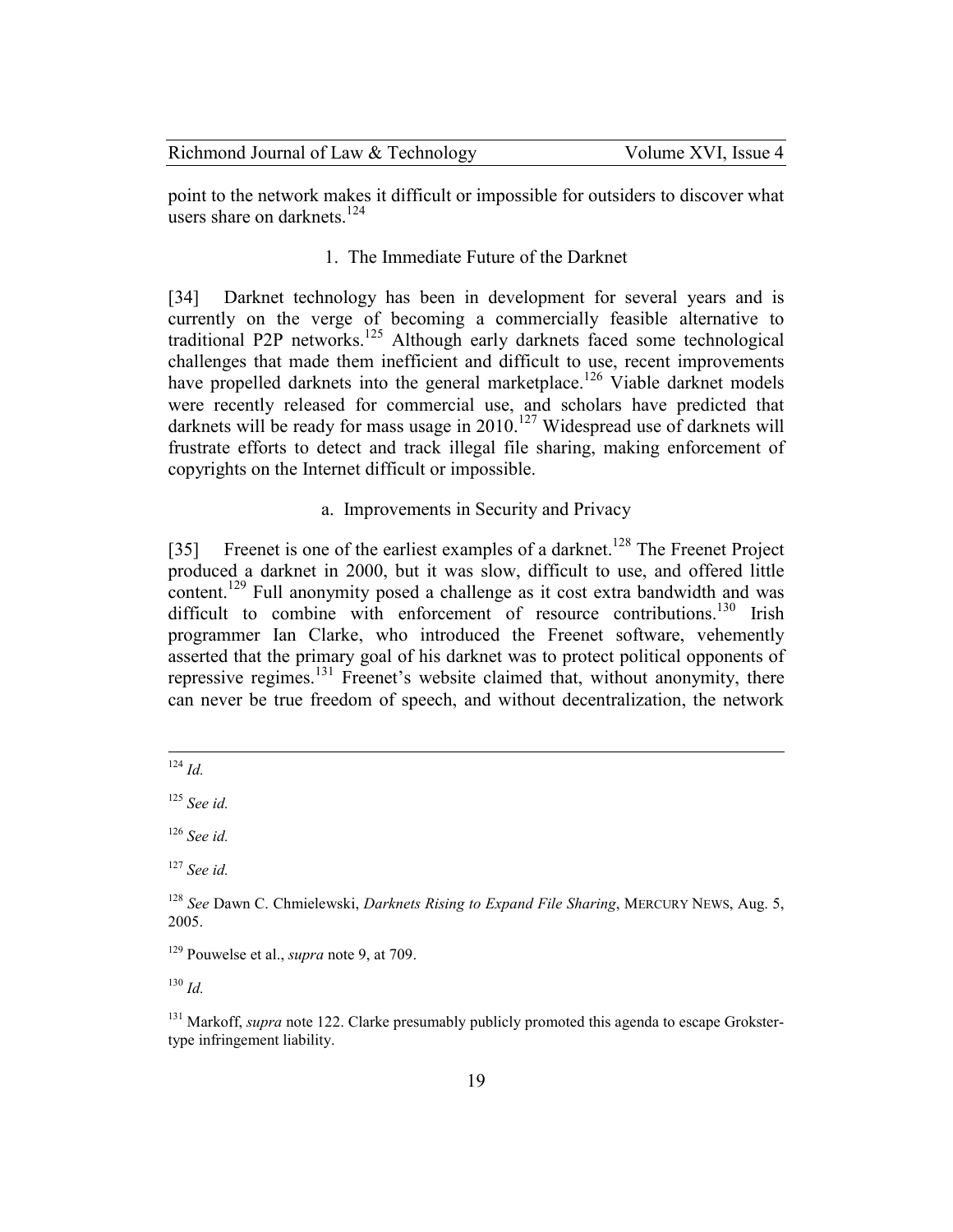Volume XVI, Issue 4

will be vulnerable to attack.<sup>132</sup> Freenet might inhibit censorship by proscribing governments and corporations from restricting the flow of digital information.<sup>133</sup> It is worth noting that Clarke is open about his disdain for copyright laws and asserts that his technology would produce a world in which users may share all information freely.<sup>134</sup> Clarke acknowledges that the software would surely be used to circumvent copyright restrictions, adding: ''It's an inevitable consequence of our design."<sup>135</sup>

[36] A major development in the current version of Freenet is scalability—the software is capable of supporting millions of users using an application of smallworld network theory.<sup>136</sup> To preserve user anonymity, Freenet increased network security by allowing users to limit which other peers they communicate with, in contrast to the typical 'promiscuous' approach of classic P2P networks, in which the connection between users is automatic.<sup>137</sup> Freenet not only prevents outsiders from finding out what users are doing, but it also makes it extremely difficult for adversaries to know a user is running a Freenet node<sup>138</sup> or to discover the identity of anyone publishing or downloading content.<sup>139</sup>

b. Improvements in User Interface Design and Mass Distribution

[37] While earlier versions were reserved for sophisticated users, improved user interface design makes the Darknet accessible to the average consumer. The most recent version of a darknet is LimeWire's Upgrade  $5.1$  (LW5),<sup>140</sup> which

<sup>135</sup> *Id.*

<u>.</u>

<sup>136</sup> The Freenet Project, *supra* note 133.

<sup>137</sup> Posting of CoyboyNeal to http://yro.slashdot.org/yro/06/04/04/0148224.shtml (Apr. 3, 2006, 23:15 EST).

<sup>138</sup> *Id.*

<sup>139</sup> The Freenet Project, *supra* note 133.

<sup>140</sup> Eliot Van Buskirk, *LimeWire Adds Private File Sharing*, WIRED, Dec. 10, 2008, http://www.wired.com/epicenter/2008/12/lime-wire-adds (stating that the alpha version of

<sup>132</sup> *See* The Freenet Project, http://freenetproject.org (last visited May 20, 2010).

<sup>&</sup>lt;sup>133</sup> The Freenet Project, What is Freenet?, http://freenetproject.org/whatis html (last visited May 20, 2010).

<sup>134</sup> Markoff, *supra* note 122.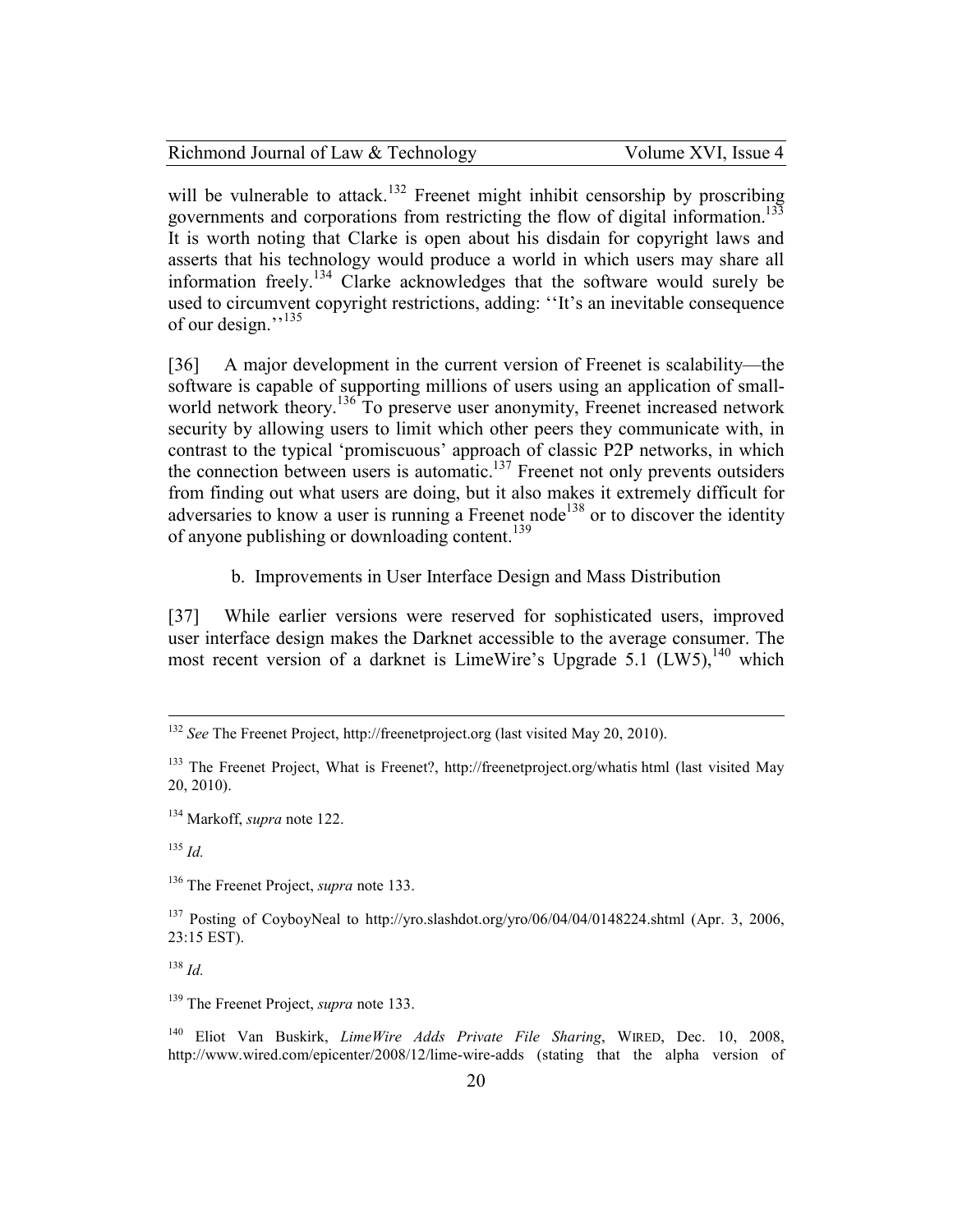enables users to create private networks for file sharing.<sup>141</sup> The user-friendly technology offers users a heightened level of control by allowing them to easily designate which files or classes of files they wish to share (on a user-by-user and file-by-file and basis).<sup>142</sup> The software enables users to connect directly to their contacts located on any Jabber server, such as GMail or LiveJournal, and users retain complete control over the people with whom they share content.<sup>143</sup> LimeWire 5.1's default setting does not share documents with its public P2P network and does not share information with parties outside of a user's network, rendering activity on users' networks difficult or impossible to detect.<sup>144</sup> The mainstream circulation of Darknets could make it more difficult for rights-holders to detect infringing activity on a mass scale.<sup>145</sup>

[38] Although other, less popular services exist for group file sharing, such as Dropbox and RapidShare, the LW5 release is significant because it offers privacy and propels the Darknet into mainstream use.<sup>146</sup> Prior darknets were generally limited to the tech savvy, but LW5 is easily distributed to LimeWire's millions of existing customers as an upgrade and is accessible even to those with limited technical skills and no familiarity with current Darknet systems.<sup>147</sup> Perhaps the

LimeWire 5.1 was made public for Windows, Mac and Linux); see Live from CES 2009: Competing with Free, http://blog.copyrightalliance.org/2009/01/live-from-ces-2009-competingwith-free (Jan. 7, 2009, 20:03 EST) (stating that the release of LW5 was coupled with an announcement that LimeWire would operate a licensed retail operation on an advertising-based revenue model and offer consumers the option to purchase authorized copies of files). Similar to Clarke's aggressive Freenet free-speech campaign, this strategy is presumably to avoid Grokster infringement liability. LimeWire also discussed a plan to sell search term keywords and share advertising revenue. *Id.* By participating, copyright owners are arguably authorizing file trading without any compensation directly linked to the work. *Id.*

<sup>141</sup> Van Buskirk, *supra* note 140.

<sup>142</sup> *Id.* Users can also classify sharing based on a certain type of media – audio, video, documents and/or images. *Id.*

<sup>143</sup> *Id.*

 $\overline{a}$ 

<sup>144</sup> *Id.*

<sup>146</sup> *See id.*

<sup>147</sup> *Id.*

<sup>145</sup> Nate Anderson, *Darknets and the Future of P2P Investigators*, ARSTECHNICA, Mar. 5, 2009, http://arstechnica.com/tech-policy/news/2009/03/the-new-version-of-p2p.ars.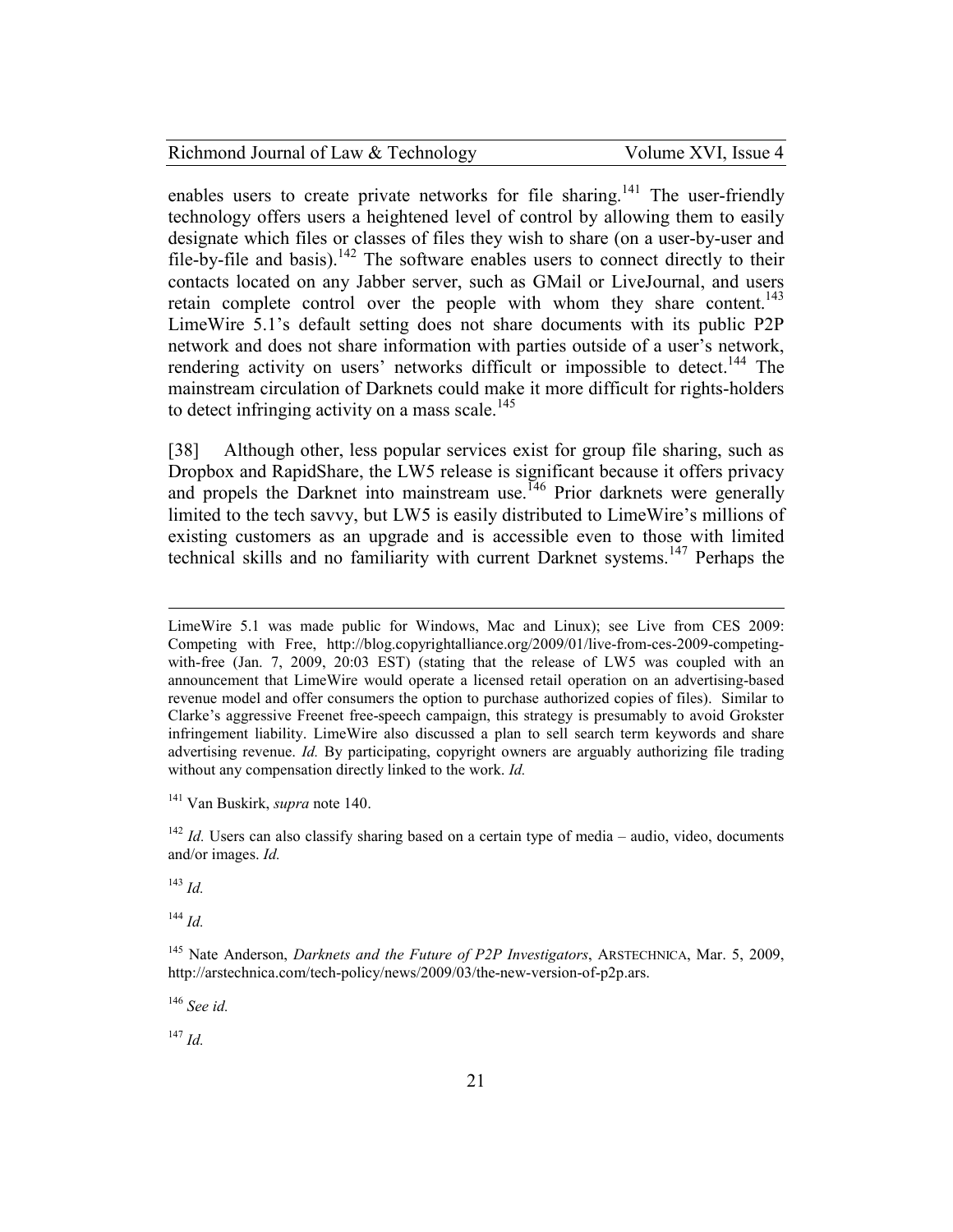| Richmond Journal of Law & Technology | Volume XVI, Issue 4 |
|--------------------------------------|---------------------|
|--------------------------------------|---------------------|

most enticing feature for users is that LW5 lets them privately share files of any size for free by transfering content directly from computer to computer.<sup>148</sup> This abrogates the traditional file size limitations of e-mail and other online file sending services.<sup>149</sup>

c. Improvements in Infrastructure, Interconnectivity and Network Effects

[39] As the U.S. telecommunications industry continues to grow, it will provide the infrastructure to support the spread of darknets. Peer-to-peer technology has been proven to be commercially popular, and Darknet technology will naturally follow suit. In 2006, P2P traffic accounted for two-thirds of all Internet traffic.<sup>150</sup> This is not surprising, considering the efficiency and efficacy of P2P technology for distribution of content. The rapid build-out of consumer broadband, the dropping price of storage, and the fact that personal computers are effectively establishing themselves as centers of home-entertainment will fuel the spread of darknets.<sup>151</sup> The rising popularity of collaborative websites and sharing platforms (such as YouTube) will create more shared content and better mechanisms to filter through that content. The Darknet will adopt some of these social networking and filtering mechanisms in order to improve network performance.<sup>152</sup> Experts predict that within a year "darknets should be able to offer the same performance as traditional P2P software by exploiting social networking."<sup>153</sup>

[40] Skeptics contend that the infrastructure does not currently exist to support a widespread shift to anonymity.<sup>154</sup> They argue that efforts to develop anonymous file sharing are self-limiting because true anonymity requires the elimination of

<sup>148</sup> Van Buskirk, *supra* note 140.

<sup>149</sup> *Id.*

<sup>150</sup> Pouwelse et al., *supra* note 9, at 702.

<sup>151</sup> BIDDLE ET AL., *supra* note 26, at 8.

<sup>152</sup> Pouwelse et al., *supra* note 9, at 709.

<sup>&</sup>lt;sup>153</sup> *Id.* at 711. After tracking P2P networking for ten years, Pouwelse and his colleges predicted that by 2010, copyright laws would become fully unenforceable due to the continued mass usage of file sharing, lack of countermeasures, and availability of darknets. *See id.*

<sup>154</sup> *See* Lemley & Reese, *supra* note 29, at 1429.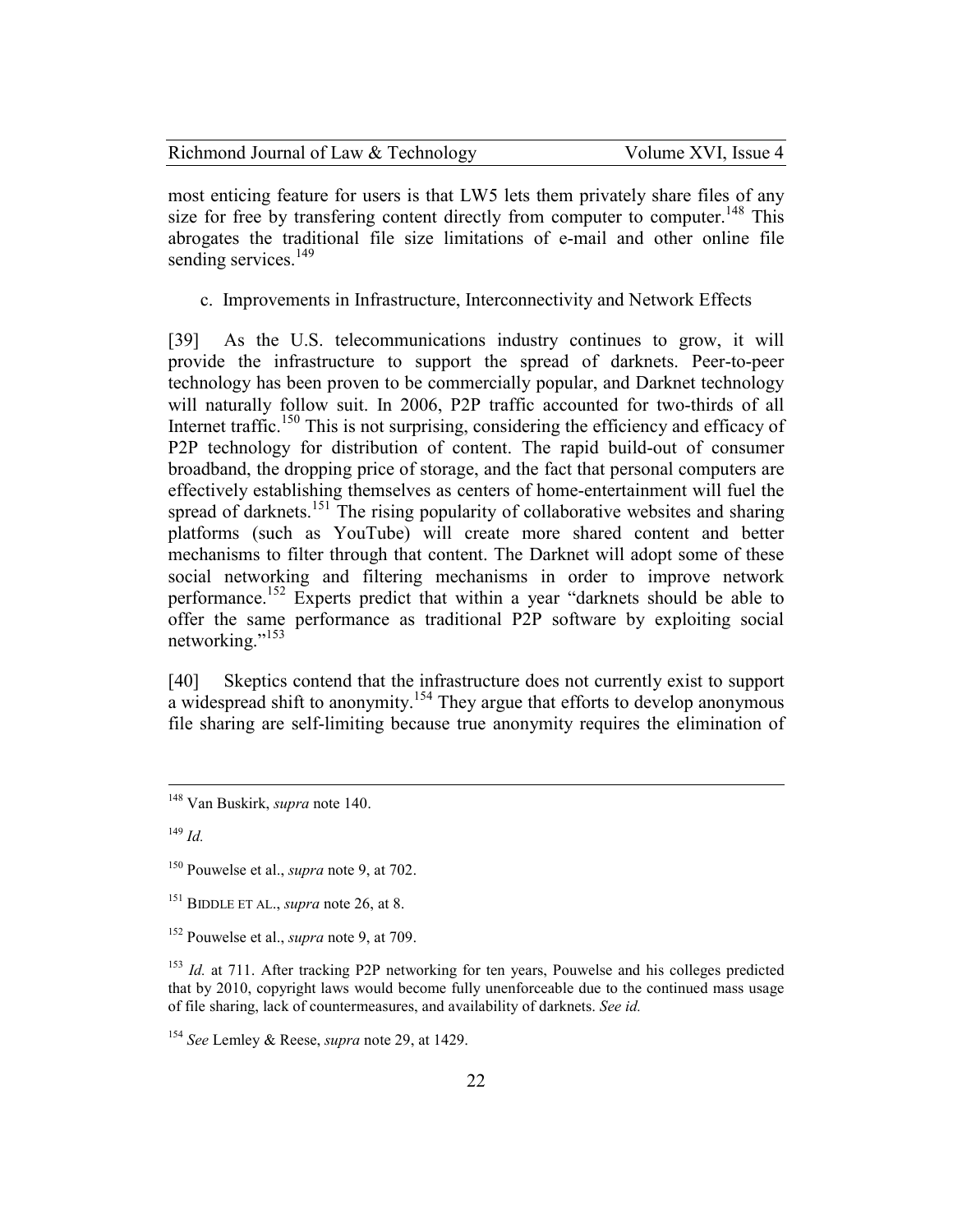| Richmond Journal of Law & Technology |  |  |  |
|--------------------------------------|--|--|--|
|                                      |  |  |  |

Volume XVI, Issue 4

any intermediaries.<sup>155</sup> Therefore, anonymous sharing can only occur amongst mini-networks of small groups of friends that do not scale.<sup>156</sup> This criticism does not account for recent improvements in scalability, as noted in the Freenet model. Moreover, the Microsoft engineers concluded that even if global, public peer-topeer networks were eliminated through legal or technical means, small-world networks would likely provide a mechanism efficient enough to satisfy a large percentage of digital media consumers.<sup>157</sup>

[41] The small-world network effect explains the system of linking up of related groups of private networks to scale into larger network groups.<sup>158</sup> Interconnected small-world networks are comprised of affinity groups that exchange materials through private networks.<sup>159</sup> Even though the individual sets might be small, users can belong to several sets.<sup>160</sup> Those individual sets overlap (as in a Venn diagram) to form larger groups, and information flows freely and quickly between the groups.

# D. The Darknet's Impact on Copyrights

1. The Darknet Precludes Copyright Enforcement on the Internet

[42] Recent technological developments involving darknets and P2P networking make the effective enforcement of copyright virtually impossible.<sup>161</sup> John Perry Barlow compared traditional copyright law to a sinking ship and described the futile efforts to save it: "Legal efforts to keep the old boat floating are taking three forms: a frenzy of deck chair rearrangement, stern warnings to the passengers that if she goes down, they will face harsh criminal penalties, and

<sup>&</sup>lt;u>.</u> <sup>155</sup> *Id.*

<sup>156</sup> *Id.*

<sup>157</sup> *See* BIDDLE ET AL., *supra* note 26 at 9.

<sup>158</sup> *See id.* at 3-4.

<sup>159</sup> *See generally* Pouwelse et al., *supra* note 9; OSKAR SANDBERG, DISTRIBUTED ROUTING IN SMALL-WORLD NETWORKS (2005), http://freenetproject.org/papers/swroute.pdf; OSKAR SANDBERG, SEARCHING IN A SMALL WORLD (2005), http://freenetproject.org/papers/lic.pdf.

<sup>160</sup> *See* BIDDLE ET AL., *supra* note 26, at 3-4.

<sup>161</sup> *See* Jacover, *supra* note 25, at 2209.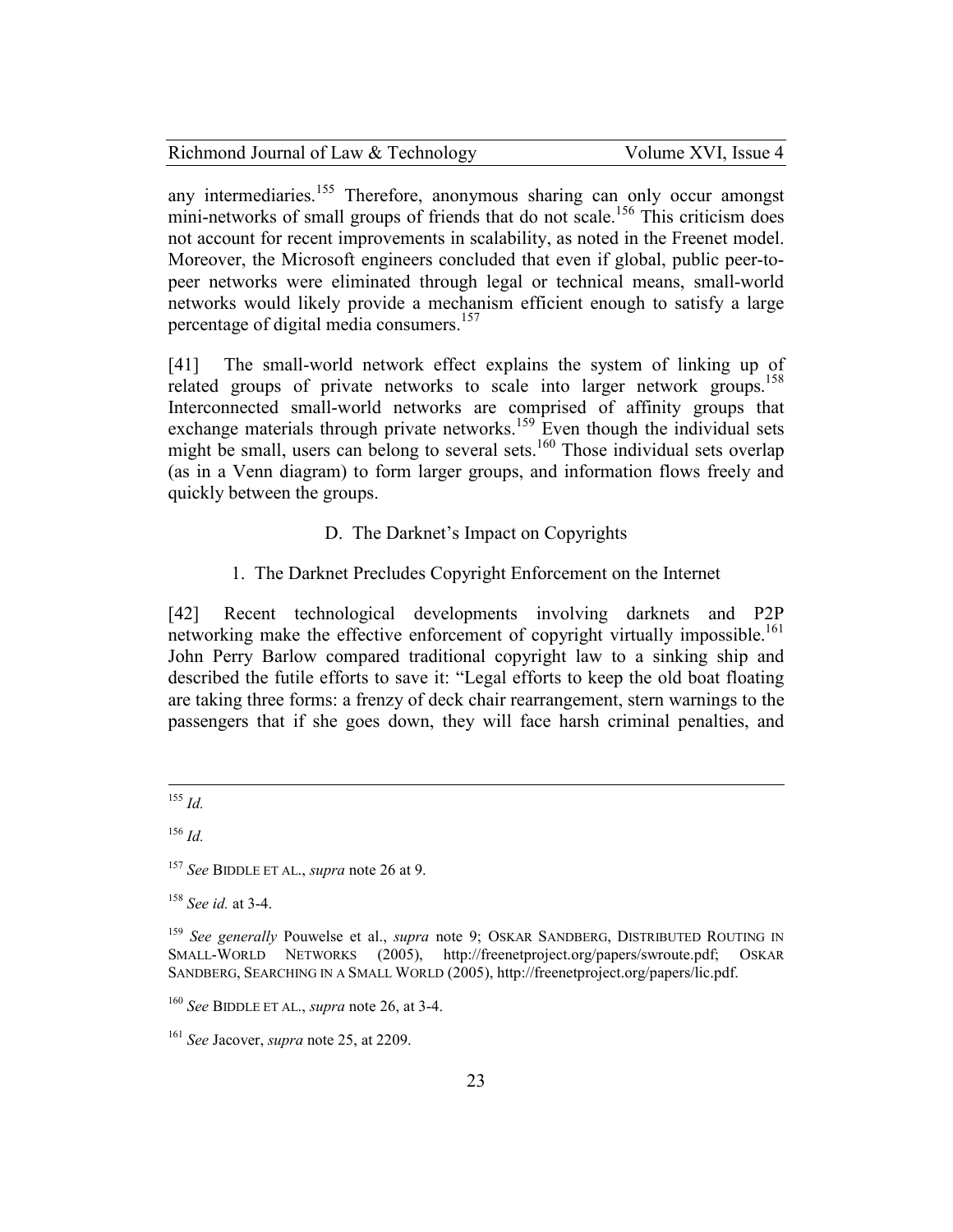| Richmond Journal of Law & Technology |  |
|--------------------------------------|--|
|--------------------------------------|--|

Volume XVI, Issue 4

serene, glassy-eyed denial."<sup>162</sup> But, enforcement of copyrights through lawsuits and criminal sanctions is only possible if identification of the direct infringers and their infringing activity is possible.<sup>163</sup> The private and anonymous nature of darknets severely exacerbates this problem since individual (or even collective) file use is not traceable.<sup>164</sup> Moreover, without usage data, not only will traditional copyrights be archaic, but also any type of alternative incentive scheme for authors will be difficult or impossible to implement.

[43] Enforcing a contributory or vicarious liability regime against darknet service providers presents another challenge. Directly infringing activity on darknets is undetectable to all outsiders (including service providers), and darknets are capable of substantial non-infringing uses.<sup>165</sup> Users administer and lock darknets; therefore, service providers cannot monitor or control any activity.<sup>166</sup> Without a central server, it is difficult (if not impossible) to enforce an injunction.<sup>167</sup> Once software is distributed, it is difficult to remove all the downloaded copies in use, and users holding copies of open source darknet software can easily copy it, adapt new versions, and make it available throughout the Internet. $168$ 

<sup>162</sup> <sup>162</sup> John Perry Barlow, *The Economy of Ideas*, WIRED, Mar. 1994, *available at* http://www.wired.com/wired/archive/2.03/economy.ideas.html (arguing that digital intellectual property rights must be revised because digital information can be freely obtained and copied). John Perry Barlow is a lyricist for the Grateful Dead and co-founder/executive chair of the EFF. *Id.*

<sup>163</sup> Jacover, *supra* note 25, at 2245.

<sup>&</sup>lt;sup>164</sup> *See id.* Although the networks would be protected by encryption that could theoretically be decrypted, it would be impracticable, expensive, and time consuming for someone to unlock each small network. Also, privacy issues might arise regarding whether a user could be forced to unlock the codes without probable cause.

<sup>165</sup> *See, e.g.*, Sony Corp. of Am. V. Universal City Studios, Inc., 464 U.S. 417, 447 (1984).

<sup>166</sup> *See* BIDDLE ET. AL, *supra* note 26, at 10.

<sup>167</sup> Jacover, *supra* note 25, at 2245.

<sup>168</sup> *Id.*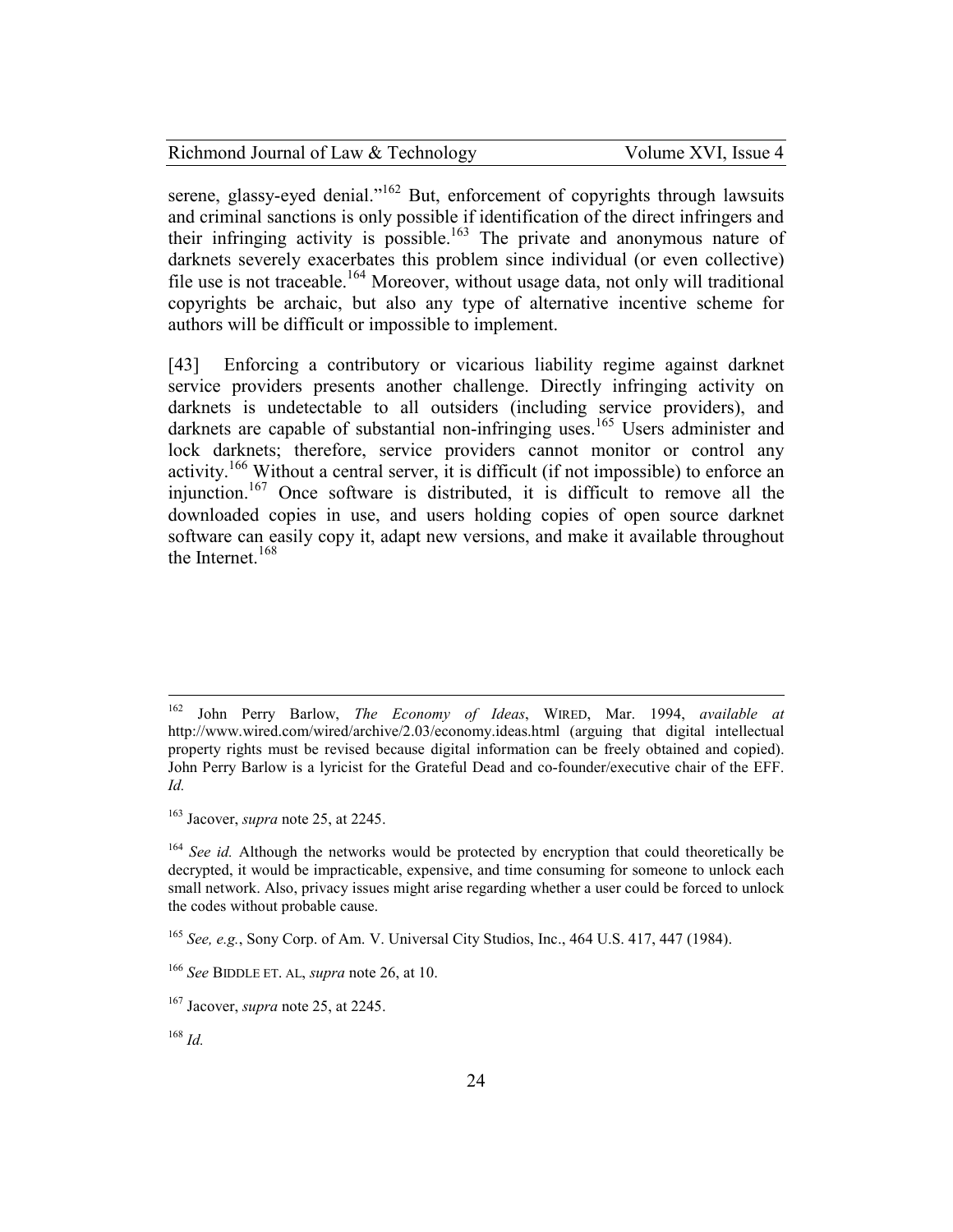| Richmond Journal of Law & Technology | Volume XVI, Issue 4 |
|--------------------------------------|---------------------|
|--------------------------------------|---------------------|

2. The Darknet Nullifies Technological Protection Measures

[44] The primary effect of the Darknet is that it renders technological protection measures (TPMs) wholly unenforceable (or at least impracticable) as a solution for digital copyright management.<sup>169</sup> Some scholars predicted this shift might happen as early as this year.<sup>170</sup>

[45] Though its purpose was to warn Microsoft executives about the perils of TPMs, the Microsoft paper is one of the most comprehensive studies of the Darknet.<sup>171</sup> Based on a set of assumptions regarding the flow of information in the digital environment, the Microsoft paper warned that any "popular or interesting content" would inevitably leak into the Darknet.<sup>172</sup> Fred von Lohmann asserted that this failure would result because no content protection system had "yet been developed, nor [was] one likely to be developed," that could not be unlocked by at least one "expert attacker."<sup>173</sup> The engineers explained that once compromised by one sophisticated user, TPMs are effectively useless to restrict widespread redistribution where "users have the desire and capability to rapidly duplicate and propagate the formerly protected work."<sup>174</sup>

[46] Thus, with the spread of distributed networking, a single "leak" is enough to neutralize all TPMs for a particular work.<sup>175</sup> Without perfect protection, TPMs are useless at preventing subsequent copying.<sup>176</sup> Fred von Lohmann described this problem as a smart cow problem: "It only takes one smart cow to lift the latch on

<sup>169</sup> *See* BIDDLE ET AL., *supra* note 26, at 15.

<sup>170</sup> *See, e.g.*, Pouwelse et al., *supra* note 9, at 711.

<sup>171</sup> *See* BIDDLE ET AL., *supra* note 26, at 15.

<sup>172</sup> *Id.* at 2.

<sup>173</sup> Lohmann, *supra* note 116, at 640.

<sup>174</sup> *Id.* at 641; *see* BIDDLE ET AL., *supra* note 26, at 2 (noting the possibility that material can "enter the Darknet before copy protection occurs.").

<sup>175</sup> Lohmann, *supra* note 116, at 641-42 ("all TPMs leak"); *see also* BIDDLE ET AL., *supra* note 26, at 2.

<sup>176</sup> Symposium, *At the Crossroads of Law & Technology: Fifth Annual Conference, Alternative Methods for Protecting Digital Content*, 25 LOY. L.A. ENT. L. REV. 63, 67 (2004).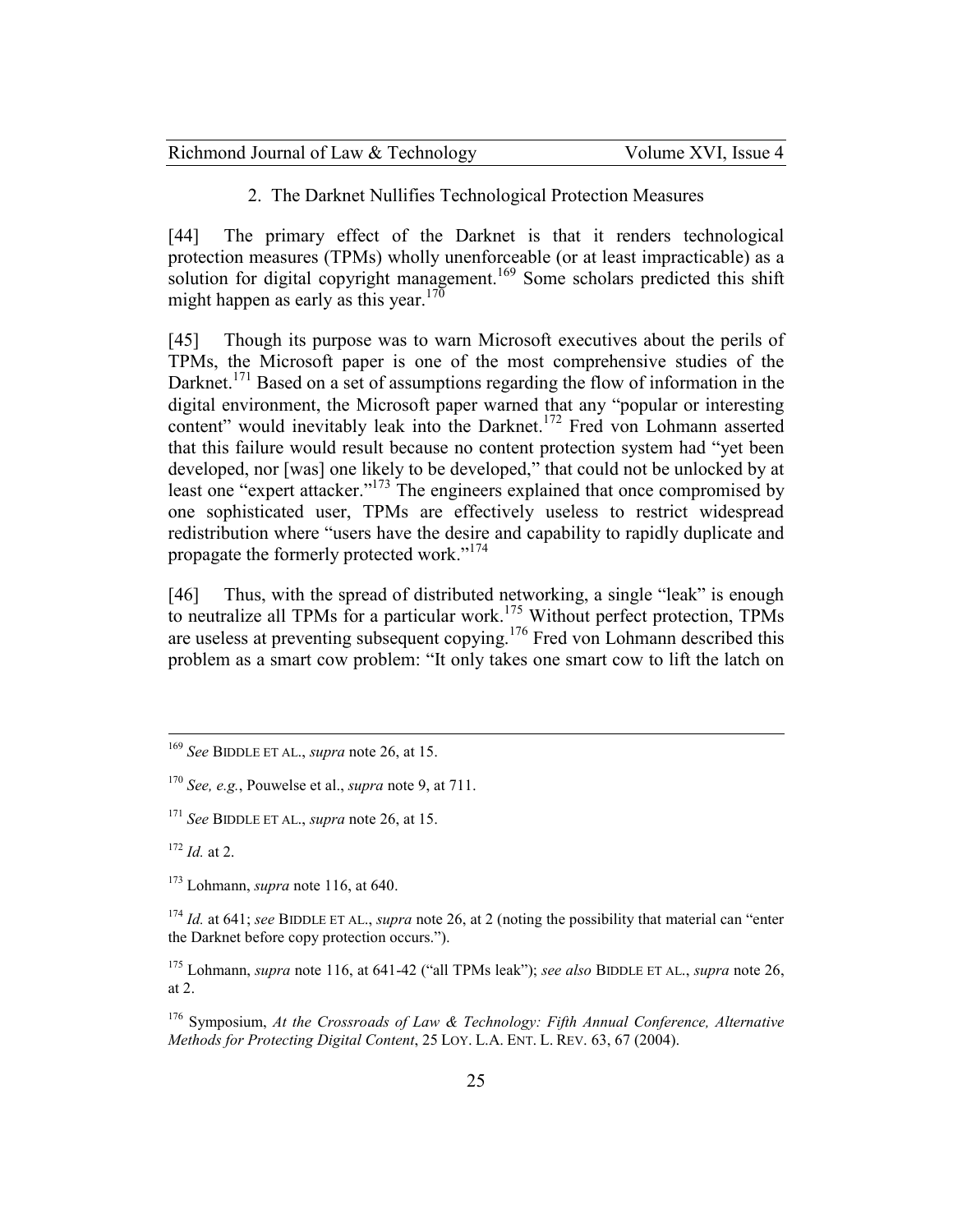| Richmond Journal of Law & Technology | Volume XVI, Issue 4 |
|--------------------------------------|---------------------|
|--------------------------------------|---------------------|

the gate and then all the less sophisticated cows just trod on out behind it."<sup>177</sup> He went on to explain that not every peer is circumventing. To the contrary, most are just copying because much of the content found in the Darknet has been precircumvented for their convenience.<sup>178</sup>

[47] A more recent scientific survey of a decade of peer production reiterated the idea that there seems to be no effective technological "impediments to darknet-based . . . file sharing technologies[, which are] growing in convenience, aggregate bandwidth and efficiency."<sup>179</sup> If darknets persist and become widespread, providing "low cost, high-quality service to a large group of consumers," the Darknet's free alternatives will be a substantial "competitor to legal commerce."<sup>180</sup> In fact, from an economic standpoint, TPMs might "act as a *disincentive* to legal commerce."<sup>181</sup> A securely protected file for sale is significantly less attractive to a potential user than an alternative that is an equally useful TPM-free version acquired from the Darknet.<sup>182</sup>

# II. RELINQUISHING CONTROL OVER DIGITAL WORKS WILL ACHIEVE COPYRIGHT'S INTENDED GOAL

### A. The Goal and Function of Copyright

[48] The paramount goal of copyright law is to promote progress in science and the useful arts and to encourage the creation and mass dissemination of a wide variety of expressive works.<sup>183</sup> Traditionally, copyrights have been the means by

<sup>181</sup> *Id.*

<sup>182</sup> *See id.*

 $\overline{a}$ <sup>177</sup> *Id.*

<sup>&</sup>lt;sup>178</sup> *Id.* at 74 (stating that since the DMCA only protects against an act of circumvention, it has not successfully inhibited the availability of circumvented files in distributed networks).

<sup>179</sup> BIDDLE ET AL., *supra* note 26, at 14. *See generally* Pouwelse et al., *supra* note 9.

<sup>180</sup> BIDDLE ET AL., *supra* note 26, at 15.

<sup>183</sup> *See, e.g.*, Malla Pollack, *What is Congress Supposed to Promote?: Defining "Progress" in Article I, Section 8, Clause 8 of the United States Constitution, or Introducing the Progress Clause*, 80 NEB. L. REV. 754, 809 (2001). The Constitution grants Congress the power "to promote the Progress of Science and useful Arts by securing for limited Times to Authors and Inventors the exclusive Right to their respective Writings and Discoveries." U.S. CONST. art. I, § 8, cl. 8.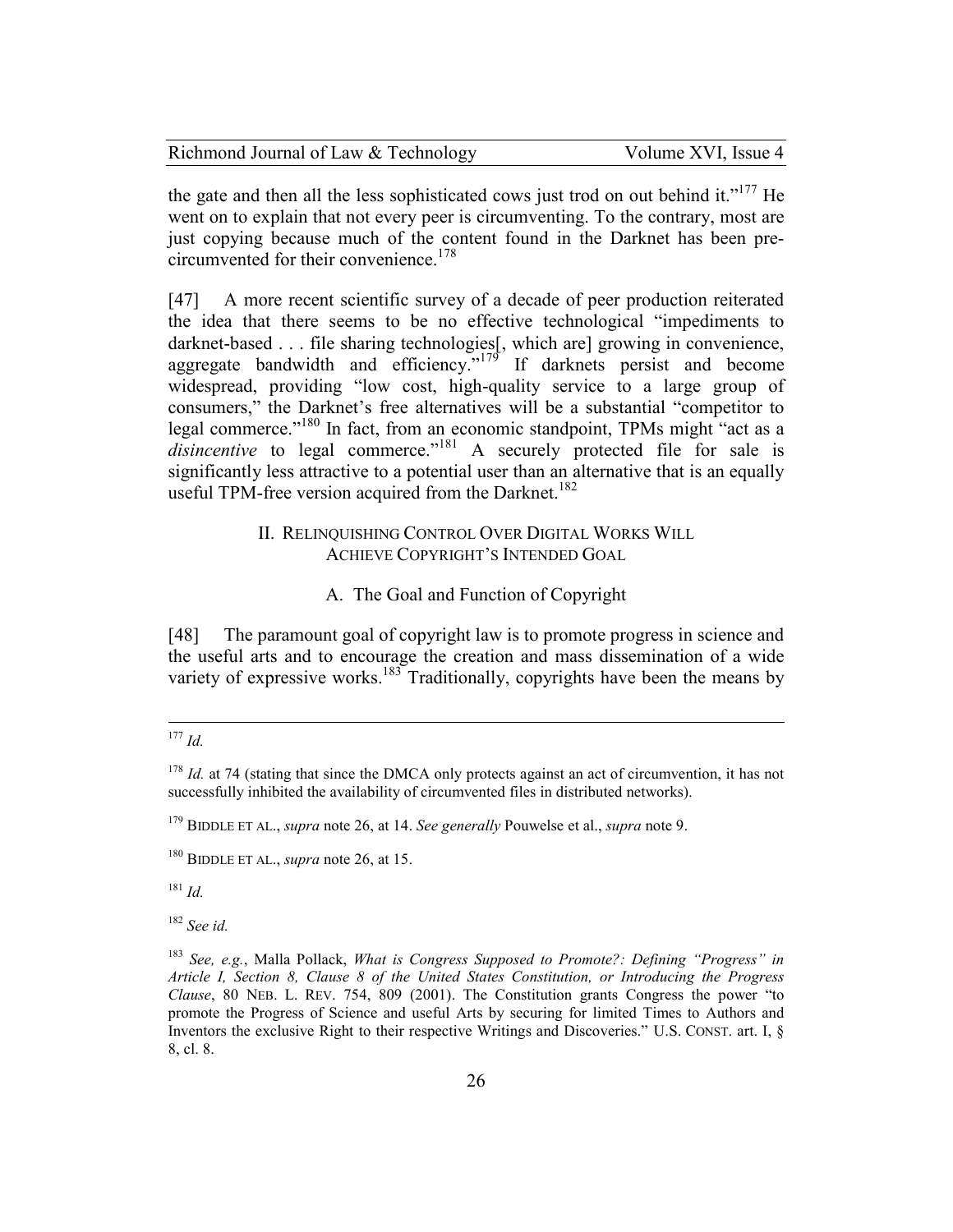| Richmond Journal of Law & Technology |  |
|--------------------------------------|--|
|--------------------------------------|--|

Volume XVI, Issue 4

which that goal is achieved.<sup>184</sup> As intellectual property has public-goods characteristics, the right to control the reproduction and dissemination of their works allows authors and publishers to recover their investment without the risk of being undercut in the market.<sup>185</sup> However, the control granted to authors is limited by the public's interest in preserving a vibrant public domain from which consumers and future authors may draw.<sup>186</sup> Thus, "copyright assures authors the right in their original expression, but encourages others to build freely upon the ideas and information conveyed . . . ."<sup>187</sup>

[49] Due to the Darknet, the current copyright regime is no longer an effective incentive to encourage the creation and dissemination of digital works. Therefore, the law must be restructured to ensure the continued promotion of progress in the digital era. One possible approach is ceding legal control to provide an incentive to create new digital works in the Darknet era.

### B. Stronger Protection Measures are Unenforceable and Deter Innovation

[50] Faced with imminent technological challenges, scholars advise that copyright owners basically have two choices for remuneration: strive for stronger copyright protection or sacrifice control, embrace new technology, and seek out alternative methods of compensation.<sup>188</sup> As outlined above, the Darknet renders existing copyrights largely impotent on the Internet, and TPMs offer little solace to creators and distributors wishing to control access to their digital works.<sup>189</sup> It follows that increased protection is unlikely to succeed.

<sup>&</sup>lt;sup>184</sup> Harper & Row Publishers, Inc. v. Nation Enters., 471 U.S. 539, 558 (1985) ("By establishing a marketable right to the use of one's expression, copyrights supply the economic incentive to create and disseminate ideas.").

<sup>185</sup> *See* Raymond Shih Ray Ku, *The Creative Destruction of Copyright: Napster and the New Economics of Digital Technology*, 69 U. CHI. L. REV. 263, 293 (2002).

<sup>186</sup> *Id.*

<sup>&</sup>lt;sup>187</sup> Feist Publ'ns, Inc. v. Rural Tel. Serv. Co., 499 U.S. 340, 349-50 (1991).

<sup>188</sup> Lohmann, *supra* note 116, at 642.

<sup>189</sup> *See supra* Part I.D.1.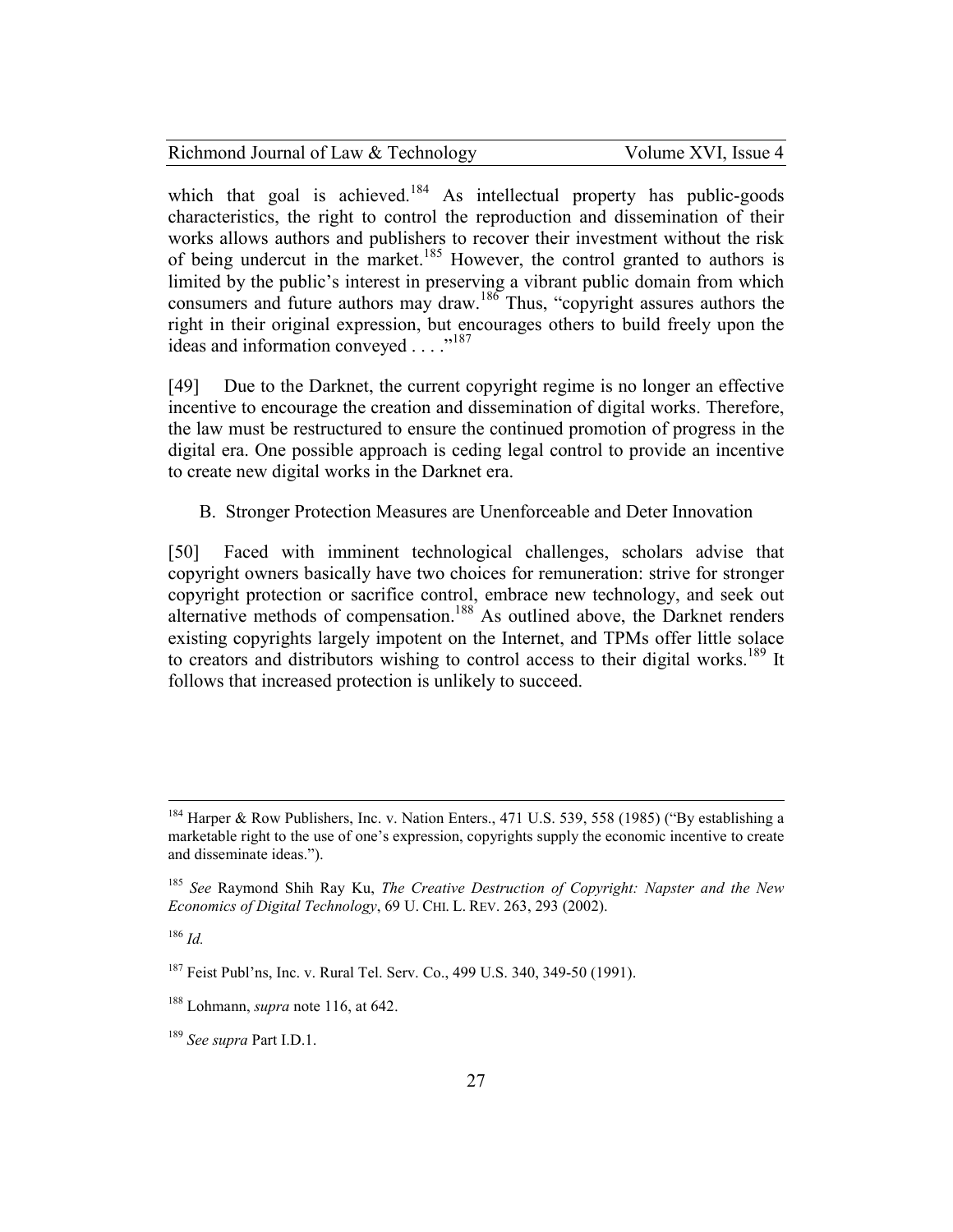[51] Those striving for stronger protection, stiff penalties, and perfect enforcement of their rights are likely doomed.<sup>190</sup> These individuals pursue impenetrable TPMs fortified by aggressive legal prohibitions against technological circumvention.<sup>191</sup> Following traditional copyright ideologies, it may seem intuitive that as copying becomes cheaper and easier, protection should increase proportionally because creators will be forced to compete with a greater number of copiers and copies.<sup>192</sup> However, stronger protection for digital works seems unlikely to succeed as the Darknet grows and smart cows become smarter.<sup>193</sup> According to the Microsoft engineers' Darknet assumptions, anything less than total success would mean total failure for any TPM strategy.<sup>194</sup> Not only is perfect control impossible to realize in the Darknet era, but stronger protection also upsets the balance copyright legislators endeavor to achieve between protecting authors' rights and granting the public access to works. For instance, the Digital Millennium Copyright Act (DMCA), enacted to bolster the effectiveness of TPMs by prohibiting circumvention, precludes uses of digital works that would be considered fair uses for identical analog works.<sup>195</sup> Preventing access to a digital work for purposes of parody or criticism impinges on users' First Amendment rights.<sup>196</sup> Additionally, stronger protection stimulates the production of less efficient technology and encourages darknets.

C. Relinquishing Control Over Digital Works Will Promote Progress

[52] Since stronger protection is not likely to have a positive effect, copyright owners must (by default) surrender control and embrace alternative methods of compensation.<sup>197</sup> Fortunately, absent traditional copyrights, digital technology

 $\overline{a}$ 

<sup>195</sup> *See generally* 17 U.S.C. § 1201 (2006).

<sup>190</sup> Lohmann, *supra* note 116, at 642.

<sup>191</sup> *Id.*

<sup>192</sup> Ku, *supra* note 185, at 296.

<sup>193</sup> *See* Lohmann, *supra* note 116, at 642.

<sup>194</sup> BIDDLE ET AL., *supra* note 26, at 11.

<sup>196</sup> *See* U.S. CONST. amend. I.

<sup>197</sup> Lohmann, *supra* note 116, at 642.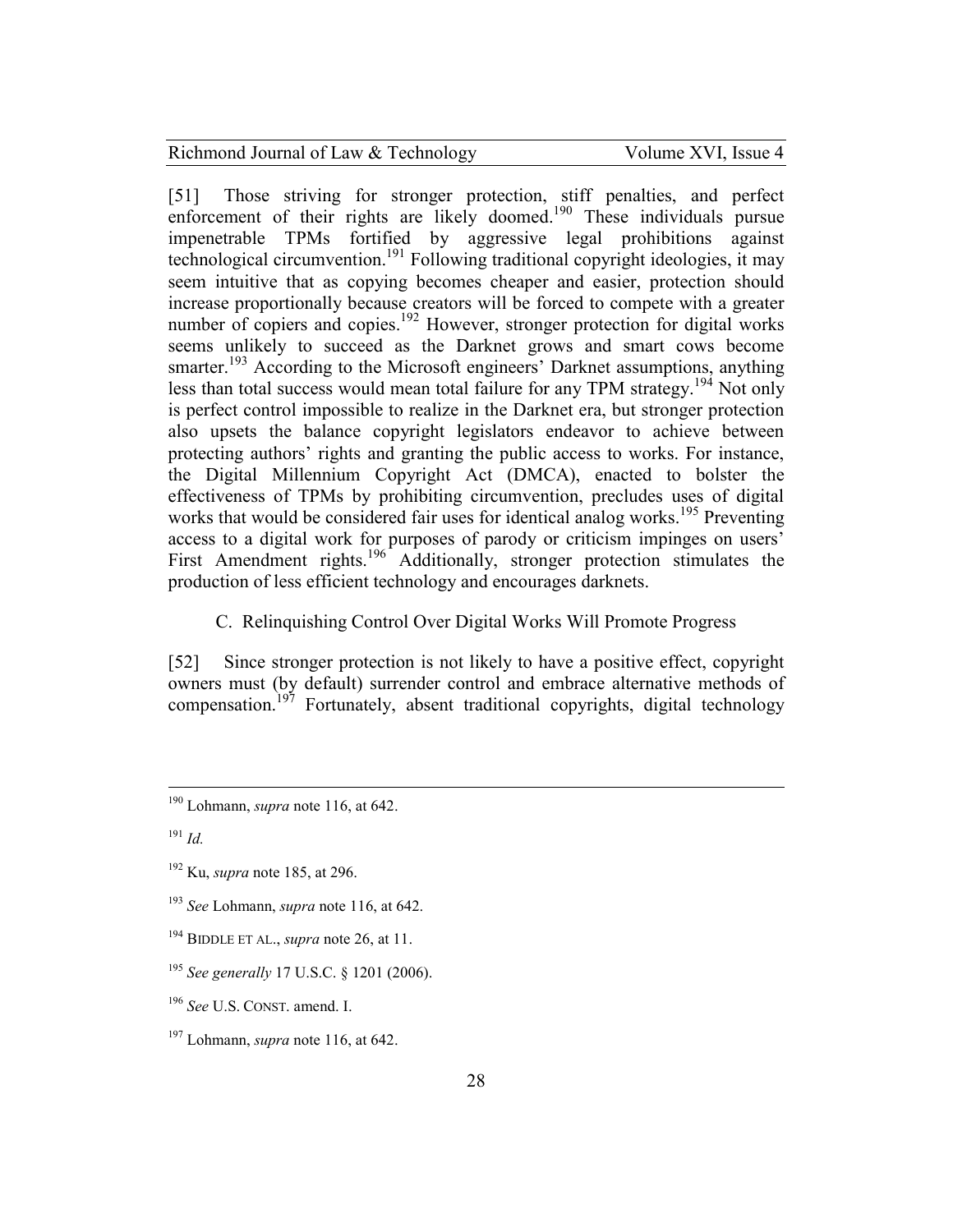| Richmond Journal of Law & Technology | Volume XVI, Issue 4 |
|--------------------------------------|---------------------|
|--------------------------------------|---------------------|

eliminates the need for distribution incentives and provides alternative incentive structures that will ensure the creation of new creative works.<sup>198</sup>

[53] Although procedures, processes, systems, and methods of operation are not protected by copyright per se, $199$  legislation intended to promote progress should consider encouraging technological innovation in addition to the creation and dissemination of creative works. At a minimum, copyright should not protect authors' financial interests at the expense of encouraging inferior distribution technology. Professor Litman astutely noted that as long as widespread dissemination remains a central goal of copyright, "prohibiting sharing to protect the market for copy sales is exactly backward."<sup>200</sup> File sharing through centralized distributed networks is clearly a more effective and efficient medium for dissemination than either selling physical copies or distributing them through darknets. As described above, developments in the law that imposed liability on various market players shaped the development of Darknet architectures inferior to their P2P predecessors in terms of economic efficiency and social welfare.<sup>201</sup> Excessive caution to avoid liability chilled innovation and censored ideas and communication.<sup>202</sup> If the rise of the Darknet can be directly attributed to increasingly strong copyright protection and TPMs, then the fall of the Darknet will require weaker copyright protection and less technological control.

1. Copyright Shelters Encourage Innovation

[54] Historically, "copyright shelters and exemptions have . . . encouraged rapid investment and growth in new media of expression."<sup>203</sup> For example, despite severe opposition from the music industry, the Supreme Court ruled that making and selling piano rolls did not infringe any copyrights.<sup>204</sup> The player

<sup>201</sup> *See supra* Part I.B.

<sup>202</sup> *Id.*

-

<sup>198</sup> *See id.* at 646-47.

 $199$  17 U.S.C. § 102(b) (2006).

<sup>200</sup> Jessica Litman, *Sharing and Stealing*, 27 HASTINGS COMM. & ENT. L.J. 1, 30-31 (2004) [hereinafter Sharing and Stealing].

<sup>203</sup> Jessica Litman, *Revising Copyright for the Information Age*, 75 OR. L. REV. 19, 27 (1996) [hereinafter Revising Copyright].

<sup>&</sup>lt;sup>204</sup> White-Smith Music Publ'g Co. v. Apollo Co., 209 U.S. 1, 18 (1908).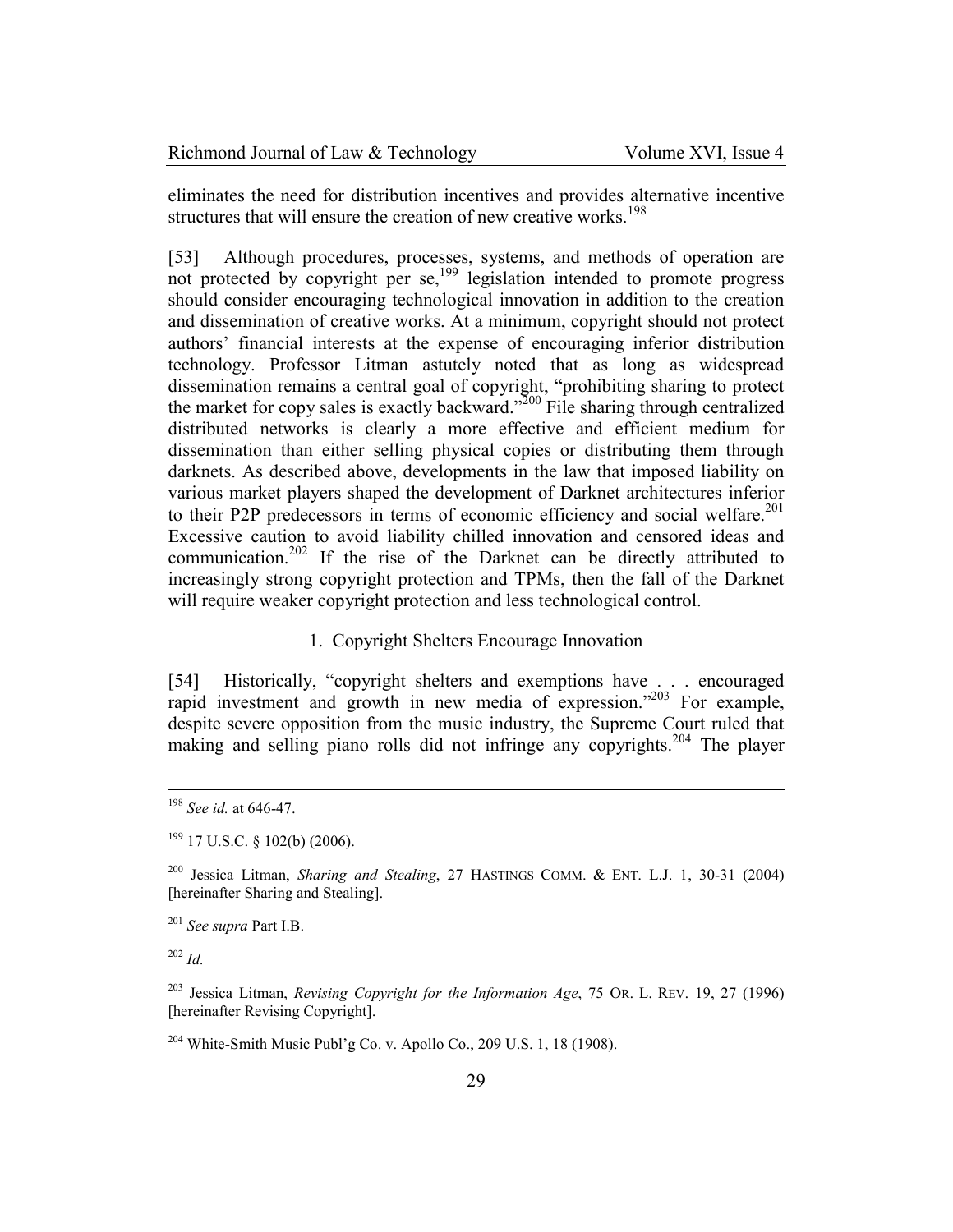piano ultimately led to the phonograph, which was the basis for the entire recording industry.<sup>205</sup> Similarly, by denying infringing activity, courts refused to allow the entertainment industry to control technologies such as radio, cable television, and the VCR.<sup>206</sup> The principle common to the development of each of those revolutionary technologies has been termed an "innovate first, make adjustments later" approach. $207$  Innovators were not required to seek permission from industry incumbents prior to designing their products.<sup>208</sup> Generally, the rule has morphed into a chilling "permission first, innovation later" requirement.<sup>209</sup> Recent DMCA legislation makes it unlawful to circumvent TPMs without first obtaining authorization from the rights holder.<sup>210</sup> Also, in order to develop a device capable of playing a DVD, an innovator must first obtain a license from the DVD Copy Control Association, the industry group holding the necessary rights. $^{211}$ 

[55] Traditional copyright protection is based on the argument that "without the incentives provided by copyright, entrepreneurs will refuse to invest in new media."<sup>212</sup> But there is empirical evidence to the contrary. "[N]ew media has flourished and became remunerative when people invested in producing and distributing them first, and sorted out how they were going to protect their . . . rights [or realize profits] only after they had found their markets."<sup>213</sup> Requiring

<sup>206</sup> *Id.*

<u>.</u>

<sup>207</sup> *Id.*

<sup>208</sup> *Id.*

<sup>209</sup> *Id.*

<sup>210</sup> *Id.*

<sup>211</sup> *Id.*

<sup>205</sup> Fred von Lohmann, *How Hollywood Has Been Trying to Disrupt Disruptive Innovation*, EETIMES, http://www.eetimes.com/disruption/essays/vonlohmann.jhtml (last visited May 20, 2010).

<sup>212</sup> Revising Copyright, *supra* note 203, at 28.

<sup>213</sup> *Id.* at 28-29 (noting that some market players seem to be more interested in gaining market share than in preserving the inviolability of their content, and many valuable software programs obtained their dominant market share by being made available to consumers for free (like Windows 3.1® and DOS®)). Professor even went so far as to speculate that all of the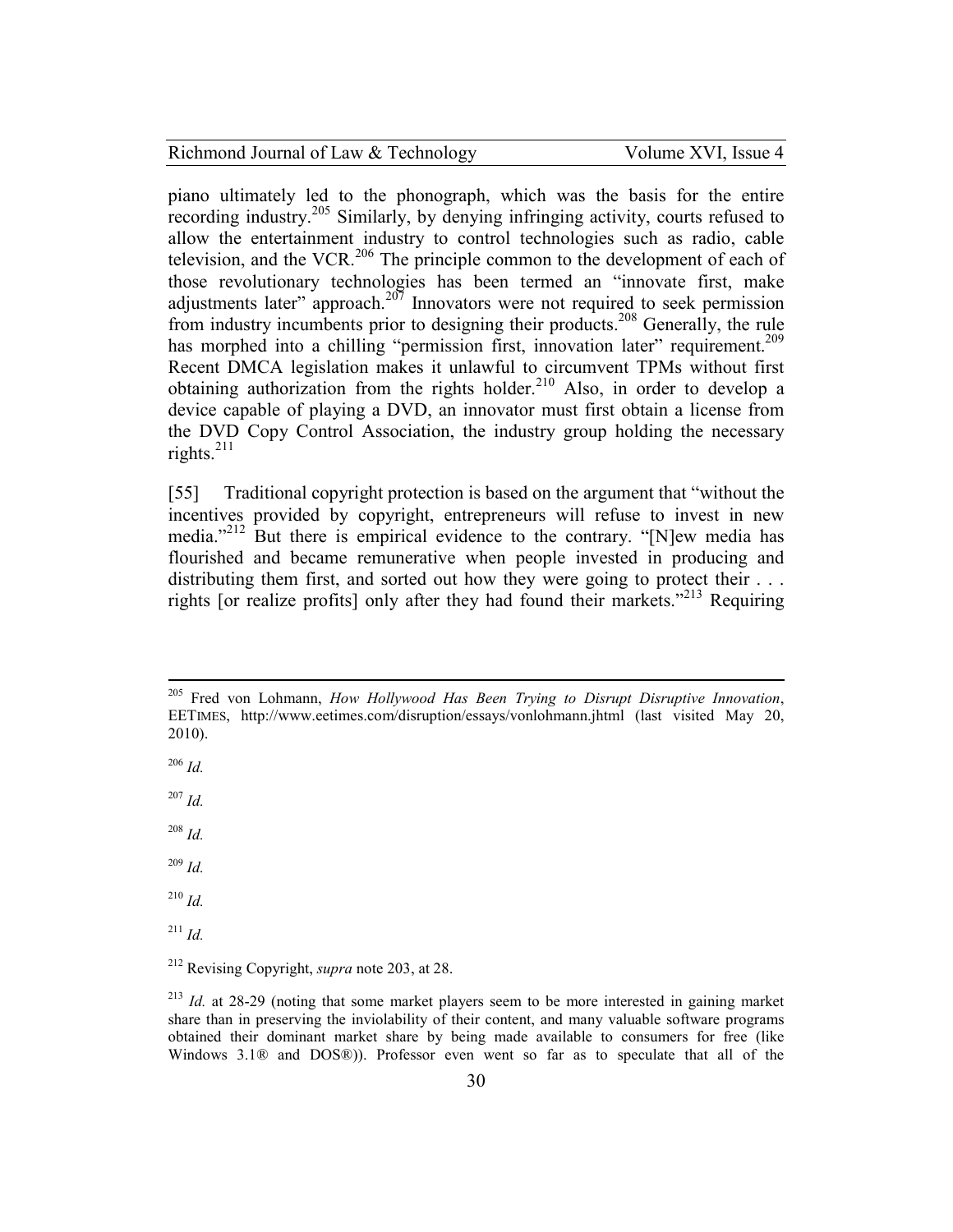| Richmond Journal of Law & Technology | Volume XVI, Issue 4 |
|--------------------------------------|---------------------|
|--------------------------------------|---------------------|

licenses for several underlying pieces of technology or to minute parts of creative works can be especially chilling to new or relatively smaller market players.<sup>214</sup> These smaller market players tend to be the most innovative in terms of developing new technologies and discovering new ways to charge for value.<sup>215</sup> It was young, creative companies, free from legal liabilities and unencumbered by industry customs, which were responsible for developing the first MP3 technology.<sup>216</sup> That technology paved the way for a vibrant new digital music market and Apple's enormously successful iPod empire.<sup>217</sup> Additionally, new technologies are more vulnerable to legal challenges because it might be more difficult for courts to see their long-term value without empirical evidence.<sup>218</sup>

[56] Innovation works best when unfettered by governmental requirements.<sup>219</sup> Beyond direct restrictions, the mere threat of lawsuits is likely to deter a significant amount of innovation.<sup>220</sup> It seems that this threat is extending the reach of copyrights deep into the realm of the public domain and eclipsing legitimate uses of works.<sup>221</sup> In the past, the Motion Picture Association of America (MPAA), working in conjunction with the Federal Communications Commission, relied on copyrights mandating the inclusion of copy-protection technology in some home copying devices<sup>222</sup> to coerce companies (including RealNetworks and Microsoft)

<sup>214</sup> *Id.* at 29.

<sup>215</sup> *Id.*

<u>.</u>

<sup>216</sup> Heather Green, *Commentary: Are the Copyright Wars Chilling Innovation?*, BUS. WK., Oct. 11, 2004, available at http://www.businessweek.com/magazine/content/04\_41/b3903473 htm.

<sup>217</sup> *Id.*

<sup>218</sup> Lemley & Reese, *supra* note 29, at 1389.

<sup>219</sup> *Id.* at 1387.

<sup>220</sup> *Id.* at 1388.

<sup>221</sup> *Id.*

<sup>222</sup> *See* 47 C.F.R. §§ 73, 76 (2006).

unauthorized copies of software in circulation are part of the reason why the software market is booming. *Id.*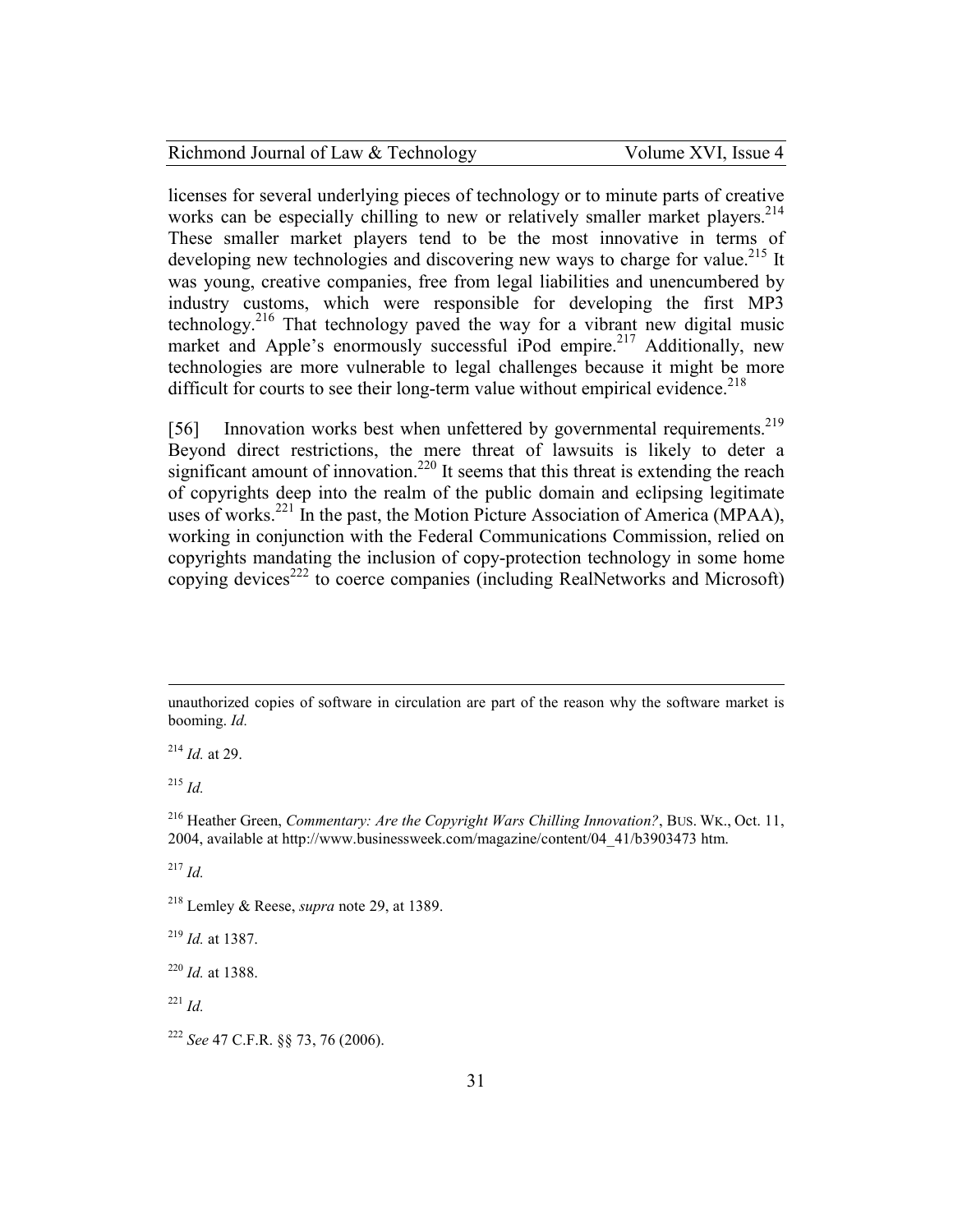to cut innovative features out of their media software programs.<sup>223</sup> Just before the release of LW5, Arista Records sued LimeWire, alleging copyright infringement for distributing file sharing software.<sup>224</sup> Presumably concerned that copyrights might be exceeding their appropriate grasp, the Electronic Frontier Foundation (EFF) submitted an amicus brief urging the court to adopt a standard of liability that would "not discourage the development of technologies with lawful and unlawful uses." $225$  The EFF brief also argued that developers should not be held liable for copyright infringement based on misuses of their technology that they did not actively promote. $^{226}$ 

#### 2. Restructuring Digital Copyright Law

[57] Digital technology has enabled new uses (including syncing, remixing, and mash-ups) that do not necessarily coincide with the traditional bundle of copyright rights. To appropriately advance copyright's stated goal of promoting progress, copyright law should be revised to permit all uses of works that the creator makes available to the public in digital format.<sup>227</sup> Once a creator authorizes the release of a work in a digital format, all digital uses should be permitted, including reproduction, adaptation and modification, distribution, public performance, and public display of any digital content.

<sup>225</sup> Amicus Curiae Brief of the Elec. Frontier Found. et al. at 11, Arista Records LLC v. Lime Wire LLC, 532 F. Supp. 2d 556 (S.D.N.Y. 2006), (No. 06 CV 5936).

<sup>226</sup> *Id.*

 $\overline{a}$ 

<sup>&</sup>lt;sup>223</sup> Green, *supra* note 218. The omitted features permitted users to make arguably legal copies of TV programs and transmit them to a limited number of their own personal devices for personal viewing. *Id.*

<sup>224</sup> *See generally* Complaint, Arista Records LLC v. Lime Wire LLC, 532 F. Supp. 2d 556 (S.D.N.Y. 2008) (No. 06 CV 5936).

 $227$  This is an important limitation. Copyright law expressly recognizes an author's right to control the first publication of their work. 17 U.S.C. § 106 (2006). The Supreme Court confirmed that the right of first publication encompasses not only the choice whether to publish at all, but also the choices of when, where, and in what form first to publish a work. Harper & Row Publishers, Inc. v. Nation Enters., 471 U.S. 539, 551 (1985). Since traditional copyrights will remain intact for physical copies, copyright owners necessarily retain the right to choose whether to release their works in digital format, and format-shifting should be outlawed. The distribution of physical copies of some types of works will continue to exist and will require significant capital investment.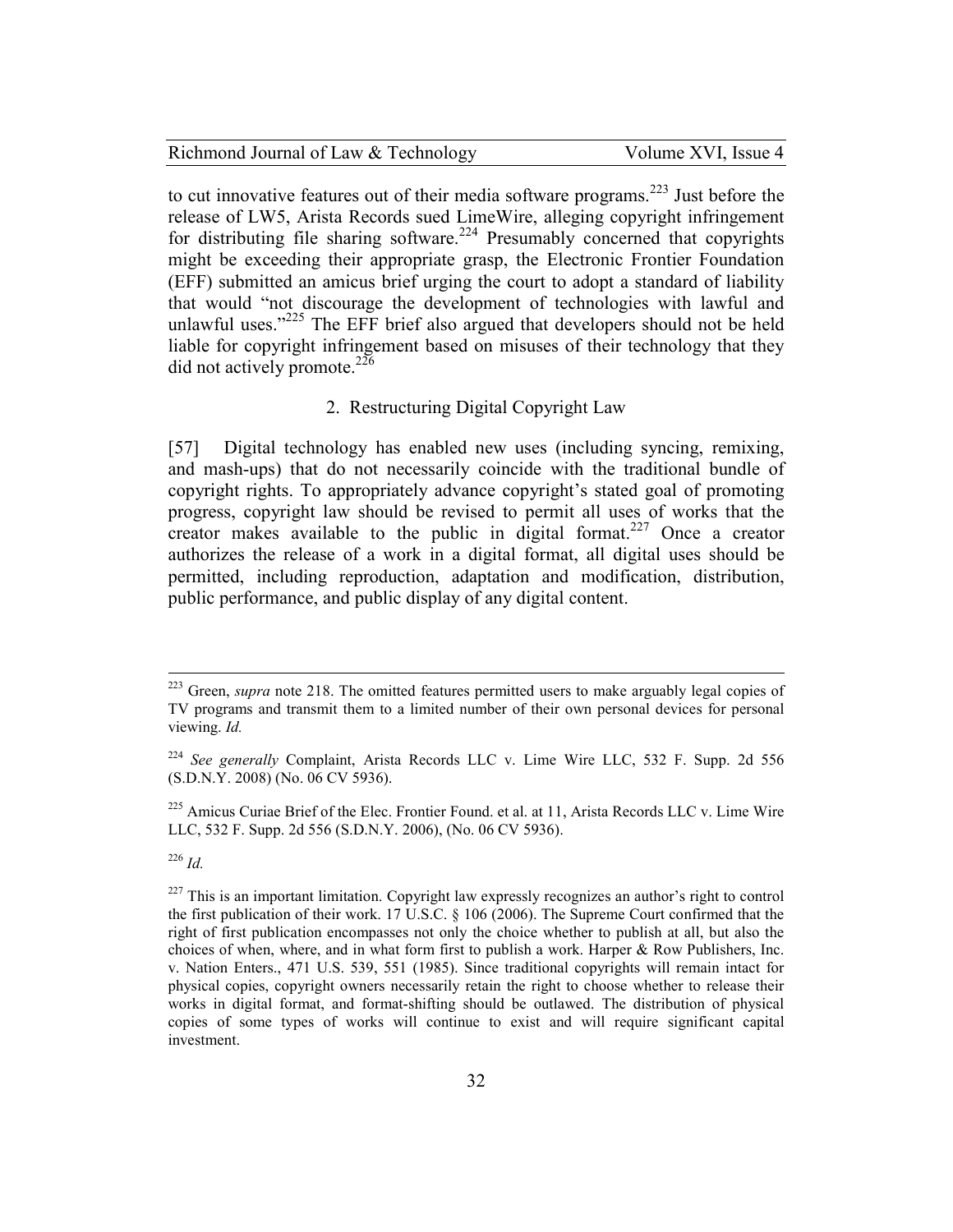[58] Promoting progress requires that the public be able to read, view, and listen to available works, and that they "be able to learn from them: to extract facts and ideas from them, to make them their own, and to be able to build on them."<sup>228</sup> Permitting all digital uses would enable consumers and would-be future producers to benefit fully from the works available to them. Professor Litman argues that using copyrights to encourage dissemination actually ensures the public's ability to enjoy those works by deterring creators from completely preventing access through self-help mechanisms.<sup>229</sup> In the Darknet era, however, authors rely on copyright protection to enforce their self-help technological measures to increase technological control over their works, thus locking those works away from the public. Since perfect control is neither possible nor socially desirable, it is better to permit copying for the purpose of distributing works for the enjoyment of the public. Further, an all-encompassing exception would prevent underproduction and eliminate uncertainty as to whether a particular behavior is infringing. Under this revised regime, P2P file sharing would not constitute infringement and P2P service providers would not be liable for infringement.

# a. A Commercial/Non-Commercial Distinction is Unnecessary

[59] A number of scholars have extolled the virtues of authorizing noncommercial uses of other people's works.<sup>230</sup> This might seem like a tempting option, especially since the public seems to believe that copyright law distinguishes between commercial and private behavior.<sup>231</sup> But enforcing a noncommercial rule is impracticable in the digital realm since the line between commercial and non-commercial uses is increasingly blurred.

[60] Consumers often advance a general fairness argument that copying of other people's works is okay so long as the copier is not making money.<sup>232</sup> This public attitude likely stems from uncertainty in judicial and legislative attempts to define non-commercial uses.

-

<sup>228</sup> Revising Copyright, *supra* note 203, at 33.

<sup>229</sup> *Id.*

<sup>230</sup> *See* Sharing and Stealing, *supra* note 200, at 33.

<sup>231</sup> *See* Revising Copyright, *supra* note 203, at 40.

<sup>232</sup> *Id.*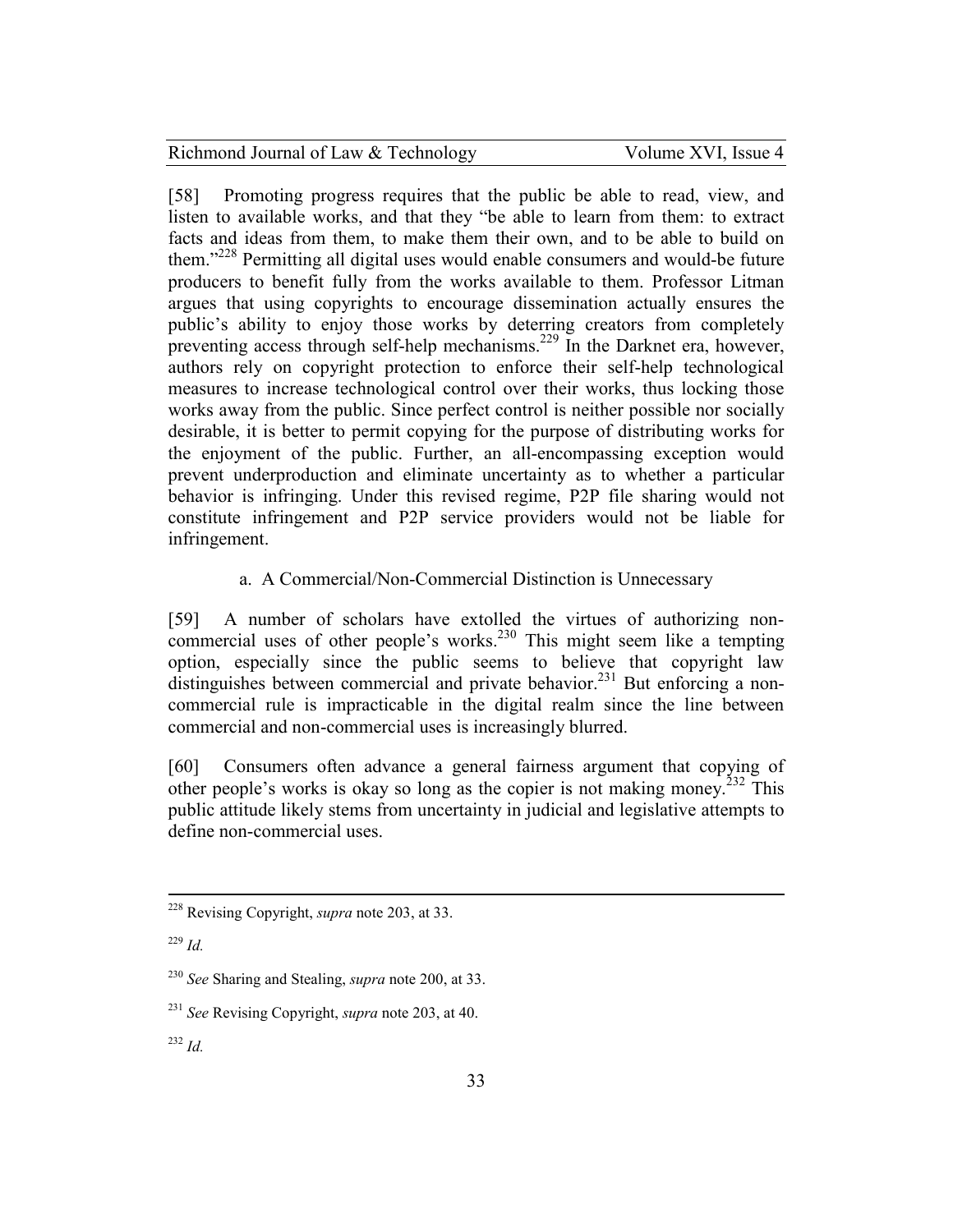[61] The Audio Home Recording Act explicitly protects private, "noncommercial" music copying.<sup>233</sup> The accompanying Senate report, however, broadly and vaguely defines non-commercial purposes as those not made for "indirect or direct commercial advantage."<sup>234</sup> Apparently, consideration is not required to classify a transaction as being for a commercial purpose since a sale is not required to demonstrate commercial use and obtaining a service for free that users would normally be required to purchase constitutes a commercial use.<sup>235</sup> Additionally, non-commercial protection is specifically denied to many devices and uses, most notably the use of personal computers and hard drives to make copies.<sup>236</sup> For example, electronically sending a file to an anonymous recipient is not a personal use.<sup>237</sup> The No Electronic Theft (NET) Act goes so far as to criminalize copying for purposes of commercial advantage or private financial gain,<sup>238</sup> which includes the receipt of "anything of value."<sup>239</sup> It seems possible to construe almost any transaction as being for indirect commercial benefit or private financial gain.

[62] In proposing a non-commercial use levy to compensate authors of digital works, Professor Netanel's definition of non-commercial included any use where "the individual is not selling copies of, access to, or advertising in connection with the copyright-protected work."<sup>240</sup> He specifically protected an "individual's receipt of other works in digital format over P2P file swapping networks."<sup>241</sup>

<sup>235</sup> A&M Recs., Inc. v. Napster, Inc., 239 F.3d 1004, 1015 (2001).

<sup>236</sup> *Id.* at 1024-25 (noting that "computers are not digital audio recording devices because their 'primary purpose' is not to make digital audio copied recordings").

<sup>237</sup> *Id.* at 1015.

<sup>238</sup> No Electronic Theft (NET) Act, Pub. L. No. 105-147, 111 Stat. 2678 (1997) (codified at 17 U.S.C. §§ 101, 506-07, 18 U.S.C. §§ 994, 2319-20, 28 U.S.C. § 1498) (applying criminal penalties to copyright infringement even when no direct financial benefit was received by the infringer).

<sup>239</sup> *Id.*

<u>.</u>

<sup>241</sup> *Id.* at 43.

 $233$  17 U.S.C. § 1008 (2006).

<sup>234</sup> *See* Audio Home Recording Act of 1992, S. 1623, 102d Cong. § 1002.

<sup>&</sup>lt;sup>240</sup> Neil Weinstock Netanel, Impose a Noncommercial Use Levy to Allow Free Peer-to-Peer File Sharing, 17 HARV. J.L. & TECH. 1, 42-43 (2003).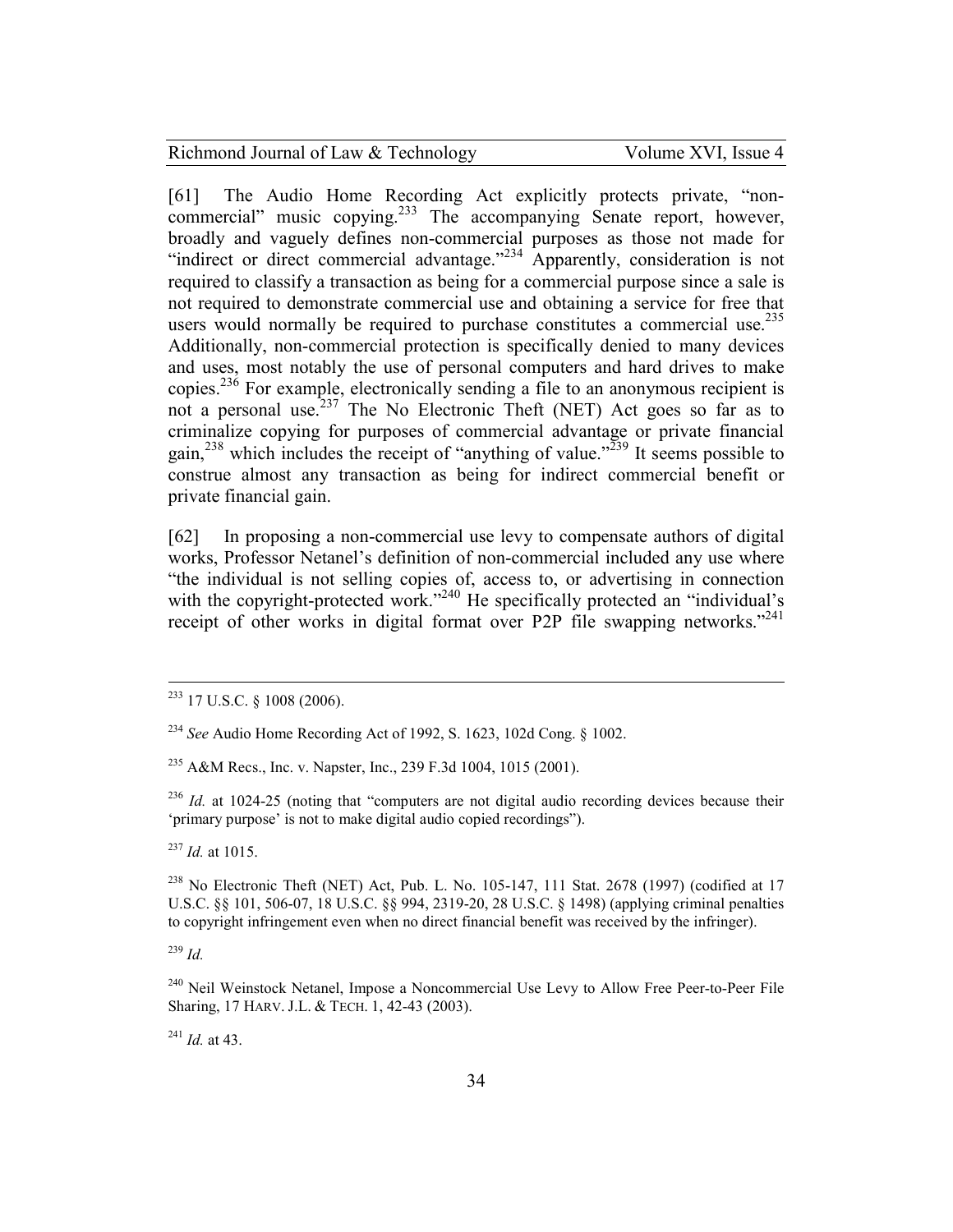| Richmond Journal of Law & Technology | Volume XVI, Issue 4 |
|--------------------------------------|---------------------|
|--------------------------------------|---------------------|

However, Netanel left the term "selling" undefined, creating the same ambiguity that exists under current interpretations of non-commercial purposes.<sup>242</sup> If a commercial/non-commercial distinction were made, content distributors and service providers could easily escape liability by setting up their organizations as non-profit agencies or by bartering and cross licensing to avoid transactions that would otherwise be considered commercial sales. Business models that do not charge for content, but profit through alternative channels such as advertisements or subscriptions, might ride the fence if they support user-generated content, since service providers do not control whether their content contains potentially infringing work.<sup>243</sup>

[63] Finally, the distinction between commercial and non-commercial transactions might be irrelevant since TPMs will be largely ineffective.<sup>244</sup> Most content, especially popular works, will be available for free in the Darknet, so the cost of content will approach zero.<sup>245</sup> It will not be profitable to sell any digital  $\text{goods.}^{246}$ 

### 3. The Effects of a Digital Use Exception

#### a. Promote Innovation

## i. Develop Superior Distribution Technology

[64] A digital use shelter would serve the public interest by promoting innovation. If network developers were free from potential secondary liability, they would have an incentive to promote superior P2P systems instead of darknets. Due to the benefits from the reduction in bandwidth use on their servers, accomplished by shifting the sharing to users' computers, ISPs are the main developers and purchasers of P2P technology.<sup>247</sup> Without risk of liability, ISPs

l

<sup>246</sup> *See id.*

<sup>242</sup> *See id.* at 42-43.

<sup>243</sup> *See* Bono, Op-Ed, *Ten for the Next Ten*, N.Y. TIMES, Jan. 3, 2010, at WK10, *available at* http://www.nytimes.com/2010/01/03/opinion/03bono.html (urging more tracking of Internet content to protect copyrighted materials).

<sup>244</sup> *See supra* Part I.D.2.

<sup>245</sup> *See id.*

<sup>247</sup> *See* Elkin-Koren, *supra* note 30, at 22.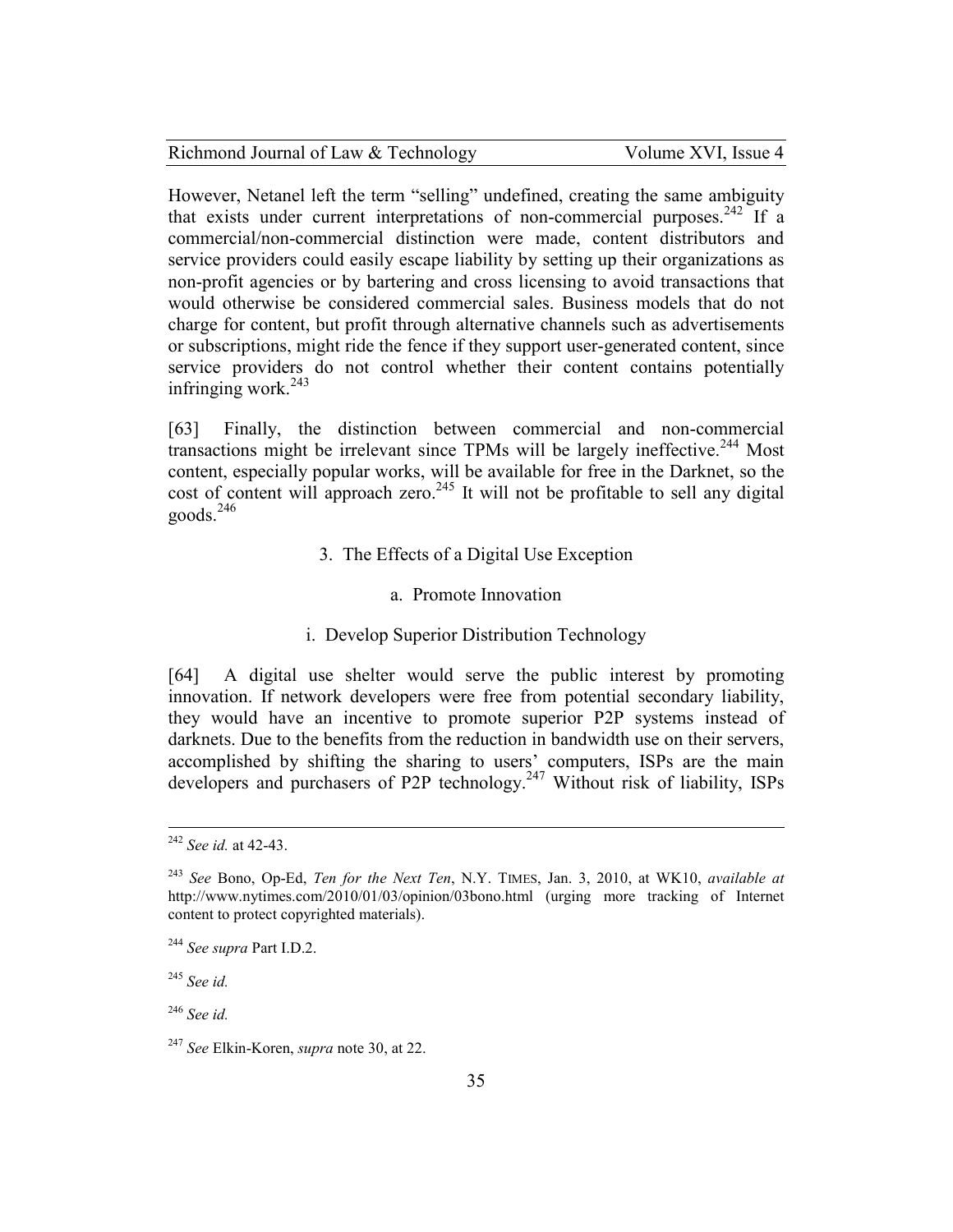and entrepreneurs would presumably invest in the most economically efficient and socially desirable technology, which in this case is centralized distributed networking. There is evidence of this in China, where relaxed regulations led to the development of the world's fastest distributed networks, including Blin.cn, which is capable of reaching speeds up to fifty times faster than  $BitTorrent$ .<sup>248</sup> According to a Chinese Internet expert, the lack of copyright enforcement in China permitted the development of these protocols.<sup>249</sup>

#### ii. Quash the Darknet

[65] Most importantly, a digital use exception will keep users out of the Darknet. Current darknets impose additional costs on consumers because they are slower, less efficient and less user-friendly than their traditional P2P counterparts.<sup>250</sup> Moreover, darknets carry social costs that traditional P2P networks do not incur because true anonymity precludes building a reputation or increasing one's popularity.<sup>251</sup> Permitting digital copying will derail the Darknet juggernaut by encouraging the development of better distribution technology that is more attractive to consumers. In turn, this will provide the infrastructure required for remuneration. The Microsoft engineers advised that in order to compete with the Darknet, distributors must compete on the Darknet's own terms: "convenience and low cost rather than additional security."<sup>252</sup> If programmers devote time to developing the most efficient P2P technology, consumers will naturally gravitate away from fallible darknets.

<sup>249</sup> *Id.*

<sup>248</sup> Duncan Riley, *50x Faster Than BitTorrent: I Want*, TECHCRUNCH, Oct. 16, 2007, http://www.techcrunch.com/2007/10/16/50x-faster-than-bittorrent-i-want (interviewing web 2.0 expert Kaiser Kuo, who discussed the rapid growth of P2P services in China, in contrast to their slow growth in the United States).

<sup>&</sup>lt;sup>250</sup> See supra Part I.C. New Darknet technology is improving. More efficient darknets, combined with switching costs, will increase the risk that a user would choose to remain in a darknet rather than convert to a traditional P2P model. Therefore, action should be taken sooner rather than later to implement this shift in the law.

<sup>251</sup> *See generally id.*

<sup>252</sup> BIDDLE ET AL., *supra* note 26, at 15.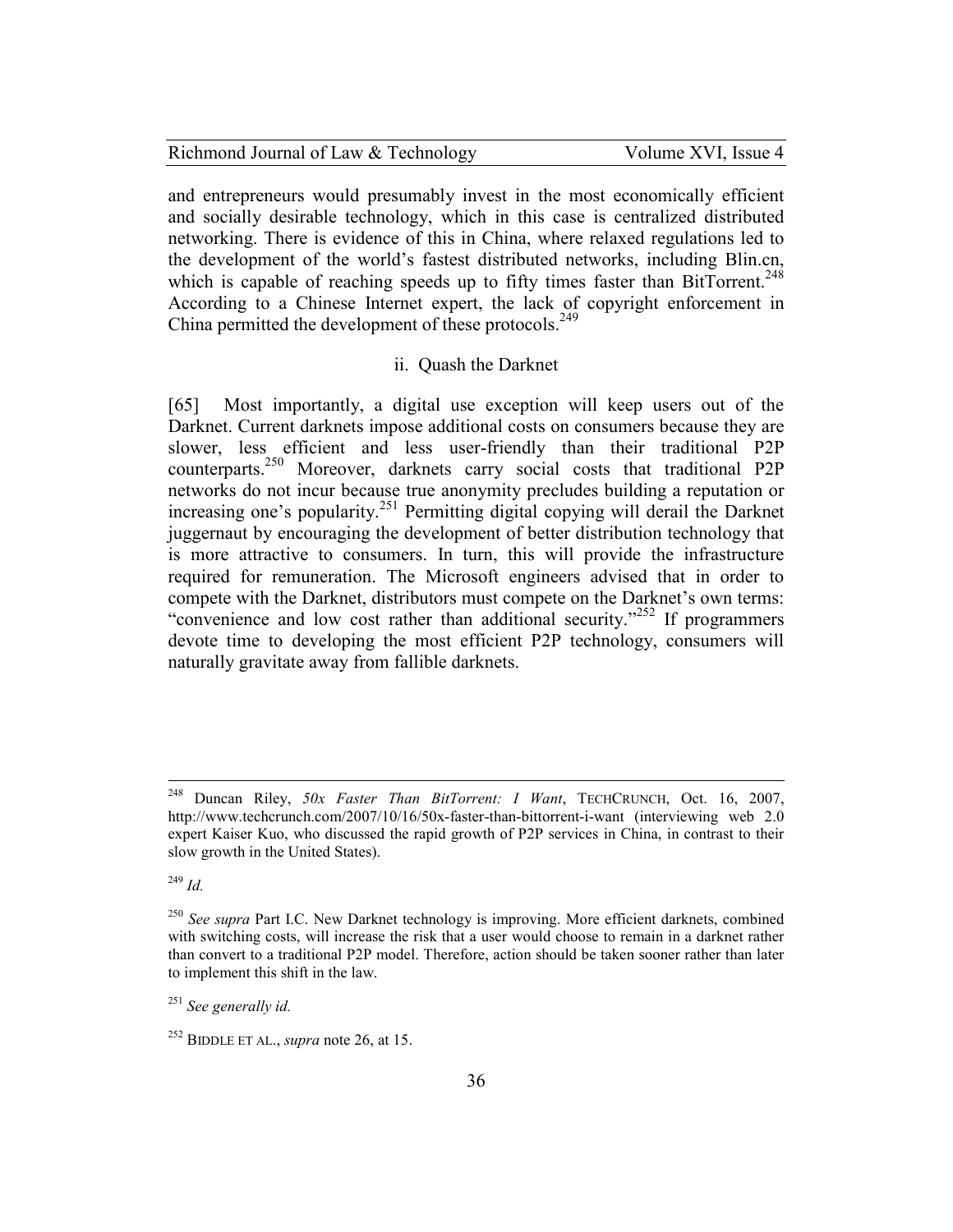[66] In the United States, the primary use of darknets is to share files (rather than circulate political messages), $^{253}$  so features that enhance the file sharing experience are presumably more important to consumers than the ancillary privacy benefits they enjoy in darknets.<sup>254</sup> A digital use exception removes the threat of litigation, thereby lowering the perceived costs of traditional P2P networks for both developers and consumers. Injecting traditional P2P networks with content that is unlocked and more likely to be free of viruses than content on the Darknet would also help make P2P networks a more attractive choice for consumers.<sup>255</sup> Given the cheaper, safer, and more convenient choice, consumers would opt to use traditional P2P networks, where their identities and activities are observable.<sup>256</sup> Ensuring that users remain where their behavior can be monitored is the key to providing authors and the content industry with opportunities to receive compensation for their works.<sup>257</sup>

#### b. Promote Progress and Protect Free Speech

[67] As noted above, in the absence of digital copyrights, the proliferation of P2P networks would stimulate peer production, and the resulting increase in collaboration and communication would produce better quality works.<sup>258</sup> Distributed networking will also secure free speech because eliminating liability removes the incentive for ISPs to filter and block access to content on their networks. Further, a digital use exception would limit censorship by minimizing

<sup>256</sup> *See id.*

<u>.</u>

<sup>257</sup> *See id.*

<sup>253</sup> Douglass Heingartner, *Software Piracy is in Resurgence, With New Safeguards Eroded by File Sharing*, N.Y. TIMES, Jan. 19, 2004, at C9, available at http://www.nytimes.com/2004/01/19/ technology/19soft.html?pagewanted=1.

 $254$  Although most users would revert to traditional P2P networks, some darknets would likely continue to exist to serve those customers preferring privacy. Thus, darknets could still be used to protect free speech.

<sup>255</sup> Heingartner, *supra* note 255 (quoting Eric Garland, CEO of BigChampagne P2P monitoring firm, as saying "[t]he only way to really marginalize online piracy is to make online retail so transparent, so convenient and so appealing that when you're faced with two icons—one that's an unknown, perhaps virus-infested crack on Kazaa, and the other that's double-click to download the legitimate version," users will choose the latter).

<sup>258</sup> *See supra* Part II.C.3.a.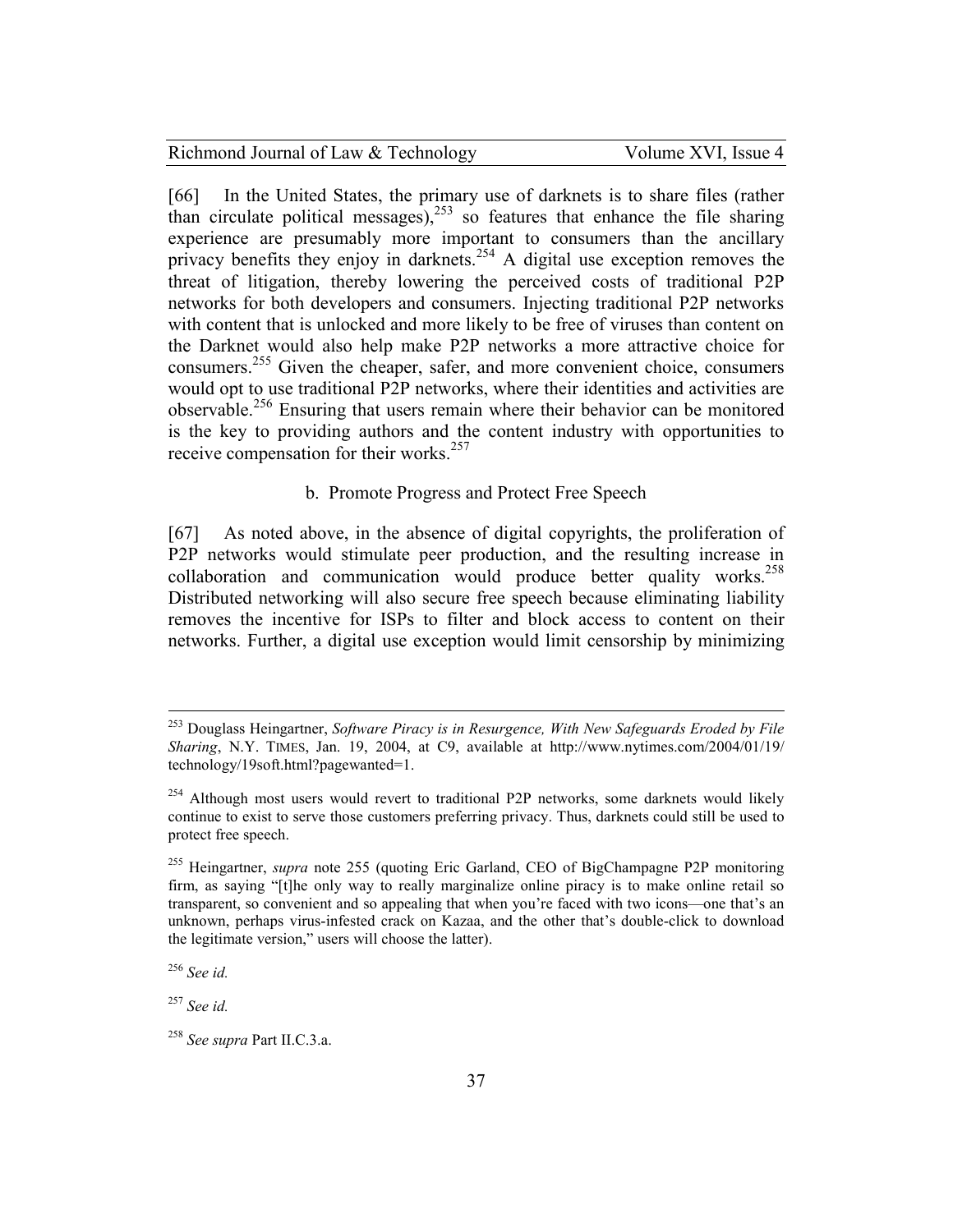| Richmond Journal of Law & Technology | Volume XVI, Issue 4 |
|--------------------------------------|---------------------|
|--------------------------------------|---------------------|

the termination of entire P2P systems that block legitimate, non-infringing activity along with potentially unauthorized acts.

- 4. A Monopoly is Not Required to Incentivize the Creation of Digital Works
	- a. Monopolistic Copyrights for Digital Works Do Not Benefit Society

[68] In the shadow of the Darknet, control over digital copies should be relinquished to generate optimal market conditions and adequate financial incentives for the creation and distribution of new works.<sup>259</sup> In the absence of digital copyrights, creators and distributors would be free to utilize new technologies to construct alternative business models that are profitable and sustainable.<sup>260</sup> Although society may grant exclusive rights as an incentive to produce, the grant is subject to the will and convenience of society and there is certainly no obligation to do so.<sup>261</sup> Thomas Jefferson provided the following illustration of the principle:

Society may give an exclusive right to the profits arising from inventions, as an encouragement to men to pursue ideas which may produce utility, but this may or may not be done, according to the will and convenience of the society, without claim or complaint from any body. . . . [T]he exclusive right to invention [is] given not of natural right, but for the benefit of society . . . .  $^{262}$ 

 $\overline{a}$ 

Sony Corp. of Am. V. Universal City Studios, Inc., 464 U.S. 417, 429 (1984).

<sup>259</sup> *See id.*

<sup>260</sup> *See* Lohmann, *supra* note 116, at 642.

<sup>261</sup> Letter from Thomas Jefferson to Isaac McPherson (Aug. 13, 1813), *available at* http://www.temple.edu/lawschool/dpost/mcphersonletter.html.

<sup>&</sup>lt;sup>262</sup> *Id.* The Supreme Court confirmed this principle stating

the monopoly privileges that Congress has authorized are neither unlimited nor primarily designed to provide a special private benefit . . . It is intended to motivate the creative activity of authors and inventors by the provision of a special reward, and to allow the public access to the products of their genius after the limited period of exclusive control has expired.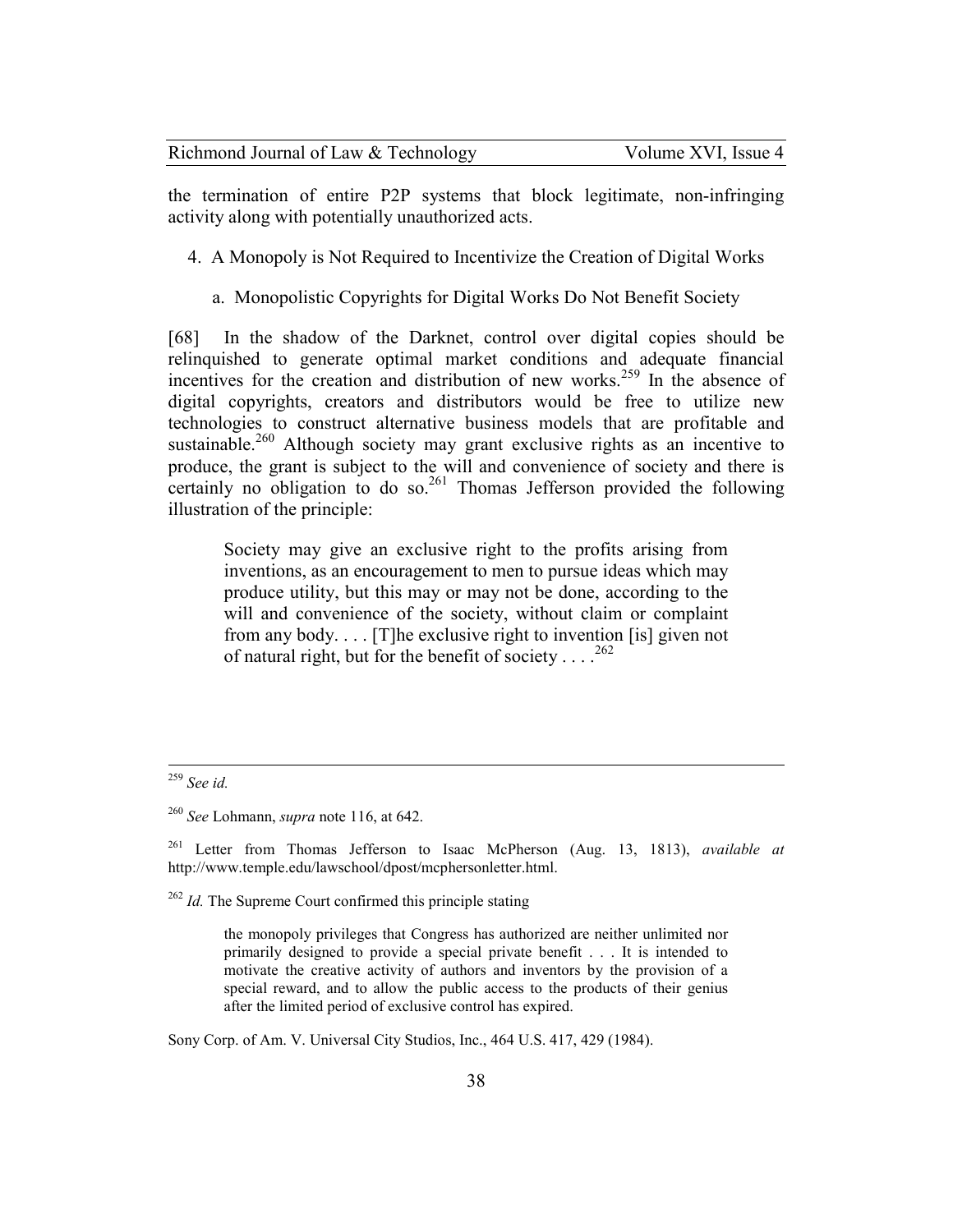| Richmond Journal of Law & Technology | Volume XVI, Issue 4 |
|--------------------------------------|---------------------|
|--------------------------------------|---------------------|

When applied to digital works, existing copyright laws are detrimental to the social welfare and restrain innovation.<sup>263</sup>

[69] To the extent that adequate financial incentives or market conditions exist to incentivize the creation and distribution of new works, copyrights are superfluous; so it is advisable not to recognize those protections.<sup>264</sup> In the Darknet era, existing copyrights no longer provide the proper incentive for the creation of digital works and should be abrogated to foster market conditions that will be an adequate substitute.<sup>265</sup> Abandoning control of digital works will provide the appropriate incentive regime necessary to achieve copyright's goal of stimulating artistic creativity for the public good.<sup>266</sup>

# b. Digital Copyrights Are Economically Inefficient

# i. Digital Copyrights to Incentivize Distribution Are Redundant

[70] By examining the incentives for creating and distributing works separately, Professor Raymond Ku explains that there is no longer reason to

<sup>265</sup> *See supra* Part I.D.

-

<sup>&</sup>lt;sup>263</sup> If this digital use exception were to apply retroactively, existing copyright holders might have a claim that the change constitutes a taking under the Fifth Amendment, whereby private property cannot be taken for public use without just compensation. *See* U.S. CONST. amend. V. Copyrights are likely considered private property rights since they are freely alienable. See 17 U.S.C. § 201(d)(1) (2006). There is limited precedent on the matter. *See, e.g.*, Ruckelshaus v. Monsanto Co., 467 U.S. 986, 987 (1984) (holding that the federal government effected a taking of Monsanto's property when it disclosed his trade secrets). To constitute a taking, however, the government must deprive a copyright holder of the entire value of his property. *Id.* at 1005 (quoting United States v. Gen. Motors Corp., 323 U.S. 373, 378 (1945). As this article explains, not only is it possible for digital works to create value absent copyrights, it might be the only way for future authors of digital works to profit. Thus, the government may be justified in implementing such a scheme. Additionally, it may be that a digital use exception would conflict with international obligations under the Agreement on Trade-Related Aspects of Intellectual Property Rights. *See* Agreement on Trade-Related Aspects of Intellectual Property Rights, art. 13 (1994), http://www.wto.org/english/docs\_e/legal\_e/27-trips.pdf. That Agreement requires that limitations or exceptions to exclusive rights must not conflict with a normal exploitation of the work. Id. Similar to the argument against takings, it can be argued that a digital use exception might be the only way for authors of digital works to exploit their works in the Darknet era. A full discussion of these matters is beyond the scope of this paper.

<sup>264</sup> Ku, *supra* note 185, at 293.

<sup>266</sup> *See* Twentieth Century Music Corp. v. Aiken, 422 U.S. 151, 156 (1975).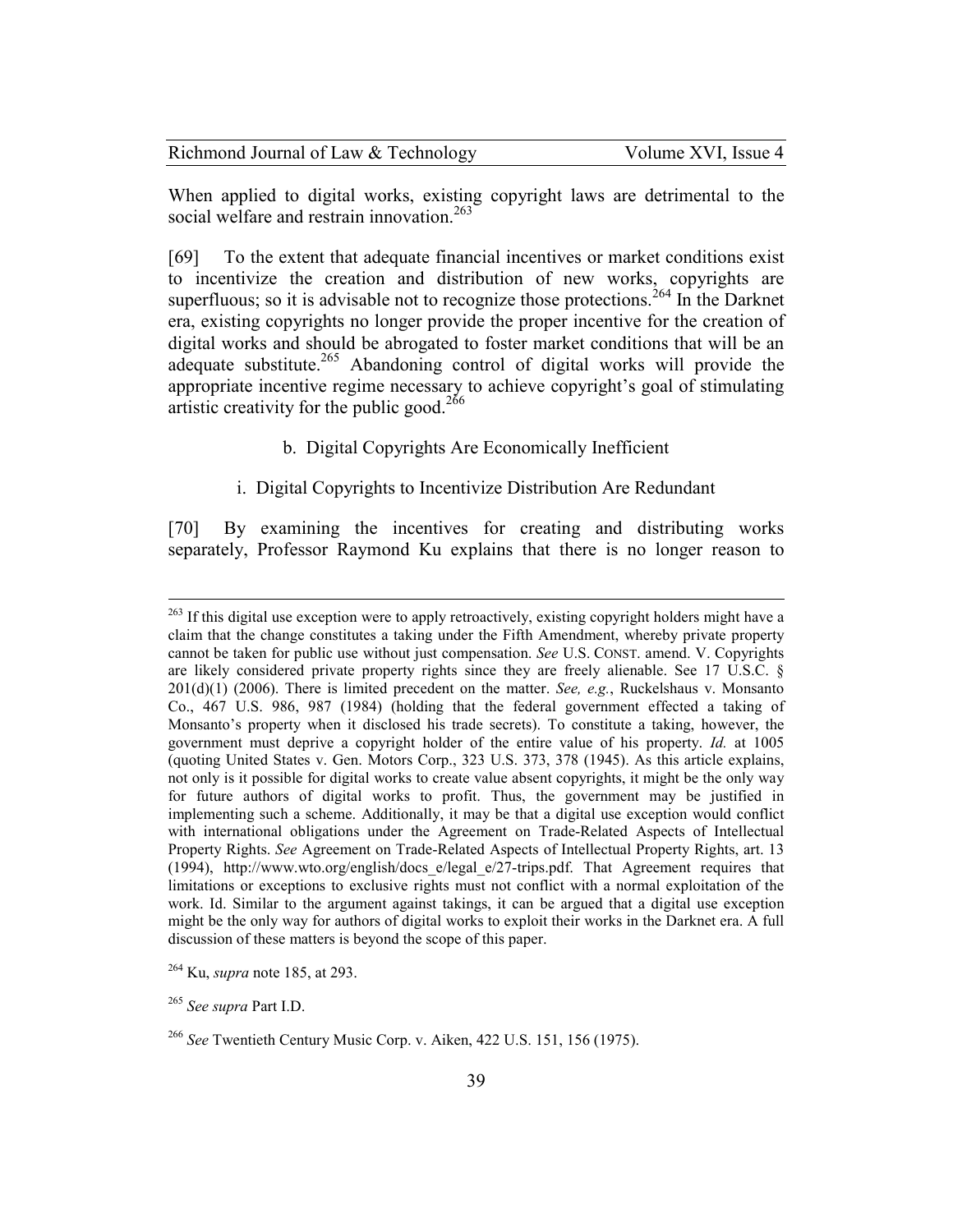provide copyright protection for digital works.<sup>267</sup> "Until recently, most means of mass dissemination required a significant capital investment.<sup>2268</sup> Traditionally, a copyright owner's exclusive right to control the reproduction and distribution of information was necessary to prevent members of the public from free riding, enjoying the benefits of the work without contributing to defray real publication  $\cos$ <sup>269</sup> Artificial property rights, however, are not appropriate to encourage public dissemination of digital works because consumers internalize reproduction and distribution costs through distributed networking.<sup>270</sup> As noted by Ku, because digital distributed networking replaces many traditional publication and distribution functions, copyrights result in a faulty transfer of wealth.<sup>271</sup> Further, sharing copies through distributed networking minimizes marketing costs and efficiently responds to consumer demand.<sup>272</sup> In fact, the features of distributed networking which increase a work's popularity enable consumers to recapture a portion of the excess incentive available for popular works.<sup>273</sup> Allowing creators to recover costs that are already absorbed by the public is double dipping  $2^{74}$  and

<sup>270</sup> *Id.*

<u>.</u>

<sup>271</sup> *Id.* at 319 (arguing that because the costs of creation and distribution are already borne by the public, which does not have a property right, any price a copyright holder demands for a digital work represents monopoly profits). The wealth transfer from the consumer to the copyright holder can be considered an unjustifiable transfer of wealth--specifically, as a taking, class legislation, or capture. *Id.* at 319 n.368.

<sup>272</sup> *See supra* Part I.B.2.

<sup>273</sup> Glynn S. Lunney, Jr., *The Death of Copyright: Digital Technology, private Copying and the Digital Millennium Copyright Act*, 87 VA. L. REV. 813, 821 (2001) (explaining that private copying can boost a work's popularity thereby increasing sales for the author). This type of private copying enables consumers to recapture the excess incentive that exists for popular works. *Id.* Because of the self-regulating character of private copying, prohibiting private copying only enriches copyright owners. *Id.* at 882. Thus, it is outside the congressional authority under the Patent and Copyright Clause. *Id.*

<sup>274</sup> Ku, *supra* note 185, at 263; *see* John Borland & Jim Hu, *Napster Model Could Make ISPs Subsidize Record Labels*, CNET NEWS, Feb. 21, 2001, http://news.cnet.com/news/0-1005-200- 4890649.html (quoting Bertelsmann E-Commerce Group President Andreas Schmidt as stating, "[i]f we [allow creators to recover costs that are already absorbed by the public], we will have

<sup>267</sup> Ku, *supra* note 185, at 263.

<sup>268</sup> Sharing and Stealing, *supra* note 200, at 2.

<sup>269</sup> Ku, *supra* note 185, at 301.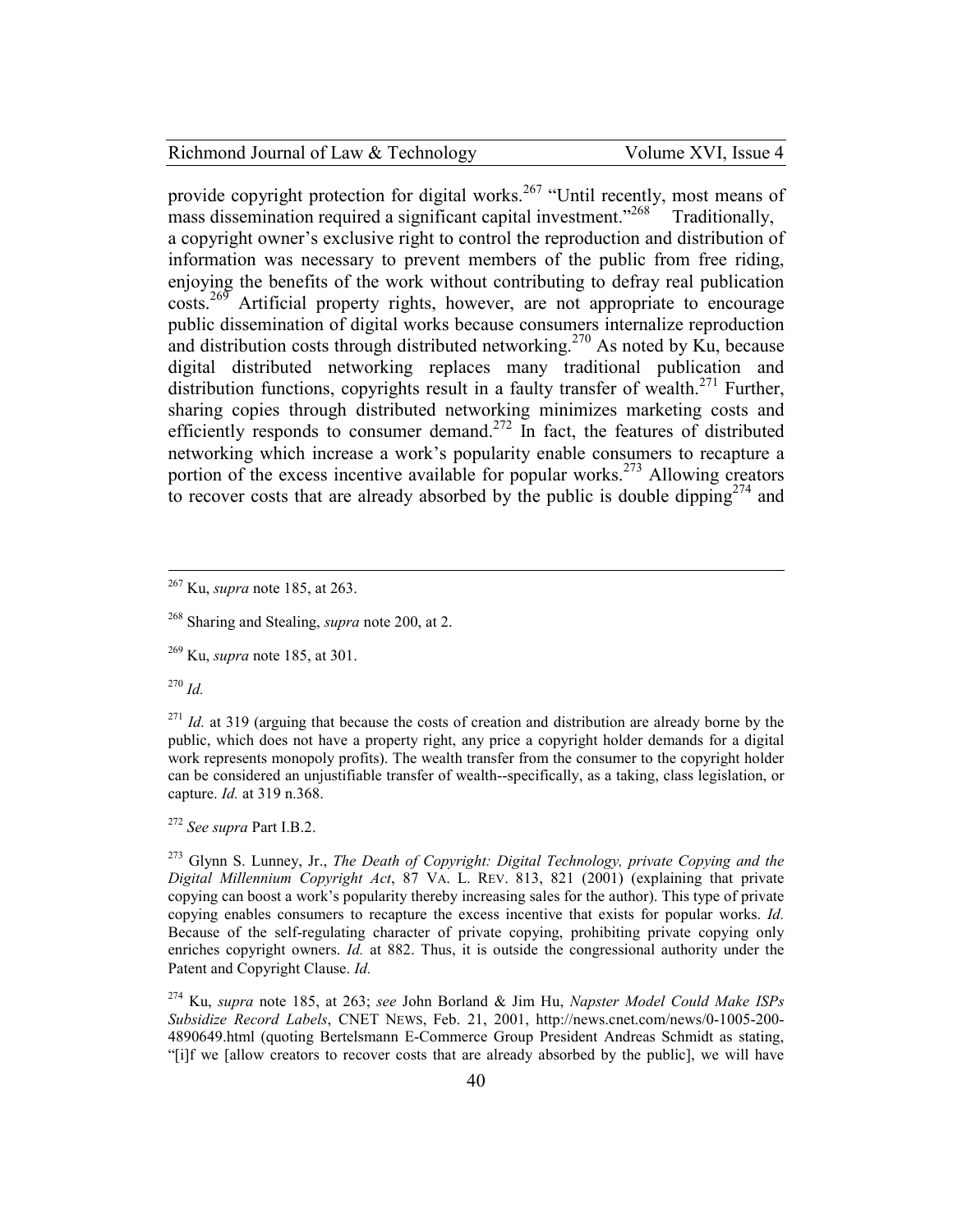| Richmond Journal of Law & Technology | Volume XVI, Issue 4 |
|--------------------------------------|---------------------|
|--------------------------------------|---------------------|

renders the traditional copyright scheme little more than "an argument for protecting content distributors in a world in which middlemen are obsolete."<sup>275</sup>

ii. Digital Copyrights Are Not the Best Incentive for Creation

[71] Professor Ku also demonstrated that exclusive rights created by copyrights are neither necessary nor the most efficient means of encouraging creation.<sup>276</sup> As discussed above, the lowered cost of peer production compensates for some underproduction.<sup>277</sup> Without high publication and distribution expenses for digital works, the fixed, one-time cost of creation is the only cost to make content available to the public.<sup>278</sup> So long as file use and user behavior is visible, the alternative business models discussed in section III would allow efficient recovery of the cost.

# III. MARKET FORCES WILL SUPPLY THE INCENTIVE TO CREATE AND DISSEMINATE IDEAS

[72] As peer production thrives on distributed networks, amateur volunteer creation will compensate for some underproduction that might be caused by a digital use exception. This solution is incomplete. While volunteer expression is certainly an indispensible element of a democratic society, the creation of many expressive works, including full-length motion pictures, novels, television shows, and investigative journalism, requires a significant material commitment of time, expertise, and money.<sup>279</sup> While many authorities agree in some permissive use of

 $\overline{a}$ 

almost no additional costs but have additional revenues coming in . . . all these delivery costs, all these distribution costs, go away.").

<sup>275</sup> Ku, *supra* note 185, at 263.

<sup>&</sup>lt;sup>276</sup> *Id.* at 306. While Ku's article is a discussion of music, the principle is likely equally applicable other media.

<sup>277</sup> *See supra* Part II.C.2.

<sup>278</sup> Ku, *supra* note 185, at 305.

<sup>279</sup> Netanel, *supra* note 240, at 75.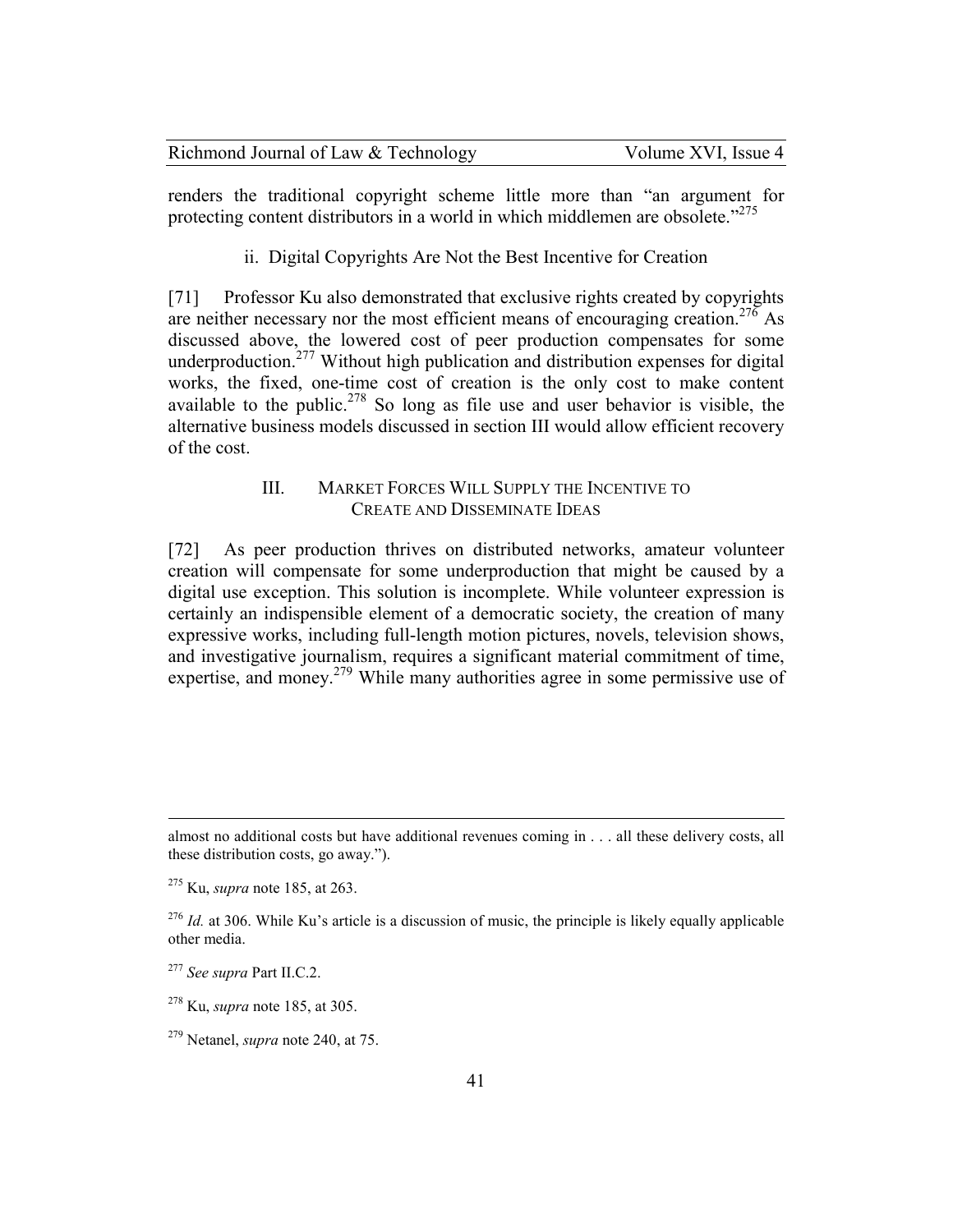| Richmond Journal of Law & Technology | Volume XVI, Issue 4 |
|--------------------------------------|---------------------|
|--------------------------------------|---------------------|

expressive works, they disagree as to the proper way to incentivize creation should the law change. $280$ 

[73] The main challenge to voluntary or compulsory licensing systems is that consumers are not willing to pay for content when they can obtain a sufficient or superior substitute for free on the Darknet.<sup>281</sup> Regardless, if it is permissible to use digital works, market forces will ensure that intermediaries (including publishers, distributors, and service providers)<sup>282</sup> and creators receive compensation for their works.<sup>283</sup> Empirical evidence suggests consumers are willing to pay for the ancillary products and services they value, therefore, it is possible for publishers, distributors, and service providers to profit by delivering content bundled with valuable alternatives or collateral products and services that consumers desire.<sup>284</sup> It might also be possible to collect funds from consumers by levying a tax on necessary media-related goods or services.<sup>285</sup> Additionally, intermediaries could profit through advertising.<sup>286</sup> While advertising revenue depends on content to drive consumer traffic to websites, intermediaries also value traffic for the information consumers leave behind regarding their behavior and preferences.<sup>287</sup> Just as consumers will pay intermediaries for valuable ancillary goods and

-

<sup>280</sup>*Compare* Netanel, *supra* note 240, at 43-44 (advocating a noncommercial use levy of all consumer products and services whose value is substantially enhanced by file sharing), *with* John F. Duffy, *The Marginal Cost Controversy in Intellectual Property*, 71 U. CHI. L. REV. 37, 52 (2004) (criticizing such systems).

<sup>281</sup> *See* Ku, *supra* note 185, at 278.

<sup>282</sup> *See* 17 U.S.C. § 512(k) (1999) (defining "service provider" as "an entity offering the transmission, routing, or providing of connections for digital online communications, between or among points specified by a user, of material of the user's choosing, without modification to the content of the material as sent or received" or "a provider of online services or network access, or the operator of facilities therefor").

<sup>283</sup> *See* Peter K. Yu, *P2P and the Future of Private Copying*, 76 U. COLO. L. REV. 653, 740 (2005).

<sup>284</sup> *See* Lohmann, *supra* note 116, at 645-46.

<sup>285</sup> *See* Netanel, *supra* note 240, at 80-81.

<sup>286</sup> *See* Yu, *supra* note 283, at 736.

<sup>287</sup> *See id.*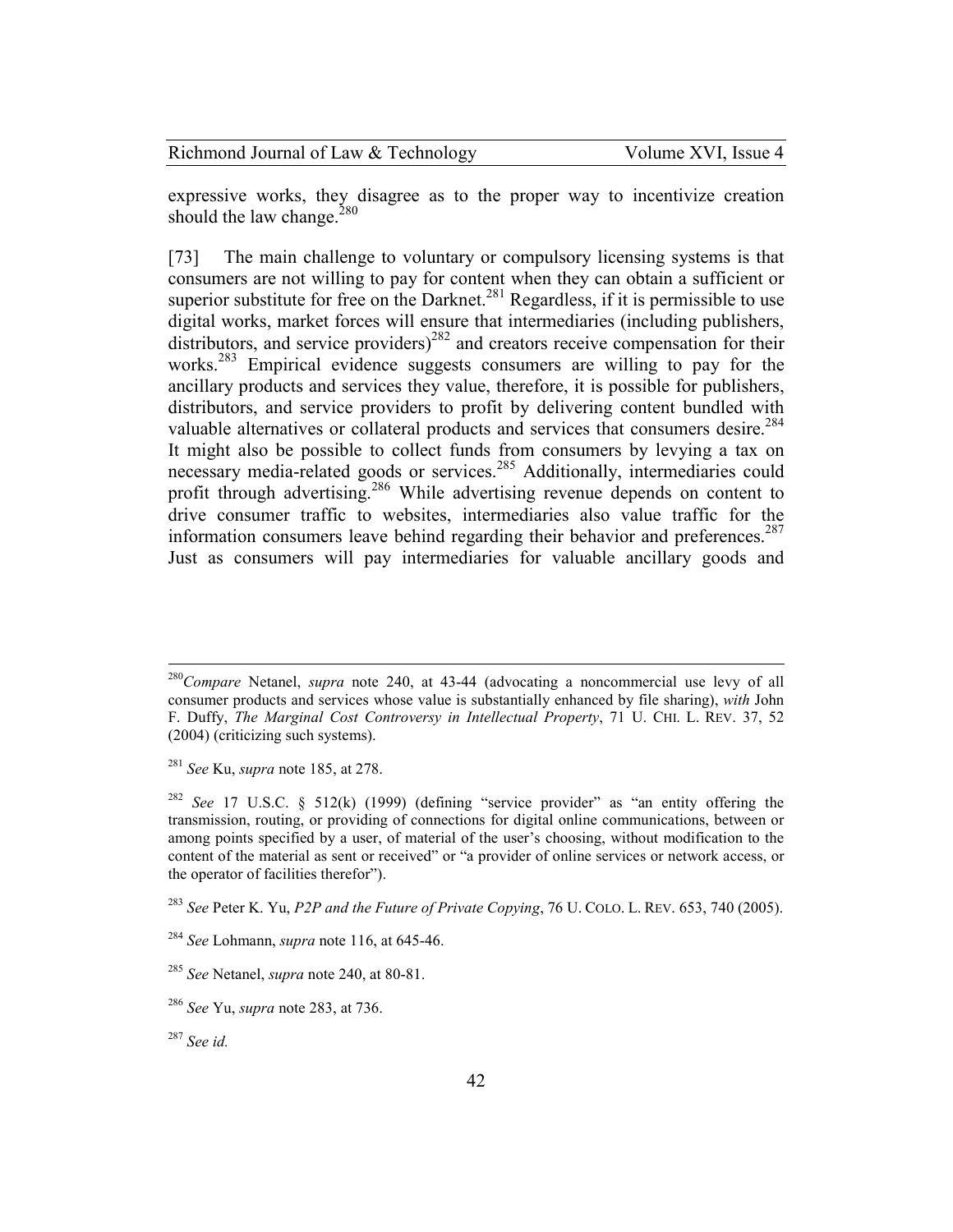| Richmond Journal of Law & Technology | Volume XVI, Issue 4 |
|--------------------------------------|---------------------|
|--------------------------------------|---------------------|

services, intermediaries will commission creators to provide original content that drives traffic to their sites and sells their corresponding services.<sup>288</sup>

## A. Peer Production and Volunteerism

[74] Volunteerism and amateur works will represent a large portion of new works including original materials like blogs, videos, and music, as well as adaptations such as mash-ups and remixes.<sup>289</sup> Innovative technology and distributed networking encourage peer production and spur output by reducing the overall cost of creating and distributing new works.<sup>290</sup> If protected by a copyright shelter, prosumers will voluntarily donate creative resources to create, publish, and disseminate their own digital media, thereby flooding the market with amateur works.<sup>291</sup> These creators might benefit in non-monetary ways, such as reputation or the simple enjoyment of creating the work. Realistically, however, other resources might be necessary to recoup real costs of creation and encourage the production of quality goods.

# B. Consumers Will Not Pay For Content When a Free Alternative is Available

1. Voluntary Collective Licensing: Pay to Use

[75] Voluntary collective licensing regimes operate by offering consumers the freedom to use content in exchange for a fee.<sup>292</sup> Instead of seeking permission from each individual rights-holder, consumers purchase use rights from collection societies that aggregate copyrighted content and manage the collection and

<sup>288</sup> *See id.*

<sup>289</sup> *See* Daryl Lim, *Beyond Microsoft: Intellectual Property, Peer Production and the Law's Concern with Market Dominance*, 18 FORDHAM INTELL. PROP. MEDIA & ENT. L.J. 291, 314 (2008).

<sup>290</sup> *See id.* at 301-04.

<sup>291</sup> Lemley & Reese, *supra* note 29, at 1433.

<sup>292</sup> *See* ELEC. FRONTIER FOUND., A BETTER WAY FORWARD: VOLUNTARY COLLECTIVE LICENSING OF MUSIC FILE SHARING 1 (2008), at 1, http://www.eff.org/files/collective\_lic\_wp.pdf.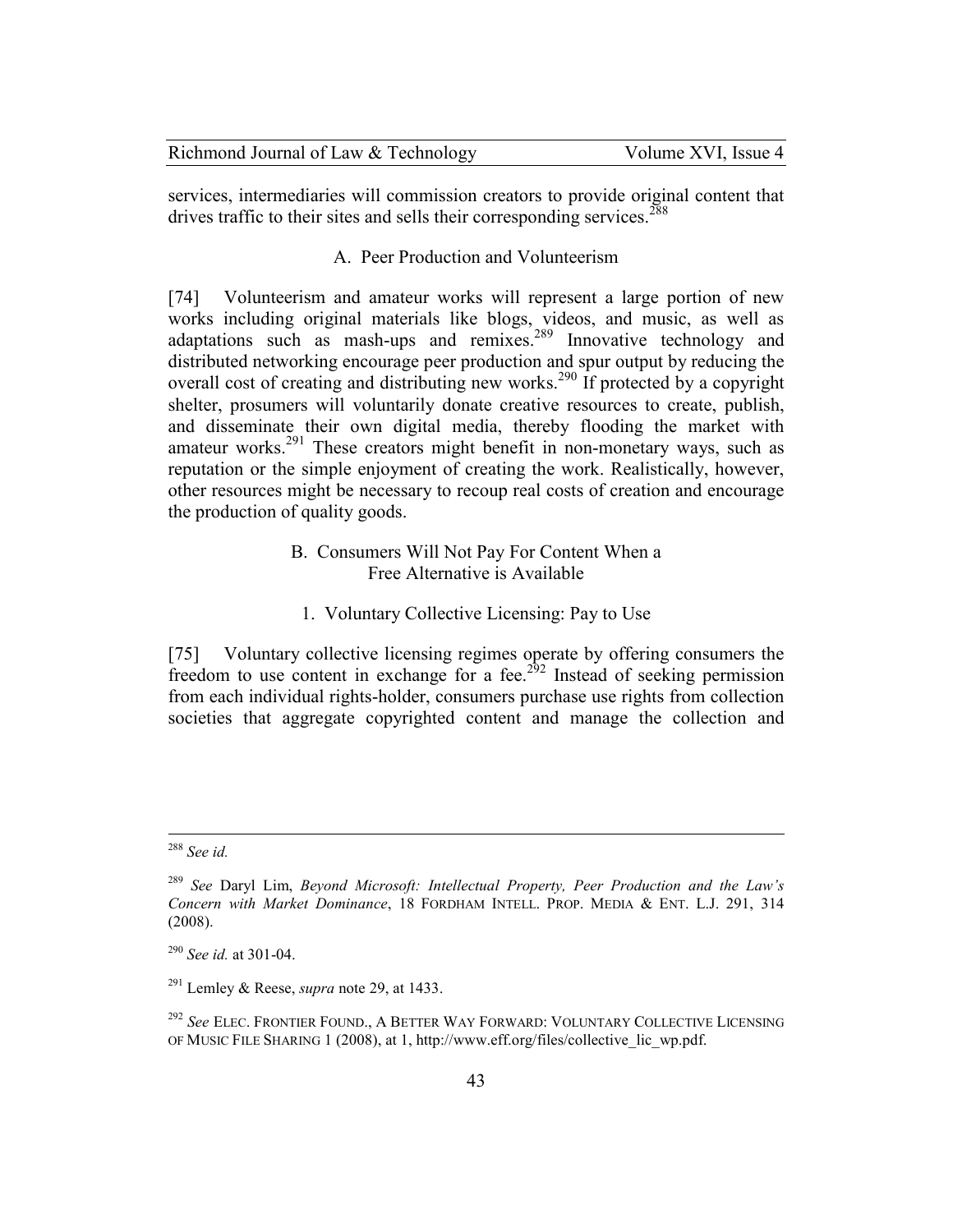| Richmond Journal of Law & Technology | Volume XVI, Issue 4 |
|--------------------------------------|---------------------|
|--------------------------------------|---------------------|

distribution of funds.<sup>293</sup> The scheme is voluntary because consumers, creators, and rights holders choose whether they will participate.<sup>294</sup>

[76] In light of the Darknet, the primary challenge to this regime is that consumers are simply unwilling to pay for content.<sup>295</sup> The EFF endorses this model and proposes the distribution of a five-dollar monthly fee to rights-holders; based on the popularity of their works.<sup>296</sup> The EFF authors believe that as long as the fee is reasonable, the majority of file sharers will opt to pay rather than engage in complex evasion efforts.<sup>297</sup> Before darknets, five dollars a month would have seemed like a small price to pay compared to the severe penalty a consumer would face in an industry lawsuit as well as to the increasingly high transaction costs due to TPMs.<sup>298</sup>

[77] This scheme, however, is unlikely to prosper, as the Darknet becomes a substantial competitor to legitimate commerce. Even a low monthly fee would seem unreasonable compared to a free, unrestricted substitute that does not carry the threat of a lawsuit. This scheme carries a transaction cost for the user of locating the proper collecting society, visiting its website, and executing the payment transaction.<sup>299</sup> The cost increases if a consumer must visit multiple collection societies to gather permission to use all the content they desire. This

<sup>296</sup> *Id.* at 1.

<sup>297</sup> *Id.*

<sup>&</sup>lt;u>.</u> <sup>293</sup> *Id.*

<sup>294</sup> Barry M. Massarsky, *The Operating Dynamics Behind ASCAP, BMI and SESAC, The U.S. Performing Rights Societies*, http://www.cni.org/docs/ima.ip-workshop/Massarsky.html (last visited May 20, 2010). Existing systems are used by collective rights organizations (such as ASCAP, BMI, and SESAC) and copyright clearinghouses. *Id.* By paying a flat fee, anybody can make a public performance of songs in the repertories of these organizations, which will collect the license fees and distribute the proceeds to their members). *Id.*

<sup>295</sup> *See* ELEC. FRONTIER FOUND., *supra* note 292, at 5.

<sup>298</sup> Yu, *supra* note 283, at 714.

 $299$  In the time it takes a consumer to find the collection society website, determine whether that organization controls the particular content they seek, and enter their credit card information (all this before even searching and downloading content), the consumer could have easily clicked on a folder on their desktop to access the Darknet, located a file, and downloaded it for free.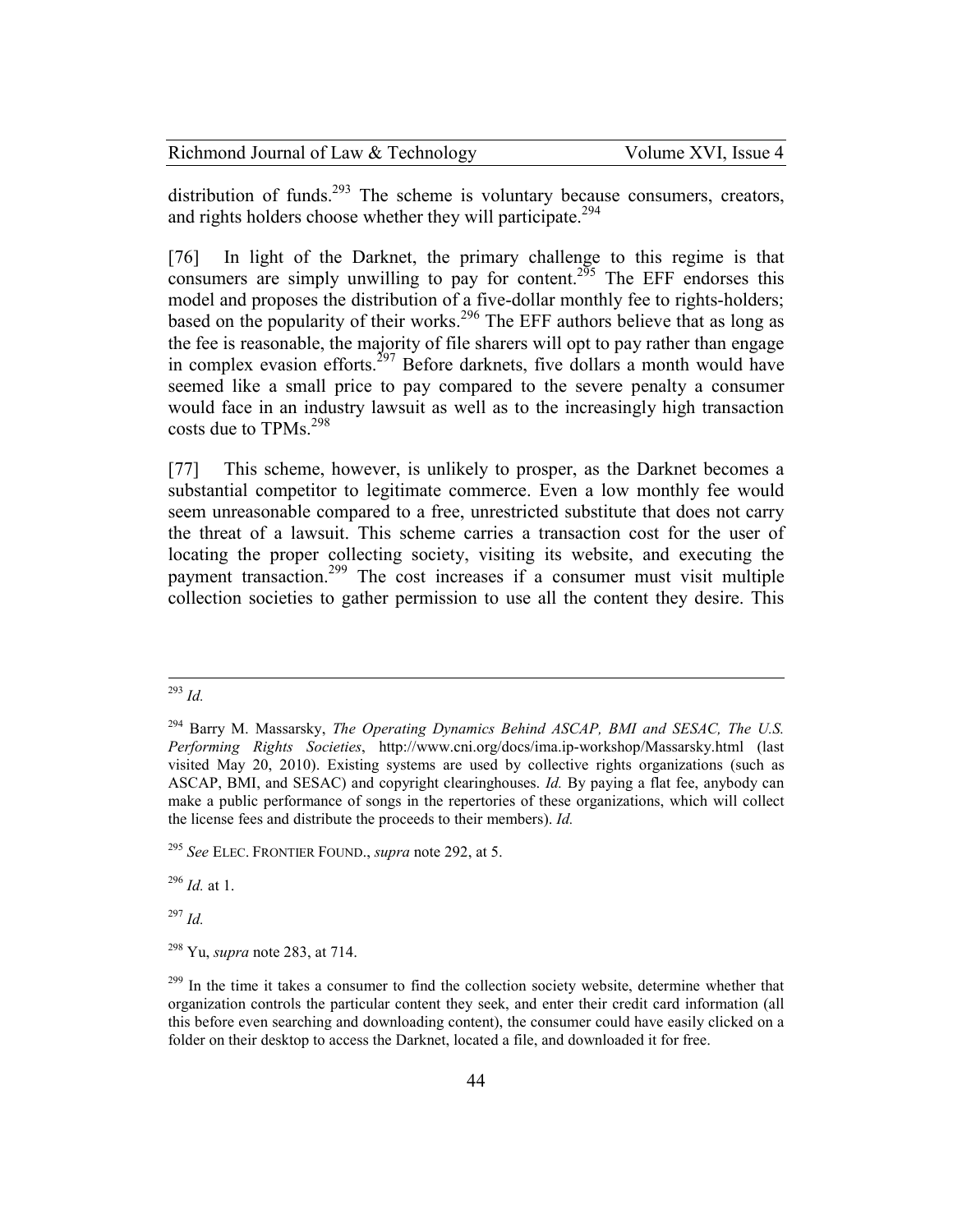| Richmond Journal of Law & Technology | Volume XVI, Issue 4 |
|--------------------------------------|---------------------|
|--------------------------------------|---------------------|

might be especially problematic where a consumer is searching for permission to use marginal content.

[78] Even without darknets, a voluntary system may also encourage free riding by allowing a group of friends to purchase one membership and share all of the content outside the system. $300$  Because sharing is easy to do and virtually impossible to trace, Darknets merely make this possible on a larger scale.<sup>301</sup> Since TPMs will be largely ineffective in the Darknet era, it will be difficult to keep materials out of the hands of consumers that have not paid. Additionally, if consumers continue to share in darknets without detection, it will be difficult or impossible to measure the popularity of works to determine the appropriate distribution of funds.

[79] Moreover, the expected flood of peer production might pose a significant threat to a voluntary system. Even with an opt-in system, all amateur producers could claim they are entitled to a share of the royalty pool. Also, since peer production encourages collaboration, and copyright has traditionally avoided value judgments, determining who should be entitled to receive compensation will be difficult. Peer-produced content is often mashed-up or remixed from preexisting works, often appropriating only a tiny fraction of the underlying work.<sup>302</sup> It will be impracticable, if not impossible, to measure the use of a particular work in those instances. Thus, collection agencies will have to deal with millions of amateur producers and might have to divvy up the pool of funds into micropayments, thereby reducing the possibility of reasonably compensating creators.

# 2. Compulsory Licensing: Use, Then Pay

[80] Under a compulsory licensing scheme, consumers are free to use protected works without first seeking permission from the copyright owner, but they are required to pay a statutory fee. $303$  Similar to voluntary collective licensing regimes, rights holders divide the collected fee.<sup>304</sup> In contrast to voluntary

 $\overline{a}$ 

<sup>304</sup> *Id.*

<sup>300</sup> Yu, *supra* note 283, at 715.

<sup>301</sup> *See id.*

<sup>302</sup> *See* Netanel, *supra* note 240, at 3.

<sup>303</sup> *See* Yu, *supra* note 283, at 704.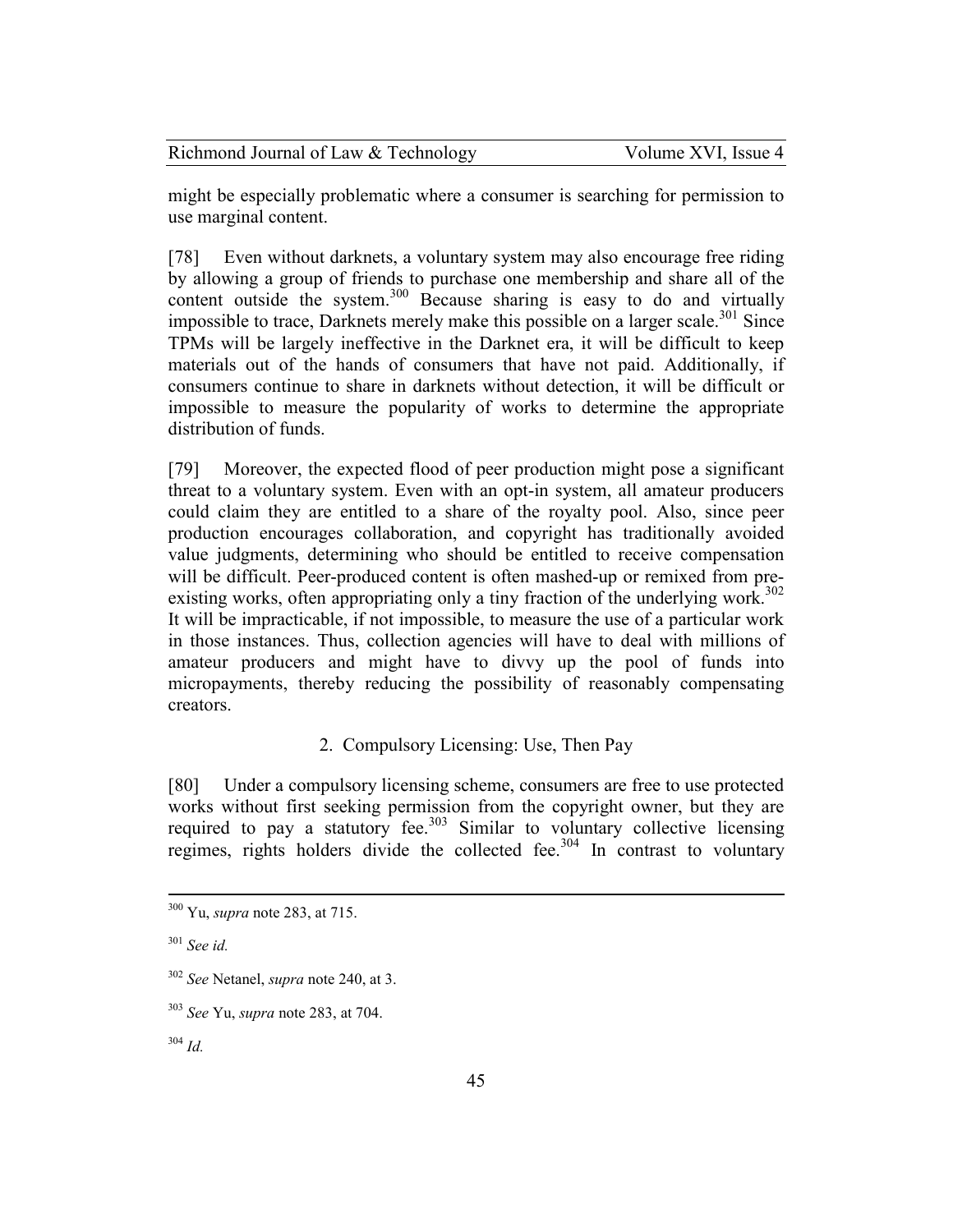| Richmond Journal of Law & Technology | Volume XVI, Issue 4 |
|--------------------------------------|---------------------|
|--------------------------------------|---------------------|

collective licensing, consumers and rights-holders cannot choose whether to participate.<sup>305</sup> The government or an independent body decides what will be subject to payment and sets the rates. $306$  This type of system is most often imposed as a compromise to resolve market failure and promote innovation.<sup>307</sup> It is doubtful that compulsory licensing would compensate creators in the Darknet era for most of the same reasons voluntary licensing would fail.

[81] It is unlikely that charging a compulsory fee would be a sufficient remedy because consumers are unwilling to pay for content where even a small fee seems unreasonable given that there is a free alternative in the Darknet. Even if users could locate rights holders through the agencies that collect and distribute funds, they still face transaction costs in executing payments they do not incur in the Darknet. Although the payment is compulsory, it will be unenforceable because consumers will retreat to the Darknet to share privately, and TPMs will be an ineffective impediment. Moreover, a blanket fee would be difficult to distribute based on popularity if use is undetectable. Even if the fee could be collected on a per-use basis, it would be difficult to determine pricing and distribution since use is often *de minimis*, and consumers might imperceptibly mix several works together.

### C. Consumers Will Compensate Intermediaries

## 1. A Levy System

[82] Since consumers refuse to pay for content, some scholars propose imposing a statutory levy on related goods or services purchased by consumers to raise funds for the creation of new works.<sup>308</sup> The levy scheme is derived from the compulsory license model except, rather than accounting for fees based on the use of content, a levy is automatically collected on the sale of software, services, or

<sup>305</sup> *See id.*

<sup>306</sup> *See id.*

<sup>&</sup>lt;sup>307</sup> *See id.* at 704-713 (providing a discussion of compulsory licensing). Compulsory licensing has been used in the U.S. since it was established in the 1909 Copyright Act for purposes of musical compositions. 17 U.S.C. § 1(e) (1952) (repealed 1978); *see also* Copyright Act of 1976, 17 U.S.C. §§ 111, 115-16, 118 (2006) (adding compulsory licenses for jukeboxes); Copyright Act of 1976, 17 U.S.C. § 118 (2006) (adding compulsory licenses for public broadcasting); Copyright Act of 1976, 17 U.S.C. § 111 (adding compulsory licenses for cable television).

<sup>308</sup> *See, e.g.*, Netanel, *supra* note 240, at 4.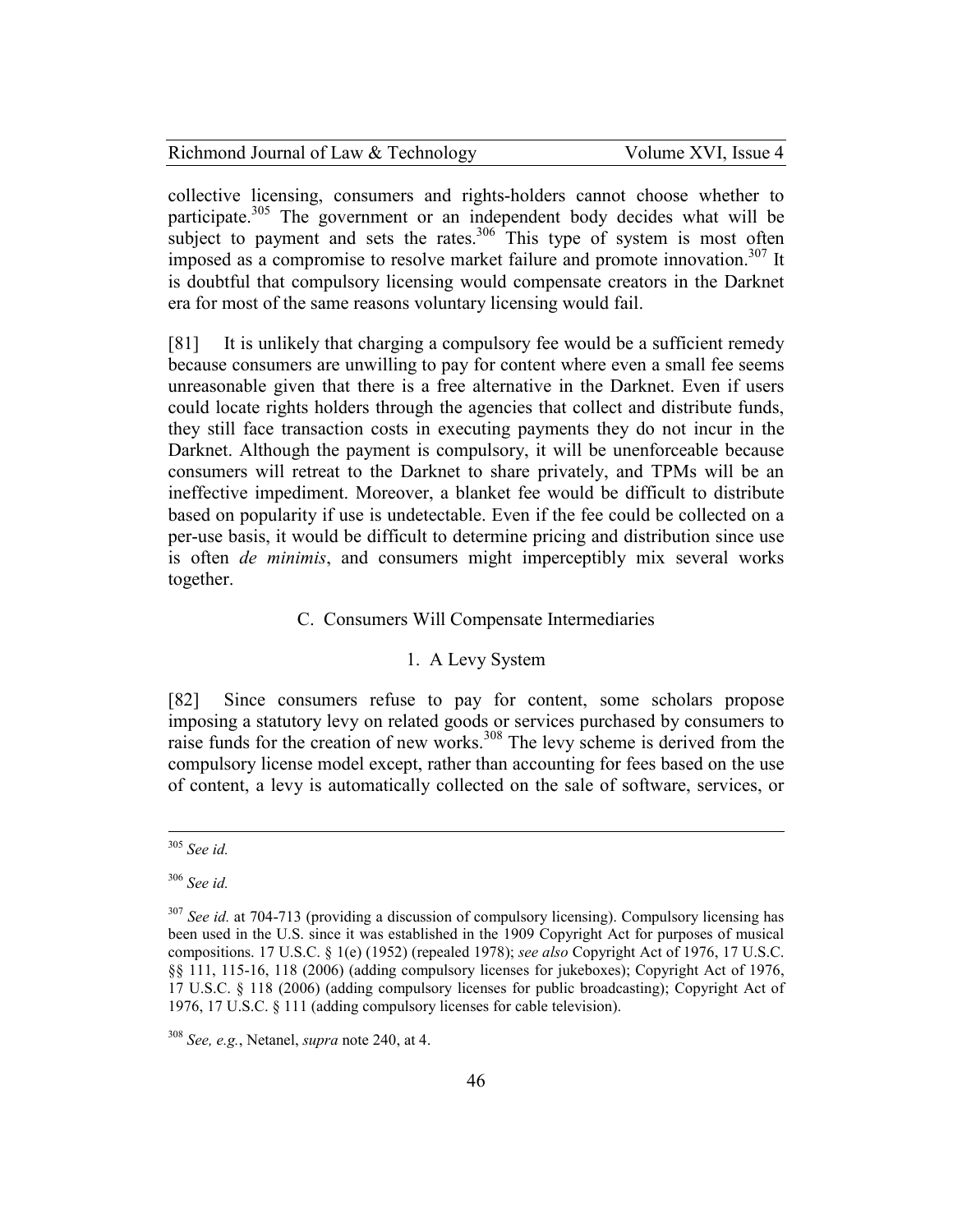| Richmond Journal of Law & Technology | Volume XVI, Issue 4 |
|--------------------------------------|---------------------|
|--------------------------------------|---------------------|

hardware that are related to digital media.<sup>309</sup> Admittedly, a levy system solves many of the problems of voluntary or compulsory licensing schemes. But the remaining challenges are insurmountable, and a levy is not necessary to compensate creators.

[83] Fee collection in the levy system is a reasonably viable task that minimizes the transaction costs associated with collecting fees in the licensing models discussed above. Payment is compulsory, and, unlike content, hardware and services do not have a free Darknet equivalent.<sup>310</sup> Collection of the levy can be combined with payments the consumer is already required to make in order to enjoy products or services related to digital media use. As this would essentially pass the tax on to consumers through increased prices, consumers would indirectly pay for access to content.<sup>311</sup> "Likely candidates for taxation include Internet access, P2P software and services, computer hardware, consumer electronic devices (such as CD burners, MP3 players, and digital video recorders) used to copy, store, transmit, or perform downloaded files, and storage media (like blank CDs) used with those devices."<sup>312</sup> Although it is possible to collect a fee under the levy regime, it will remain difficult to set an optimal surcharge price, and some consumers would pay for content they do not use.<sup>313</sup>

[84] It is unclear whether imposing a levy would chill innovation. Some scholars contend that imposing a levy is essentially the same as enacting a thirdparty liability rule since taxing innovation will naturally discourage it to an extent.<sup>314</sup> It is more likely that the cost would be passed on to consumers instead

<sup>309</sup> Lemley & Reese, *supra* note 29, at 1406. The Audio Home Recording Act of 1992 (AHRA) enacted a similar plan, which provides for a levy on all blank digital audio media and digital audio recorders, with the revenue allocated among music copyright owners. 17 U.S.C. §§ 1004-07 (2006). Similar systems exist or are being implemented in Canada and the European Union, where computer purchasers pay a fee (currently twelve Euros in Germany) into a fund to compensate copyright owners. Lemley & Reese, *supra* note 29, at 1406-07.

<sup>310</sup> *See* Lemley & Reese, *supra* note 29, at 1407-08.

<sup>311</sup> Jacover, *supra* note 25, at 2253.

<sup>312</sup> Netanel, *supra* note 240, at 4.

<sup>313</sup> Lemley & Reese, *supra* note 29, at 1408-09 (arguing that whether the government or a private group sets the levy rate, "they will not likely face the discipline of the market [so there is a risk] they will not do so at a market-clearing price.").

<sup>314</sup> Lemley & Reese, *supra* note 29, at 1408-09.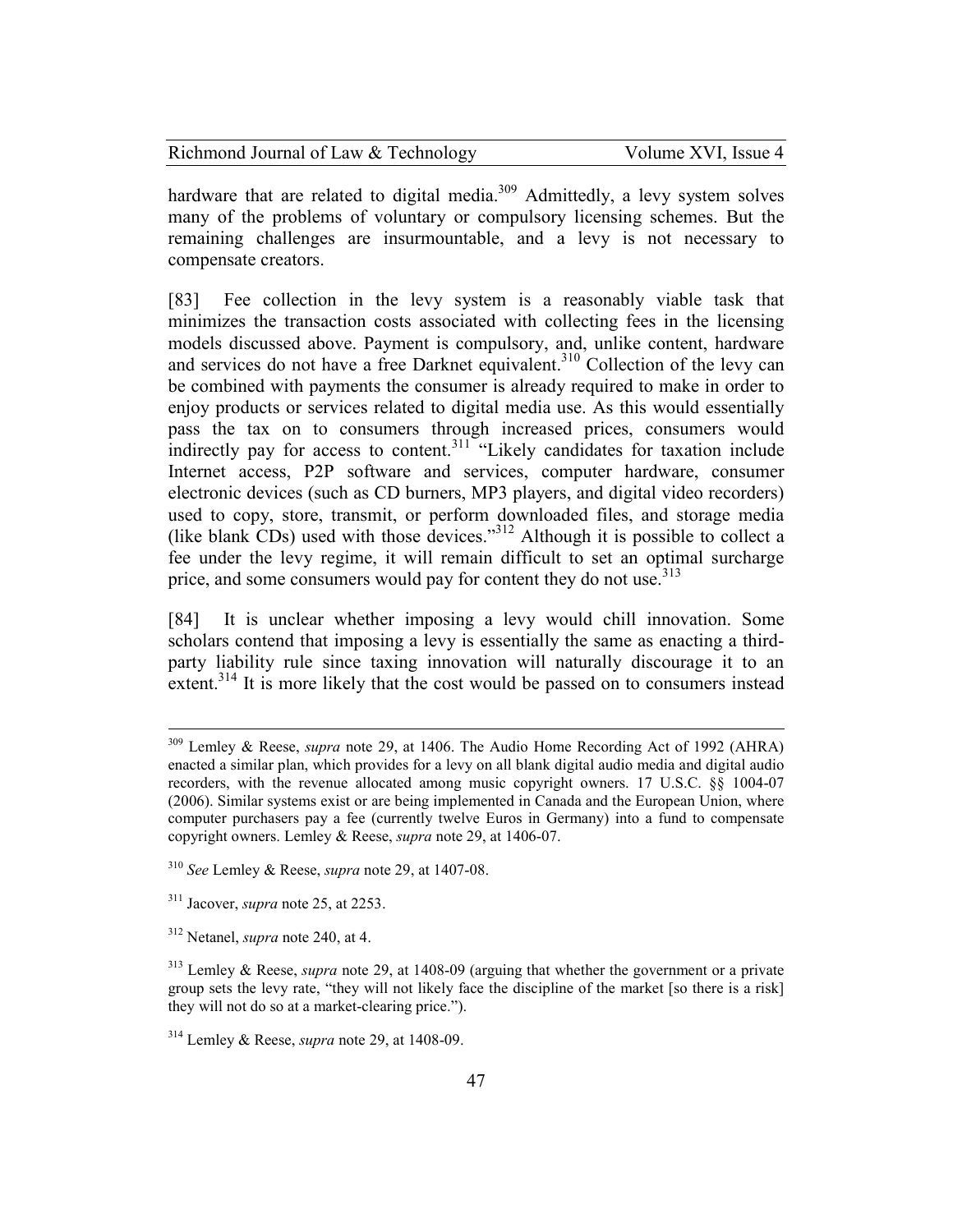| Richmond Journal of Law & Technology | Vol |  |  |
|--------------------------------------|-----|--|--|
|--------------------------------------|-----|--|--|

ume XVI, Issue 4

of stifling innovation with liability rules.<sup>315</sup> Further, imposing a tax on wide categories of goods eliminates the possibility that service and product providers will be at a competitive disadvantage.<sup>316</sup> There is also a risk that pricing entire categories of new goods or services too high for consumers to adopt these methods will cause them to fail before the world has an opportunity to understand their full potential. Additionally, taxing a broad range of products increases the likelihood that some consumers will pay for content they do not use.

[85] The greatest obstacle with a levy system is distributing the funds. If files were not exchanged on darknets, it would be possible to use digital tracking and metering technology to measure consumers' actual use and valuation of works.<sup>317</sup> Funds could probably be distributed accordingly.<sup>318</sup> But, even if it were possible to account for the fee on a per-use basis, it would be difficult to determine pricing and distribution, since consumers will often use only partial works. Additionally, if a system is designed with the capability of monitoring all consumption, and it is reasonably easy for creators to subscribe to receive funds, a flood of amateur creators would likely demand payment for their works even though they currently display them for free. Like collective and compulsory licensing schemes, forcing the levy regime to dole out its limited funds in micropayments amongst all possible players would be futile. It is doubtful that creators of new content would digitally identify all underlying work to make it traceable.<sup>319</sup> If automatic digital identification is impossible, or if copying technology lacks the ability to reproduce metadata properly, prosumers are unlikely to comply.

<sup>317</sup> *Id.* at 29.

<sup>318</sup> *Id.*

 $\overline{a}$ 

<sup>315</sup> *See* Jacover, *supra* note 25, at 2253.

<sup>316</sup> *See* Netanel, *supra* note 240, at 21.

<sup>&</sup>lt;sup>319</sup> *Id.* at 57 (suggesting that it might be beneficial to require creators and P2P disseminators of modified versions of works to identify the author of the underlying work). They could also be required to leave any copyright management information embedded in the underlying work intact. *Id.*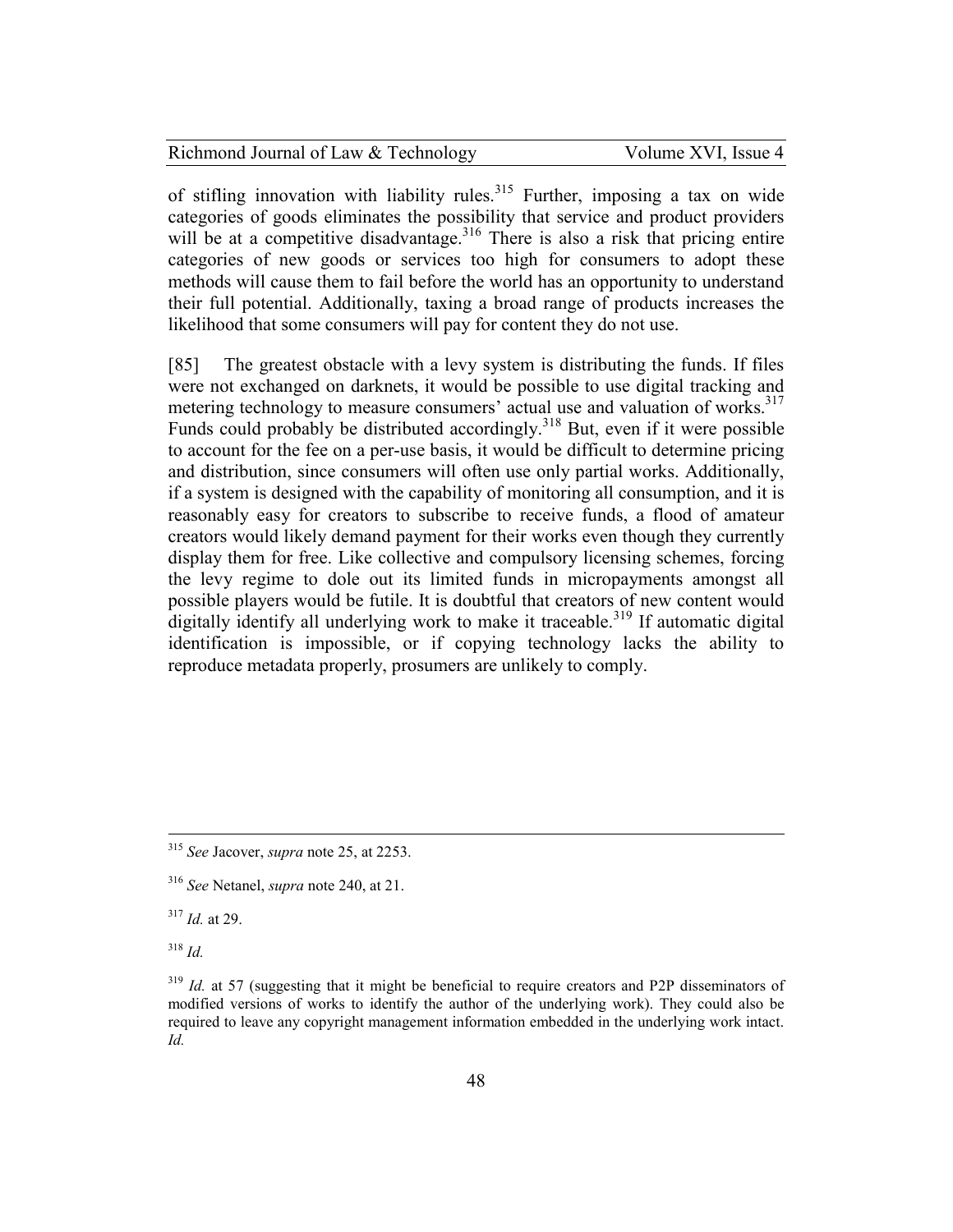| Richmond Journal of Law & Technology | Volume XVI, Issue 4 |
|--------------------------------------|---------------------|
|--------------------------------------|---------------------|

2. Consumers Will Pay for the Ancillary Goods and Services They Value

a. It Is Possible to "Compete with Free"

[86] Darknets offering of perfect, unrestricted copies of works that are easily accessible at no cost, will force copyright owners to "compete with free." $320$ Traditional, non-digital industries have proven this is both possible and profitable.<sup>321</sup> Examples include bottled water, cable television, private education, and Starbucks coffee.<sup>322</sup>

[87] Although consumers are reluctant to pay for content, they have demonstrated that they are willing to pay for ancillary goods and better service, even when they are able to obtain identical or substantially similar versions of the content at no cost.<sup>323</sup> Therefore, service providers can lure consumers away from free darknet works by offering a superior alternative at a competitive price.<sup>324</sup> Moreover, it becomes increasingly possible to cross-subsidize as the cost to create and distribute content approaches zero.<sup>325</sup> When bundled together with other goods or services, consumers seemingly pay for content, but the actual value to

<sup>321</sup> *Id.*

-

<sup>320</sup> Lohmann, *supra* note 116, at 644.

<sup>&</sup>lt;sup>322</sup> *Id.* Bottled water competes with tap water. Consumers pay for cable television when broadcast stations are available for free. Free public education is mandated by the government. A twelveounce cup of Starbucks coffee starts at about \$1.50 while coffee is free at most office buildings or costs about a quarter per cup to brew at home. Starbucks Newsroom, Mar. 9, 2010, http://news.starbucks.com/article\_display.cfm?article\_id=337.

<sup>323</sup> *See* Lohman, *supra* note 116, at 644.

<sup>324</sup> *See* Jacover, *supra* note 25, at 2247. Michael Robertson, President and CEO of MP3.com, made a similar comment about the need to take affirmative steps in providing music online: "Some music fans will always copy songs illegally . . . but if you make it easy enough for them to pay for music on the Net, the majority of them will." Julian Dibbell, *The Record Industry's Digital Daze*, ROLLING STONE, Nov. 26, 1998, at 104.

<sup>325</sup> Chris Anderson, *Free! Why \$0.00 Is the Future of Business*, WIRED, Feb. 25, 2008, *available at* http://www.wired.com/techbiz/it/magazine/16-03/ff\_free? (noting that in a competitive market like the Internet, the cost to consumers of many aspects of technology are approaching zero: "Storage now joins bandwidth (YouTube: free) and processing power (Google: free) in the race to the bottom.").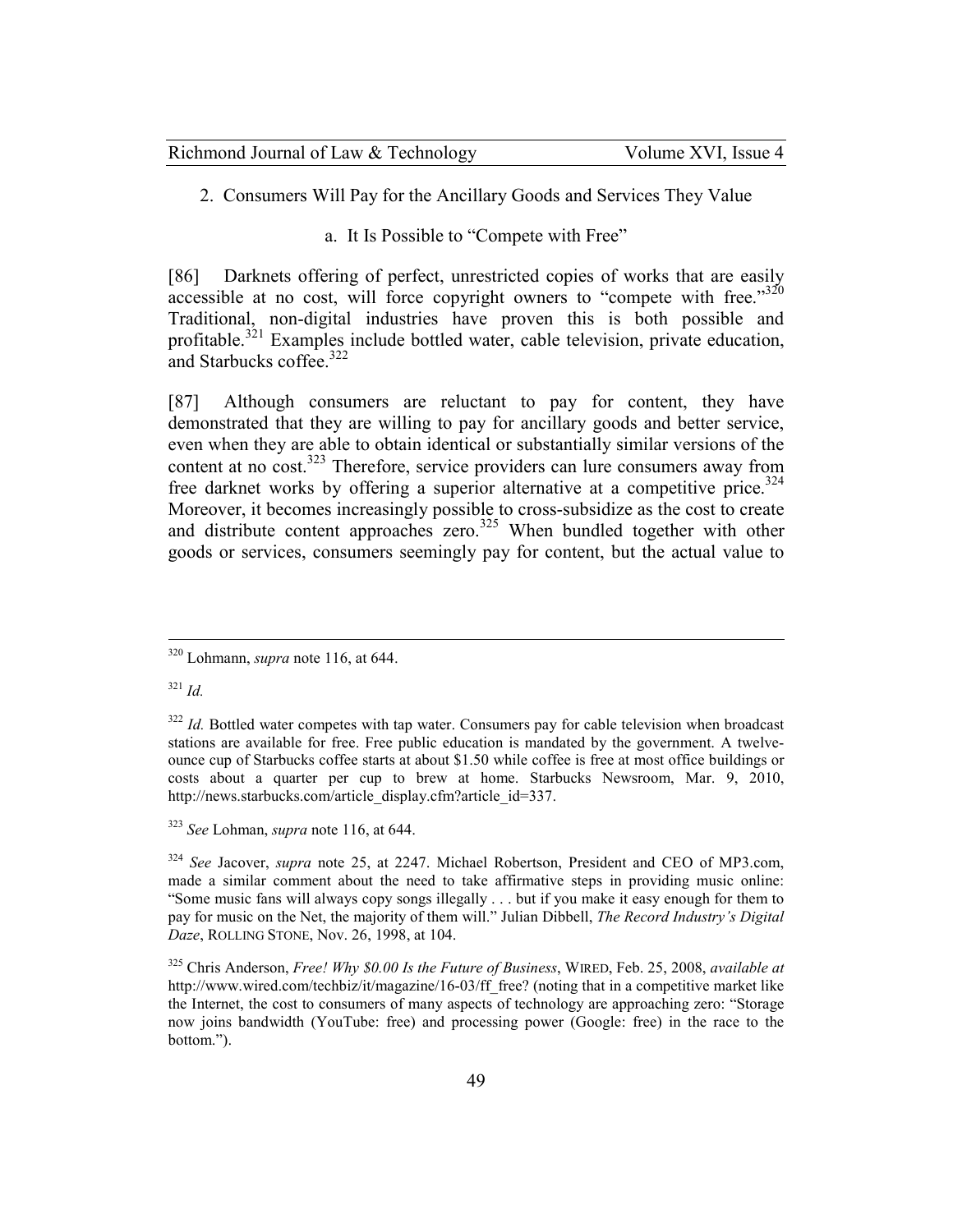the consumer derives from the auxiliary product or service they receive with that content.<sup>326</sup>

## b. Alternative Business Models

[88] Entrepreneurs have proven highly capable of developing new ways of extracting value from the Internet.<sup>327</sup> A wide variety of sustainable business models, including cross-subsidization, bundling or tying, and loss leading,  $328$ permit businesses to recognize profits.<sup>329</sup> Either successful business models offer consumers superior quality, convenience, or auxiliary services; or they tie primary content to a valuable element or feature that cannot be easily reproduced.<sup>330</sup> Subscription or paid services offer convenience, allowing consumers to easily locate desired content, time- and space-shift compatibly formatted files, store and organize collections, and easily share files.<sup>331</sup> Apple's iTunes had sold over five billion songs as of June 2008, when the same music and video content was clearly

-

<sup>&</sup>lt;sup>326</sup> For instance, I am personally quite entrenched in Apple's iMedia empire. Even though I could easily locate free versions of content on the Internet, I do not mind paying \$.99 per song or \$1.99 per TV show on iTunes. For me, the value is in the convenience and quality of iTunes' services. I use Apple's free software to organize my library and create customized playlists. All of my iMedia comes free of viruses, in a reliable and consistent format that is interoperable with my mobile devices. Besides digital portability, I am free to format-shift most of the content (for my own personal use, of course) to a CD or DVD to watch on my TV. The iTunes store is usually the only place I have to search for new music, and I appreciate that songs are available for purchase on their public release date. I can listen to samples and browse reviews of media before I purchase them. iTunes' Genius application tracks my behavior and makes remarkably personal recommendations for new music I might enjoy. For me, \$.99 per song seems like a great value when I consider all the services I receive. *See generally* iTunes, http://www.apple.com/itunes (last visited May 20, 2010).

<sup>327</sup> Symposium, *The Intellectual Property Renaissance in Cyberspace: Why Copyright Law Could Be Unimportant on the Internet*, 12 BERKELEY TECH. L.J. 15, 33 (1997).

<sup>328</sup> *See* Anderson, *supra* note 325 (stating that cross subsidization is the method of supporting the sale of one product with the profits from another). Similarly, in loss leading one product is given away with the sale of another good. *Id.* The classic example is the Gillette razor and blades model, whereby a razor is given away to stimulate sale of blades. *Id.*

<sup>329</sup> *See* Symposium, *supra* note 327, at 23-30.

<sup>330</sup> *See id.*

<sup>331</sup> *See* Matthew C. Mousley, *Note, Peer-to-Peer Combat: The Entertainment Industry's Arsenal in Its War on Digital Piracy*, 48 VILL. L. REV. 667, 692 (2003).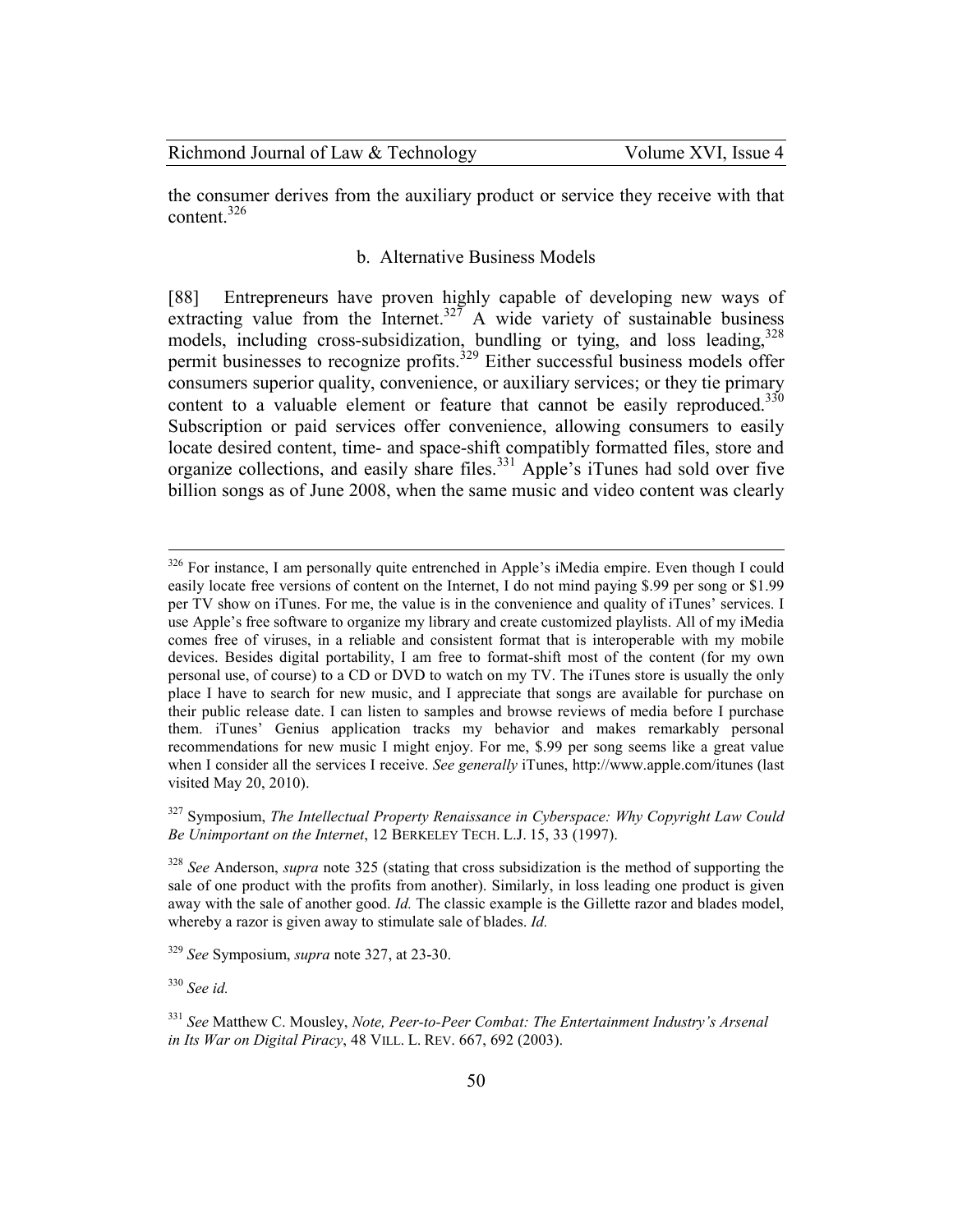available for free on the Internet.<sup>332</sup> Paid services often give consumers benefits over their free counterparts, including the option to forgo advertising.<sup>333</sup> For instance, United Online's paid Internet access is advertising-free and successfully competes with its own advertising-supported free service.<sup>334</sup> Auxiliary services can include updates of informational works, maintenance services, or help lines.<sup>335</sup> Content can be bundled with physical merchandise, such as autographed memorabilia, or services, such as hard copies of data, concerts, or live performances.<sup>336</sup>

[89] For example, U2's latest album, *No Line on the Horizon*, sold online in  $\overline{MP3}$  format for \$3.99<sup>337</sup> It was also released in five physical formats, including a

<sup>333</sup> *See, e.g.*, Juno, http://www.juno.com (last visited May 20, 2010) (advertising that Juno, United Online's Internet service provider affiliate, offers limited, free, ad-supported Internet service and paid Internet service without advertisements).

<sup>334</sup> *Id.*

<sup>336</sup> Ginsburg, *supra* note 335, at 1644.

<sup>337</sup> *See, e.g.*, No Line On the Horizon: MP3 Downloads: U2, http://dealspl.us/no line on the horizon\_mp3\_downloads\_u2\_133839 (last visited May 20, 2010).

<sup>332</sup> <sup>332</sup> *See* iTunes Store Tops Over Five Billion Songs Sold, http://www.apple.com/pr/library/ 2008/06/19itunes.html (last visited May 20, 2010). iTunes initially used a TPM called FairPlay, but it provided weak protection (ineffective in preventing piracy). Steve Jobs, Thoughts on Music, Feb. 6, 2007, http://www.apple.com/hotnews/thoughtsonmusic; *See* Nicola F. Sharpe & Olufunmilayo B. Arewa, *Is Apple Playing Fair? Navigating the iPod FairPlay DRM Controversy*, 5 NW. J. TECH. & INTELL. PROP. 332, 333-34 (2007). This was likely purposefully designed that way since iTunes software enabled consumers to burn songs onto CDs rendering then unencrypted, unprotected and beyond the control of FairPlay. JIM FLYNN, HOW TO COMPETE WITH FREE: DEBUNKING THE DIGITAL RIGHTS MANAGEMENT MYTH 1 (2005), http://images.eztakes.com/laf/store/docs/How-to-Compete-with-Free.pdf. FairPlay, however, was instrumental in Apple's success because Apple's iPod was designed to be interoperable with FairPlay encoded files so FairPlay prevented competition. *Id.*

<sup>335</sup> Jane C. Ginsburg, *Copyright and Control Over New Technologies of Dissemination*, 101 COLUM. L. REV. 1613, 1644 (2001); *see also* RedHat, http://www.redhat.com/about/ whysubscriptions (last visited May 20, 2010) (showing that Red Hat offers two versions of its software—a paid-for supported version and a freely downloadable version). Red Hat became a leading Linux vendor by distributing a free version of its software and charging customers for support services. *See generally* RedHat Global Support Services, https://www redhat.com/ apps/support (last visited May 20, 2010). Although versions of Red Hat Linux are available for free, Red Hat continues to receive the majority of its revenues from support subscribers. *See generally* Matt Asay, *Red Hat's Q3 Earnings Defy Gravity*, CNET NEWS, Dec. 22, 2009, http://news.cnet.com/8301-13505 3-10420488-16.html (last visited May 20, 2010).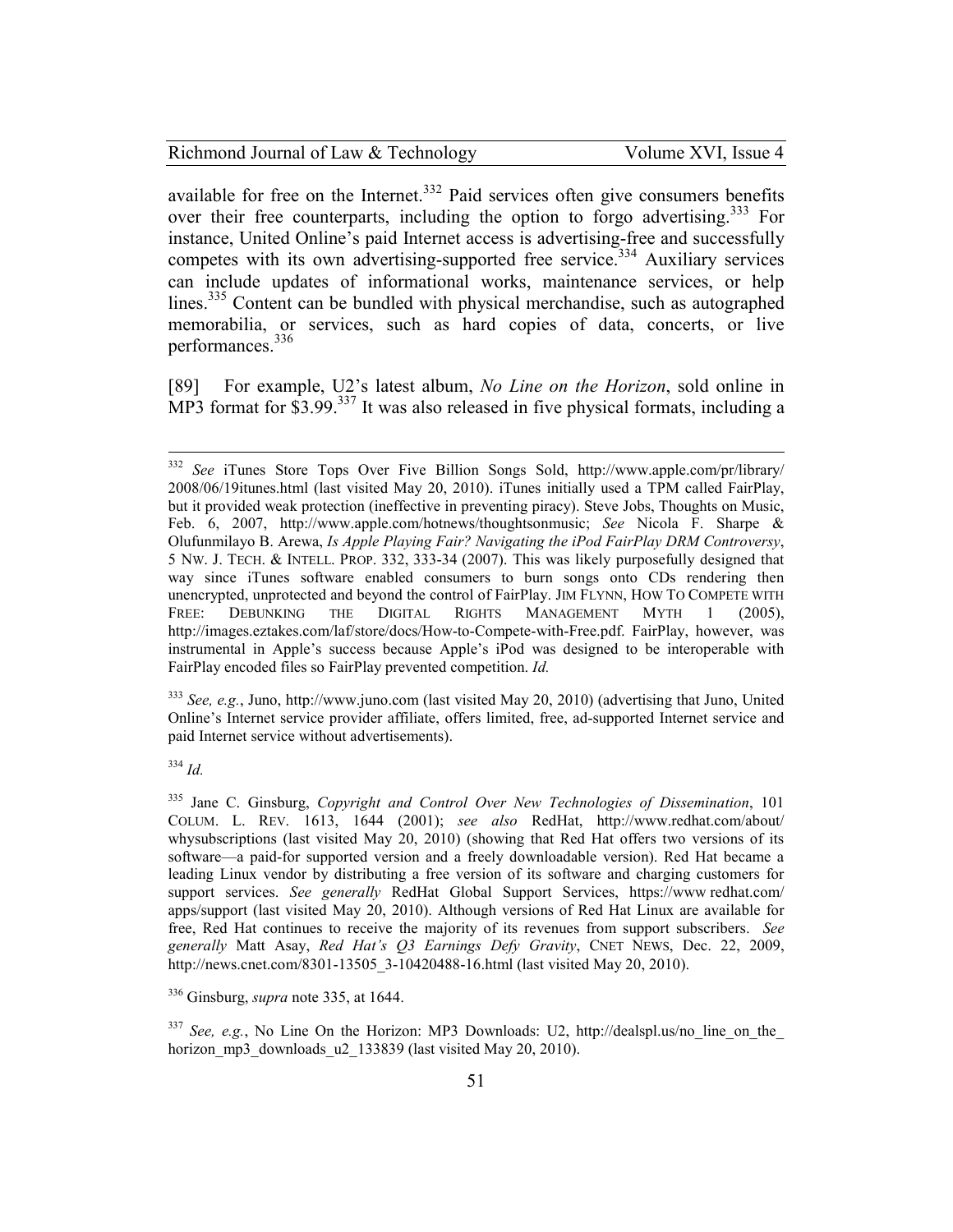|  |  | Richmond Journal of Law & Technology |  |
|--|--|--------------------------------------|--|
|  |  |                                      |  |

standard CD, a vinyl LP, two limited-edition CDs (with a booklet and a poster or a sixty page magazine), and a box format featuring a DVD and hardback book, priced up to \$64.99.<sup>338</sup> Perhaps most interestingly, before users could purchase the album, they could stream it for free on MySpace. $339$  The album debuted at number one, selling  $484,000$  copies in its first week.<sup>340</sup> Since copyrights for physical goods remain intact, tiered marketing strategies can be profitable.<sup>341</sup> Additionally, creators can capitalize on their right to first publication by timing releases appropriately and charging more for the initial distribution.<sup>342</sup>

## D. Advertising Will Compensate Intermediaries

### 1. The Value of Advertising

[90] Advertising is one of the highest-profile and most profitable business models on the Internet.<sup>343</sup> Under the advertising model, intermediaries give away intellectual property to attract visitors to websites.<sup>344</sup> They then sell advertising space on those sites to others.<sup>345</sup> Advertising revenue comes from banners, paid inclusion in search results, paid listing in information services, and lead generation.<sup>346</sup> "[T]he multi-billion dollar broadcast TV industry effectively gives away its intellectual property to viewers, supporting itself almost exclusively on

<u>.</u>

<sup>342</sup> *See id.*

<sup>345</sup> *Id.*

<sup>338</sup> Leah Greenblatt, *U2 and the \$3.99 Album: Great Marketing or Financial Folly?*, ENT. WKLY., Mar. 5, 2009, http://popwatch.ew.com/popwatch/2009/03/u2-and-the-399.html; U2.com Shop, https://u2.store2.livenation.com/cgi-bin/WebObjects/Store.woa/wa/artist?artistName=U2com& sourceCode=U2CWEB (last visited May 20, 2010).

<sup>339</sup> *MySpace Music Exclusively Premieres U2`s New Album No Line On The Horizon*, BUS. WIRE, http://www.reuters.com/article/pressRelease/idUS159008+20-Feb-2009+BW20090220 (last visited May 20, 2010).

<sup>340</sup> Jeremy Medina, *U2's 'No Line On the Horizon' Bests Taylor Swift on Album Chart*, ENT. WKLY., Mar. 11, 2009, http://news-briefs.ew.com/2009/03/u2s-no-line-on html.

<sup>341</sup> *See id.*

<sup>343</sup> Symposium, *supra* note 327, at 24.

<sup>344</sup> *Id.*

<sup>346</sup> *See id.* at 25.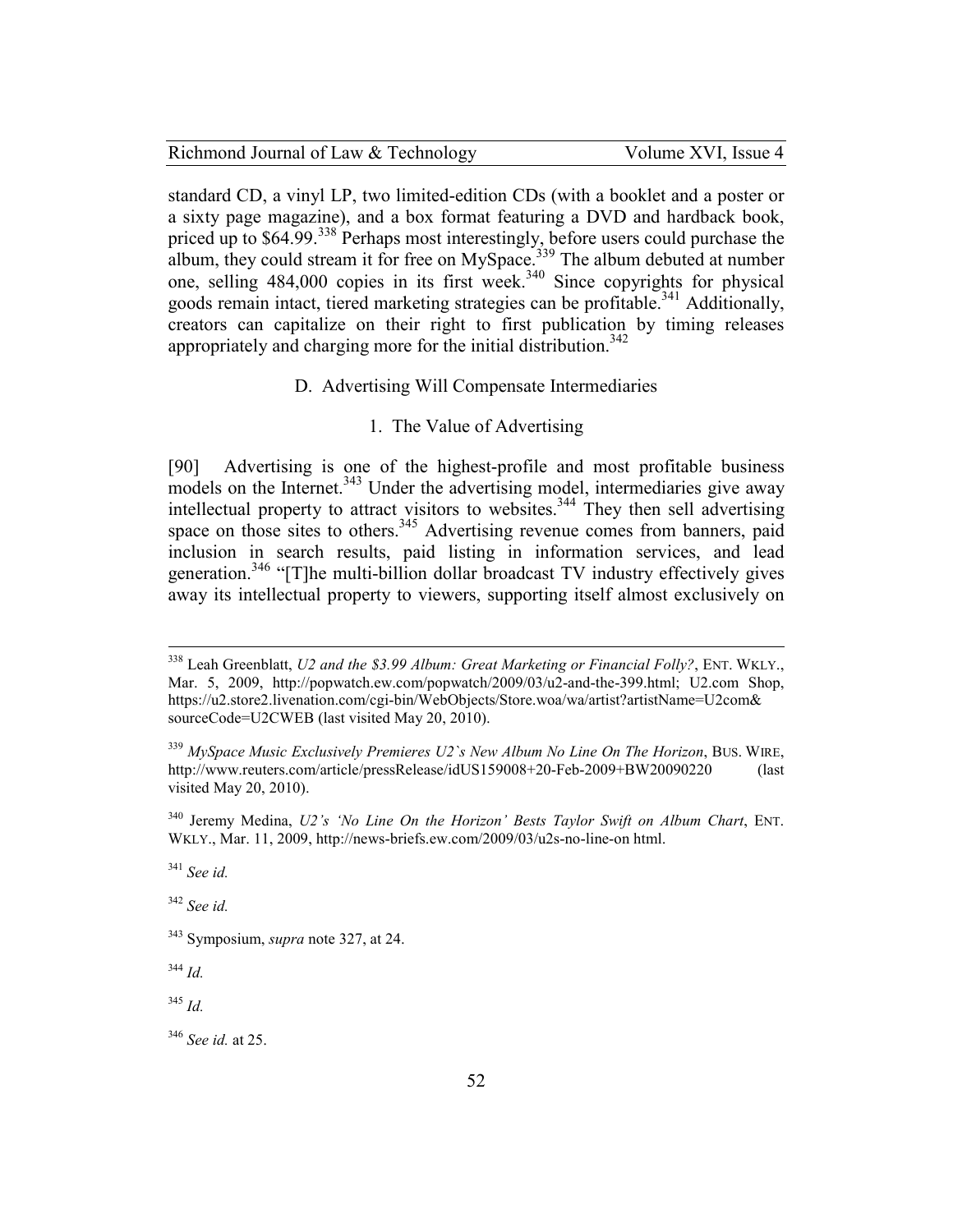advertising."<sup>347</sup> In the digital realm, companies offer quality content or free products and services to encourage consumers to visit websites and to build audiences that advertisers will pay to reach. For example, advertising supports virtually everything Google offers to consumers (including Gmail, Picasa, and  $GOOG-411$ .<sup>348</sup> Website traffic is critical in realizing advertising revenue since advertising revenue increases with traffic volume and the amount of time consumers spend using online services. Therefore, it is in the best interest of intermediaries to keep consumers off the Darknet, where they cannot receive advertising.

2. The Value of Data Mining and Business Intelligence

[91] Website traffic gives service providers another valuable resource: the ability to collect data from its visitors regarding their activity and preferences.<sup>349</sup> When consumers download songs, review products, vote in surveys, search for products, and enter personal information into a social networking profile page, they leave behind data regarding their preferences and behaviors.<sup>350</sup> Data mining, the practice of collecting and analyzing digital consumer behavior data, is part of a larger category of business intelligence tools that help companies maximize profits.<sup>351</sup> Data mining allows service providers to sift through an enormous amount of consumer information to find precious business intelligence by uncovering hidden patterns.<sup>352</sup>

[92] Service providers cannot track and log user activity on darknets.<sup>353</sup> Granting consumers free access to content has become a means of drawing consumers to websites for purposes of gathering useful data about their identities

-<sup>347</sup> *Id.*

<sup>350</sup> *See id.*

<sup>352</sup> *Id.*

<sup>348</sup> Anderson, *supra* note 325.

<sup>349</sup> *See* Symposium, *supra* note 327, at 28.

<sup>351</sup> *See generally* Jagadish Chaterjee, Using Data Mining for Business Intelligence, Jan. 24, 2005, http://www.aspfree.com/c/a/MS-SQL-Server/Using-Data-Mining-for-Business-Intelligence

<sup>353</sup> *See generally* BIDDLE ET AL., *supra* note 26.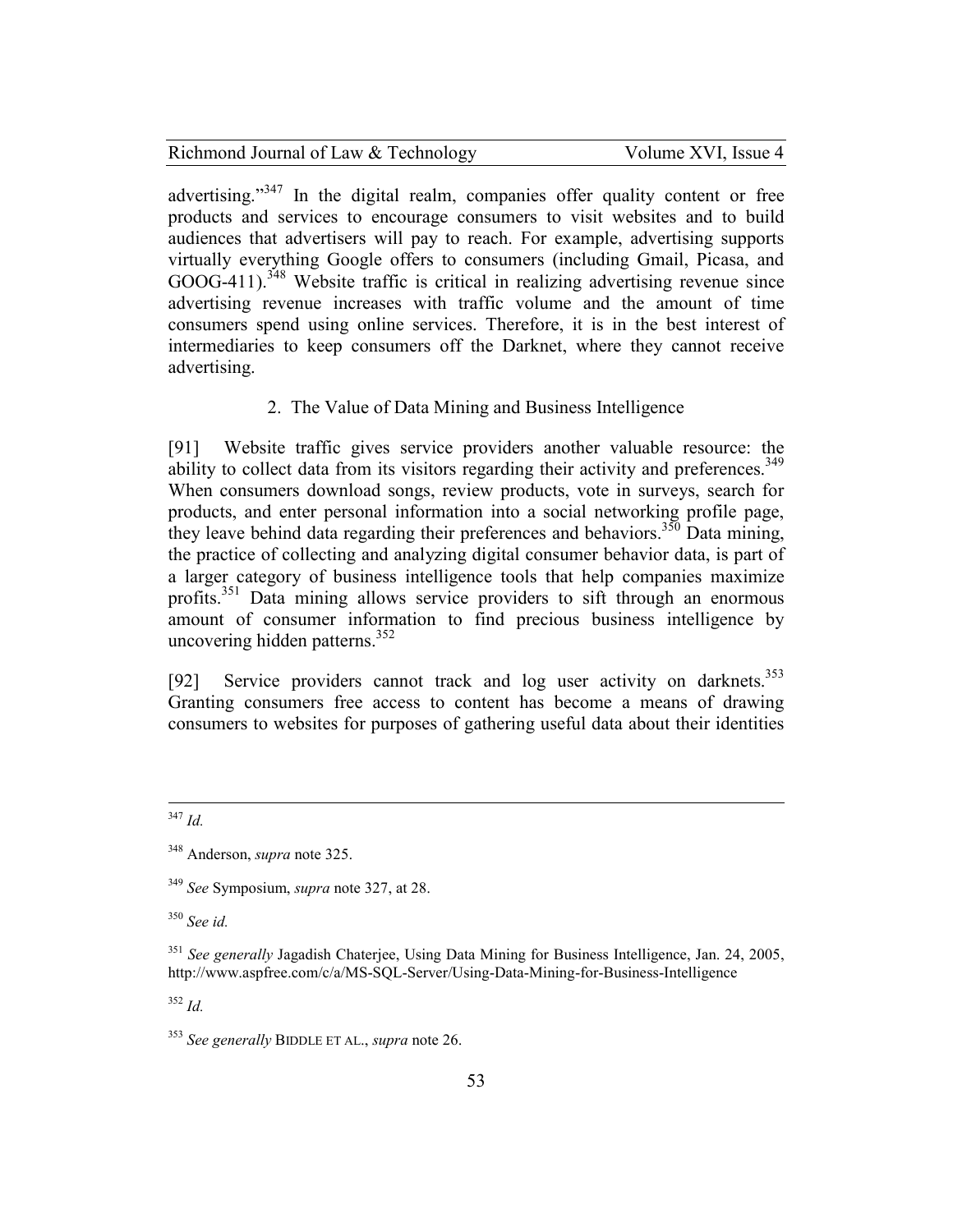| Richmond Journal of Law & Technology | Volume XVI, Issue 4 |
|--------------------------------------|---------------------|
|--------------------------------------|---------------------|

and preferences.<sup>354</sup> This information is extremely valuable to data miners, who use it to discover inherent trends and tendencies in historical information.<sup>355</sup> They use these discoveries to make statistical predictions and better business decisions.<sup>356</sup> Service providers also benefit from data mining by providing consumers with more specialized experiences according to their preferences.<sup>357</sup> Targeted advertising and specialized experiences sell at premium prices.<sup>358</sup>

[93] Business intelligence is growing in popularity, and social networking sites have recently announced plans to mine data collected from their users' activities.<sup>359</sup> For instance, Facebook, a social networking site, offers advertisers a *Facebook Insights* statistics package that provides valuable data metrics including user activity, fan demographics, ad performance, and trends.<sup>360</sup> Some content providers mine and analyze their own data, while others enlist third-party services, such as the SAS Institute. $361$ 

[94] Data mining is beneficial to consumers as well.<sup>362</sup> Users benefit from receiving relevant information, products, and services that effectively address their individual needs.<sup>363</sup> Data aggregation services can monitor a user's activities

<sup>356</sup> *Id.*

<u>.</u>

<sup>357</sup> *See generally* Kurt Thearling, *Data Mining and Customer Relationships*, http://www.thearling.com/text/whexcerpt/whexcerpt htm (last visited May 20, 2010).

<sup>358</sup> *See generally id.*

<sup>359</sup> Giselle Abramovich, *MySpace Has Data-Mining Plans*, DMNEWS, Sept. 24, 2007, http://www.dmnews.com/MySpace-has-data-mining-plans/article/98564 (including an estimation of the potential value of data mining by Perry Solomon, vice president of business development and general manager of Media Solutions, a data mining services provider).

<sup>360</sup> Facebook Help Center, http://www.facebook.com/help/?search=insights#/help/?page=914 (last visited May 20, 2010).

<sup>361</sup> *See* About SAS, http://www.sas.com/corporate/overview/index html (last visited May 20, 2010).

<sup>362</sup> *See, e.g.*, Rachel Konrad, *Will Data Mining Revolutionize E-Commerce?*, CNET NEWS, Feb. 8, 2001, http://news.cnet.com/2009-1017-252162 html.

<sup>363</sup> *See generally id.*

<sup>354</sup> LESSIG, *supra* note 8, at 48.

<sup>355</sup> Chaterjee, *supra* note 351.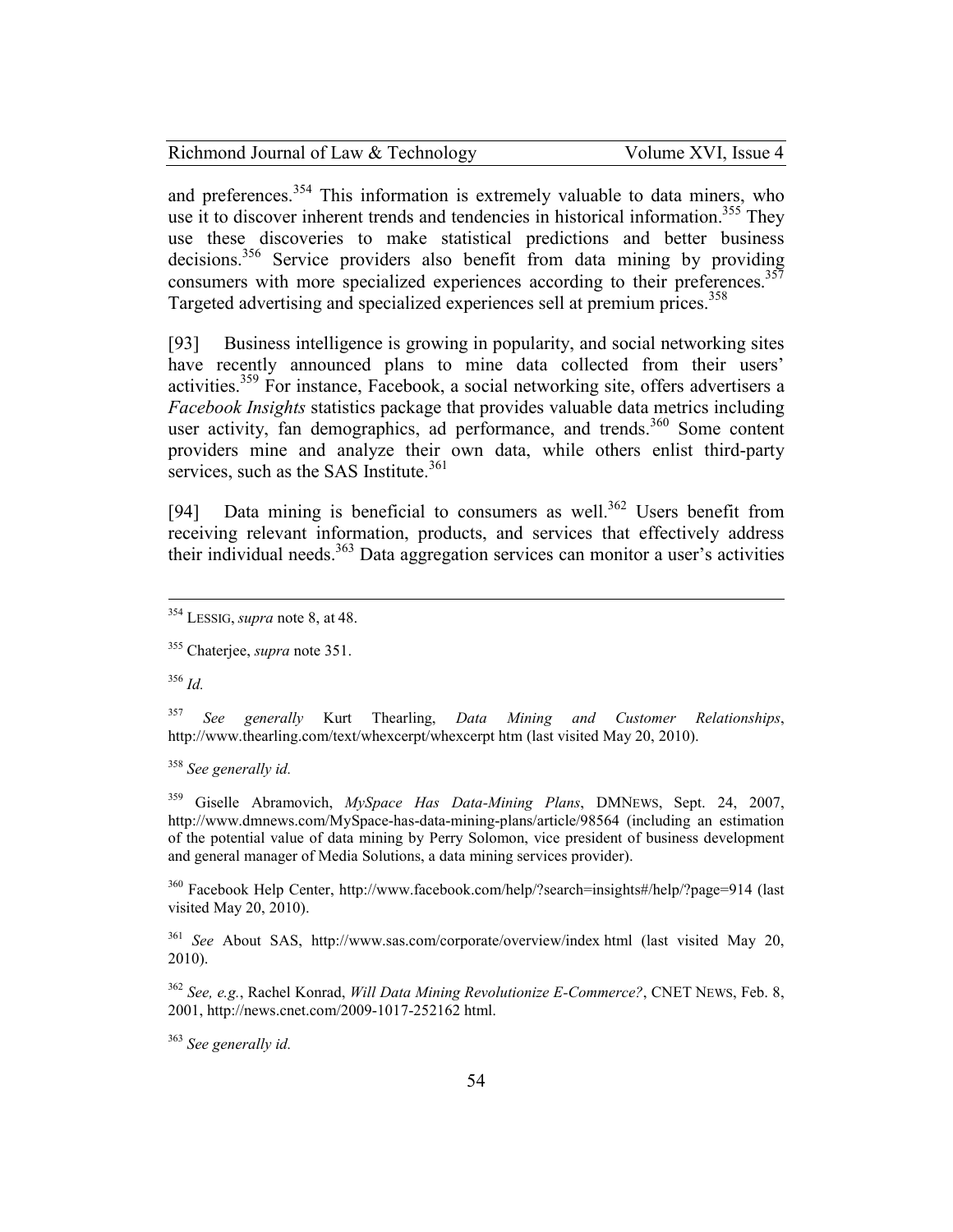| Richmond Journal of Law & Technology | Volume XVI, Issue 4 |
|--------------------------------------|---------------------|
|--------------------------------------|---------------------|

and make recommendations based on that user's perceived preferences and the behaviors of other similar users.<sup>364</sup> One data mining service believes the social networking website MySpace might be able to almost double its revenue, from forty million dollars a month to seventy million dollars a month, with data mining.<sup>365</sup> Of course, service providers can only collect information if they can monitor user behavior. Therefore, they have a vested interest in quashing the Darknet and permitting visitors to consume creative works where their behavior can be monitored.

### 3. Intermediaries Will Compensate Creators

[95] Admittedly, alternative business models that provide opportunities for service providers to profit do not completely replace the function of a copyright monopoly since they do not necessarily compensate content creators. However, just as consumers and advertisers will pay for the goods and services they want, intermediaries will pay creators for the content they value.

[96] Service providers require an influx of traffic to their sites in order to realize profits under any business model. Content is the dangling carrot that entices consumers to visit particular websites. Without content, services providers cannot offer convenience, bundling, or advertising. Since service providers value quality content that attracts consumers to their sites, they will be motivated to commission its production. Under a digital use exception copyright regime, intermediaries become free from infringement liability and armed with the ability to collect user data. Thus, these service providers will possess the motivation and necessary resources to fund the production of content that requires significant capital investment (full-length motion pictures, television shows, and popular music).<sup>366</sup> Further, in a competitive market, distributed networking would ensure

<sup>-</sup><sup>364</sup> *Id.*

<sup>365</sup> Abramovich, *supra* note 359.

<sup>366</sup> Netanel, *supra* note 240, at 76 (noting that some opponents of advertising-supported content claim that it might lead to undesirable, advertiser-driven distortions of creative expression). Such opponents might be correct to a limited extent; however, advertising-supported content is unlikely to pose a threat to free speech or free expression since content must appeal to consumer preferences in order to return a profit, and distributed networking protects the interests of marginal groups.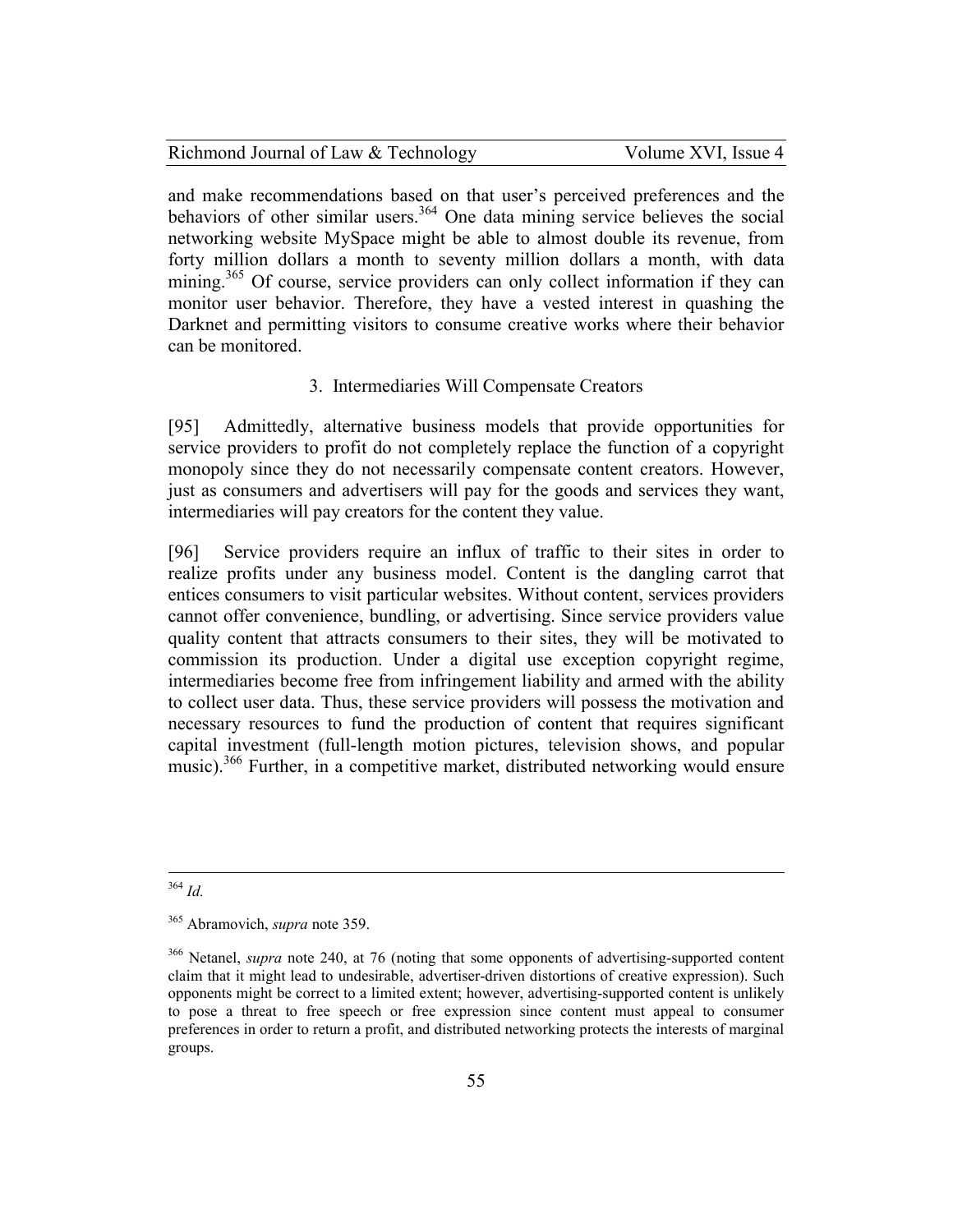| Richmond Journal of Law & Technology | Volume XVI, Issue 4 |
|--------------------------------------|---------------------|
|--------------------------------------|---------------------|

access to content, and intermediaries would compete to create more valuable and better quality services.<sup>367</sup>

### E. Hope For the Future: A Netflix Case Study

[97] In late 2006, Netflix presented evidence that service providers are willing to commission content when it announced its Red Envelope Entertainment division would fund and produce independent shows and feature films.<sup>368</sup>

[98] In 1984, the United States Supreme Court created a copyright shelter that sparked a chain reaction of innovation that is directly responsible for creating virtually every means of digital media technology in existence today.<sup>369</sup> In *Sony Corp. v. Universal Studios*, better known as the "*Betamax Case*,"<sup>370</sup> the Court found that copying a television show on a home recording device for purposes of time shifting did not constitute copyright infringement.<sup>371</sup> The Court also held that the manufacturers of home video recording devices could not be liable for infringement.<sup>372</sup> The *Betamax* decision created new opportunities for business, including a booming home video rental market.

[99] Since 1997, Netflix has been a pioneer of Internet DVD distribution.<sup>373</sup> The innovative company embraced the low-cost advantages of digital reproduction and distribution.<sup>374</sup> Rather than spending money on packaging, Netflix cheaply reproduces DVDs, ships films in thin envelopes, and permits

 $371$  Sony Corp. of Am. V. Universal City Studios, Inc., 464 U.S. 417, 429 (1984).

<sup>372</sup> *Id.* at 439.

<sup>373</sup> Press Release, netflix, Inc., First Online DVD Rental Store Opens, Apr. 14, 1998, http://netflix.mediaroom.com/index.php?s=43&item=23.

<sup>374</sup> *Id.*

<sup>367</sup> *See* LESSIG, *supra* note 8, at 49.

<sup>368</sup> *See* Rachel Dornhelm, *Netflix Expands Indie Film Biz*, AM. PUB. MEDIA, Dec. 8, 2006, http://marketplace.publicradio.org/display/web/2006/12/08/netflix\_expands\_indie\_film\_biz.

<sup>369</sup> *See* Press Release, Consumer Federation of America, Role of Peer-To-Peer in Technological Innovation, Mar. 22, 2005, http://www hearusnow.org/homepage/00/general/5.

<sup>370</sup> Betamax Case, Museum of Broad. Commc'ns, http://www.museum.tv/eotvsection.php? entrycode=betamaxcase (last visited May 20, 2010).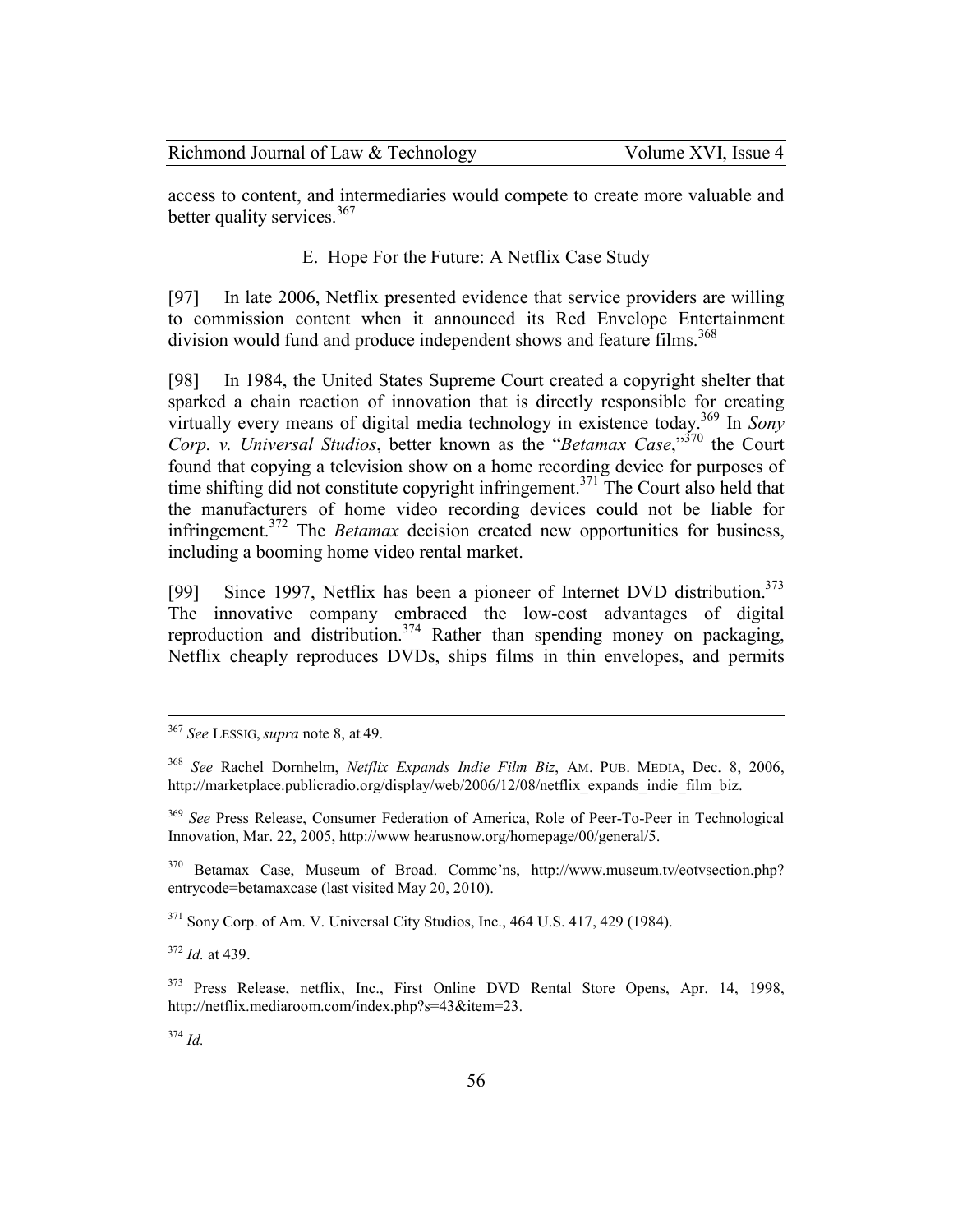Volume XVI, Issue 4

users to stream content online.<sup>375</sup> Instead of costly advertising, Netflix uses data mining technology to generate buzz with personalized viewing suggestions for subscribers.<sup>376</sup> As its technology gives Netflix a detailed understanding of its customer base, it can utilize the large-scale advantages of a global marketplace to invest in media targeting marginal groups.<sup>377</sup> Additionally, as Netflix has low overhead, the company can invest in content that might sell fewer units than a conventional distributor could afford.<sup>378</sup>

[100] Unfortunately, Netflix closed Red Envelope Entertainment in 2008, citing competition with its Hollywood counterparts as the reason for its demise.<sup>379</sup> More precisely, the Hollywood competitors, upon whom Netflix depends for licensing content, felt threatened by Netflix's success.<sup>380</sup> Whatever its reason for closing, Netflix's example indicates that the market will find a way to fund production if content can generate a profit. We must now speculate whether, if Netflix were free to distribute content without pressure from its licensing partners, Red Envelope Entertainment would have produced the next *Avatar*, or at least the next *Slumdog Millionaire*.

<sup>376</sup> Dornhelm, *supra* note 368.

-

<sup>375</sup> *See* Netflix Media Center, http://www netflix.com/mediacenter?lnkce=ftrln&trkid=921401 (last visited May 20, 2010).

<sup>377</sup> *See* Erin Biba, *Netflix Presents*, WIRED, Sept. 2006, available at http://www.wired.com/wired/ archive/14.09/netflix html?pg=2&topic=netflix&topic\_set (including an explanation by Netflix's chief content officer, Ted Sarandos, that data mining technology makes Netflix profitable and Red Envelope viable due to the large number of transactions users complete with the Netflix service). With rich data, the company can develop sophisticated profiles to anticipate preferences and tastes. *Id.*

<sup>378</sup> *See generally* Dornhelm, *supra* note 368 (regarding how Netflix sought to capitalize on inexpensive reproduction technology and the large scale of the Internet to profit from marginal works).

<sup>379</sup> Mark Hefflinger, *Netflix to Shutter Film Financing Unit Red Envelope*, DIGITAL MEDIA WIRE, July 28, 2008, http://www.dmwmedia.com/news/2008/07/22/netflix-shutter-film-financing-unitred-envelope.

<sup>380</sup> *See* Chris Matyszczyk, *Did Netflix Really Have to Kill Off Red Envelope?*, CNET NEWS, July 26, 2008, http://news.cnet.com/8301-17852\_3-10000311-71.html.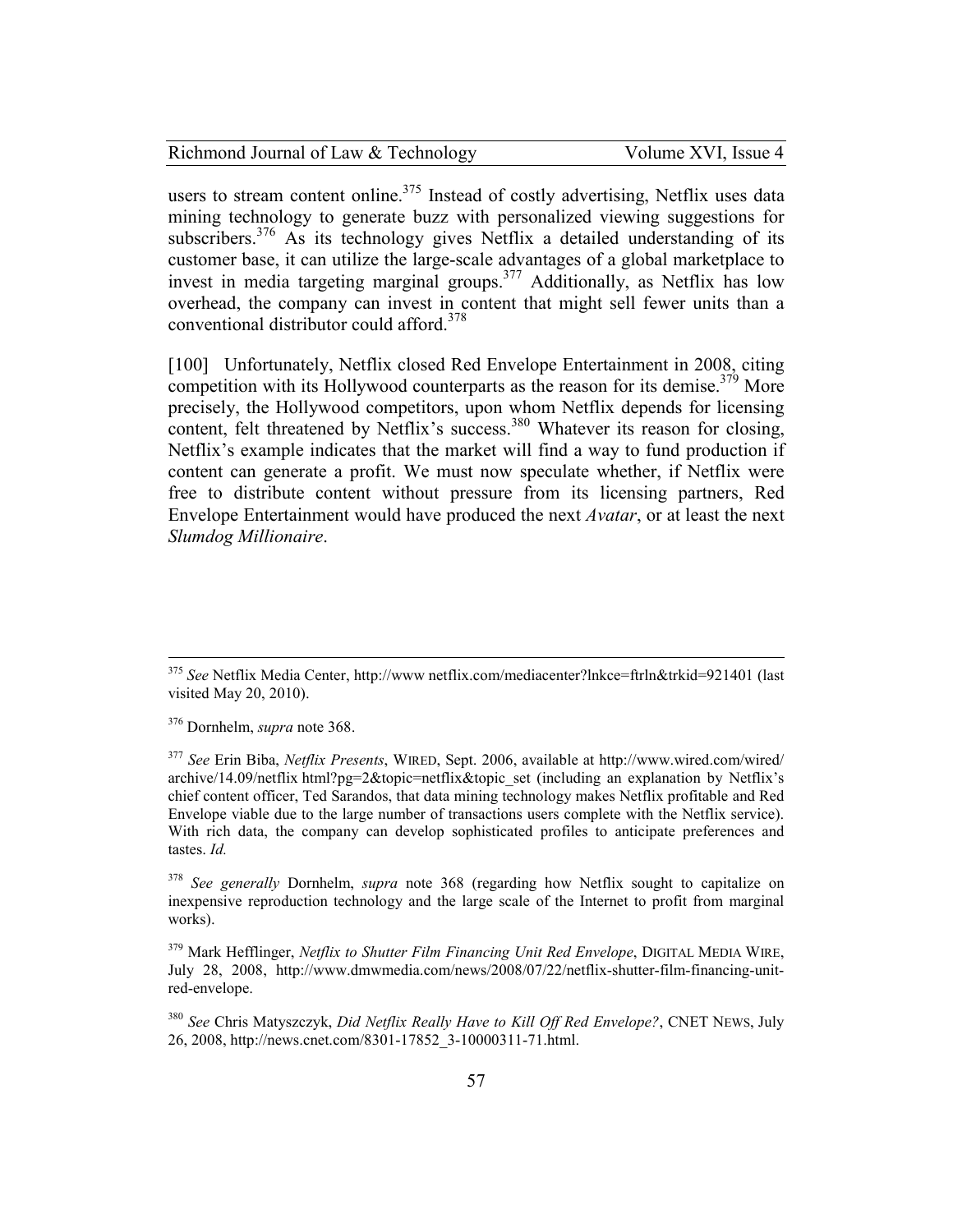| Richmond Journal of Law & Technology |  |
|--------------------------------------|--|
|--------------------------------------|--|

 $\overline{a}$ 

#### **CONCLUSION**

[101] Copyright was born in the fallout of a political revolution, when the drafters of the Constitution created it to safeguard democracy and defend future generations against the tyranny of monarchy. On the verge of the industrial revolution, the drafters could foresee that mass production of printed works was likely to flourish. At the time, a limited monopoly protected innovative printing technology and the expression contained on the pages that passed through the presses. Copyright's monopoly served its purpose for nearly two hundred years by allowing authors and publishers to recoup the real costs associated with creating and disseminating new expressive works.

[102] Essentially, the Internet is an enormous distributed network. Its precursor, ARPAnet, was created in 1969, when two computers were networked and a message was communicated directly between them.<sup>381</sup> This connection sparked a digital revolution, changing the way the world shares ideas and shifting control into the hands of ordinary consumers. Building on the distributed network concept, eighteen-year-old Shawn Fanning released Napster in 1999, spawning a decade of controversy surrounding unauthorized digital copying.<sup>382</sup> In this highly publicized copyright war,<sup>383</sup> sparring factions debated whether the law should grant creators and publishers more control or allow consumers more access to creative works. The point, however, is moot. The Darknet has eliminated the choice.

[103] Just as traditional copyrights were created to defend against tyranny, digital copyrights must now be abolished in the digital realm for the same reason.

<sup>381</sup> *See* Chris Sutton, *Internet Began 35 Years Ago at UCLA; Forum to Mark Anniversary Oct. 29*, Sept. 14, 2004, http://newsroom.ucla.edu/portal/ucla/Internet-Began-35-Years-Ago-at-5464.aspx? RelNum=5464.

<sup>382</sup> *See generally* Jennifer Askanazi et al., *The Fate of Napster: Digital Downloading Faces An Uphill Battle*, 2001 DUKE L. & TECH. REV. 13, ¶ 4 (2001); Napster: Then and Now, http://iml.jou.ufl.edu/projects/Spring01/Burkhalter/Napster%20history.html (last visited May 20, 2010).

<sup>383</sup> *See* LESSIG, *supra* note 8, at xv-xvi. Lessig notes that in response to legislation that blocked access to works and aggressive litigation, consumers claimed that overprotection of ideas stifles creation and demanded access to digital works. *See id.* The resulting rift between the two sides has been dubbed the "copyright wars." *Id.* The term refers both to the "war" on copyright "waged" by "pirates" and the "war" on "piracy" which "threatens" the "survival" of certain important American industries. *Id.*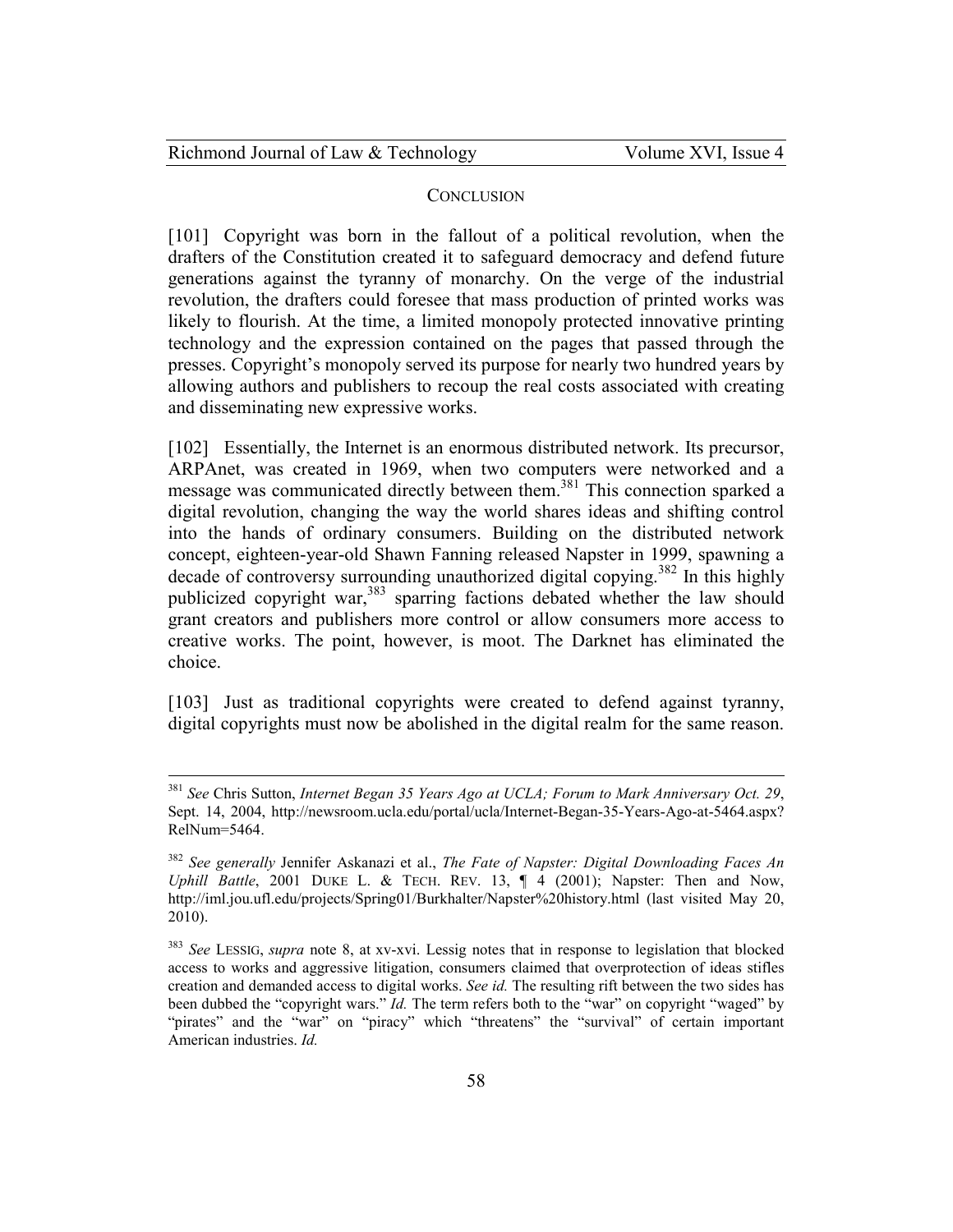<u>.</u>

Liability rules have chipped away at the distributed network infrastructure that promotes free and efficient distribution of expression. Even worse, media consolidation is placing power and money in the hands of a privileged few who work diligently to preserve the status quo. Six companies currently own ninety percent of the media holdings in the United States: Viacom, Disney, Time Warner, General Electric, Bertelsmann, and News Corporation.<sup>384</sup> In terms of Internet access, five ISPs (each owned by one of the six major media conglomerates) share almost fifty percent of the market.<sup>385</sup> In 2008 alone, this media oligopoly earned over \$300 billion in revenue,<sup>386</sup> and it wields considerable political power. In the shadow of this oppressive hand, the Darknet provides consumers a refuge where they can make unauthorized copies, share ideas, and speak freely, without the fear of being caught.

[104] Ad-hoc legislation is no longer sufficient to repair the decades-long damage of traditional copyright's functioning in the digital realm. Rescuing democracy requires a reconstructive overhaul of digital copyright law. Fear that creative works will no longer be created absent a monopoly-like incentive is unfounded. Uncertainty about the future is no excuse for sanctioning legal standards that force inferior technology and protect archaic power structures. Empirical evidence demonstrates the social and economic benefits of publicly distributed networks, and the law should be overhauled to encourage further technological innovation. The ease with which information goods can be replicated is inversely proportional to the cost of creating and distributing creative works. Digital technology empowers market forces to pay for any real expenses required for the creation of new works. One scholar keenly noted that it is better to err on the side of public access and correct incentive problems later (if they

<sup>384</sup> *See* Lauren Horwitch, *Media Consolidation: Hollywood Versus the Big Six*, BACK STAGE, Oct. 19, 2006, http://www.backstage.com/bso/news\_reviews/multimedia/article\_display.jsp?vnu\_ content\_id=1003285440 (listing the Big Six as Viacom, Disney, Time Warner, General Electric, Bertelsmann and News Corporation, and their respective heads as Sumner Redstone, Robert Iger, Richard Parsons, Jeffrey R. Immelt, Carl Bertelsmann, and Rupert Murdoch). *See generally* Mark Crispin Miller, *What's Wrong With This Picture?*, THE NATION, Jan. 7, 2002, available at http://www.thenation.com/doc/20020107/miller.

<sup>385</sup> Alex Goldman, *Top 23 U.S. ISPs by Subscriber: Q3 2008*, Dec. 2, 2008, ISP-PLANET, http://www.isp-planet.com/research/rankings/usa html (noting the top five ISPs have a combined market share of 48.2%).

<sup>386</sup> *See* FreePress, Ownership Chart: The Big Six, http://www freepress.net/ownership/chart/main (last visited May 20, 2010).